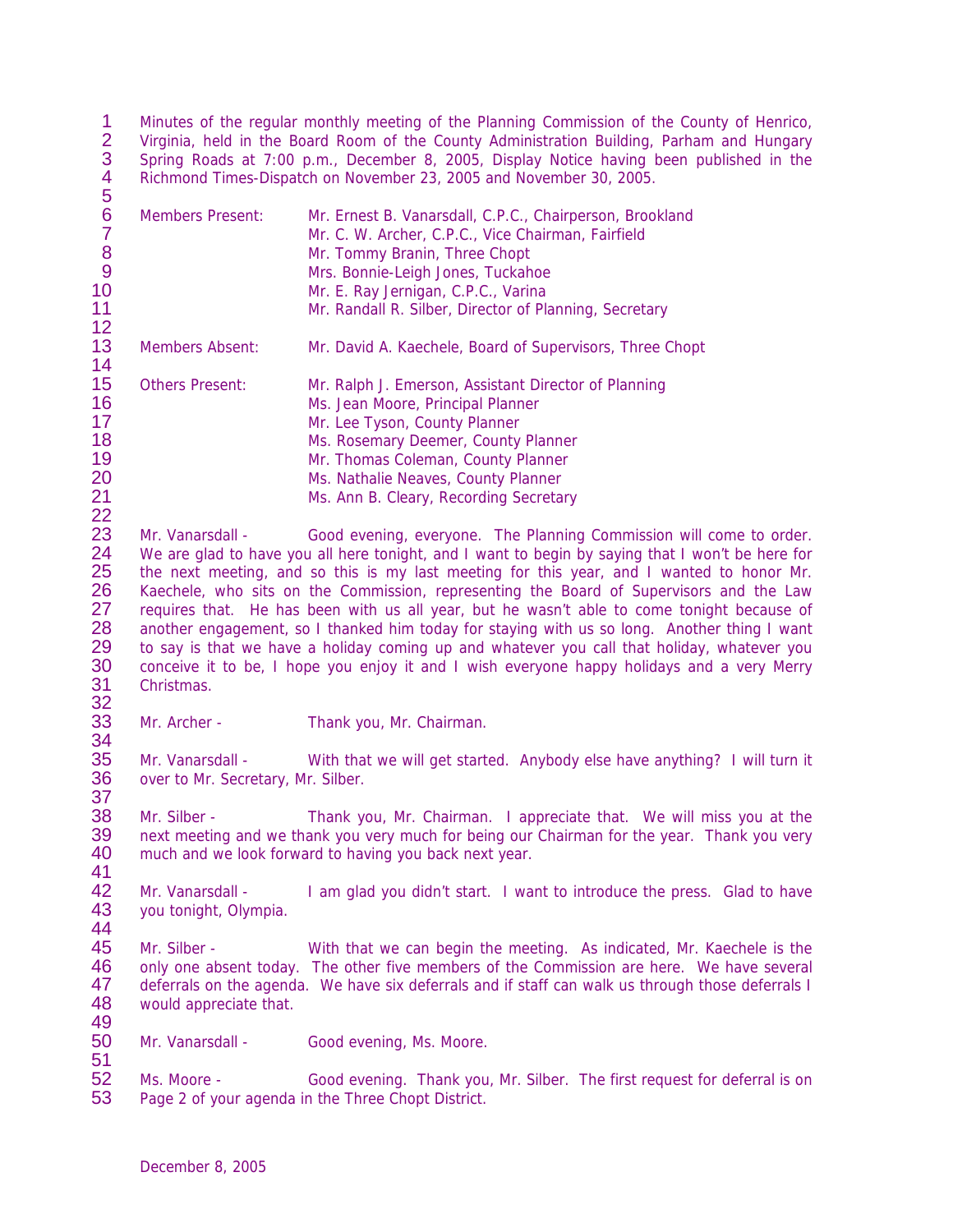54<br>55 55 **C-75C-05 John J. Hanky III, for Barrington Development, Inc:** Request to 56 conditionally rezone from R-3C One Family Residence District (Conditional) to O-2C Office District 57 (Conditional), Parcel 740-758-4797, containing 2.215 acres, located on the east line of the (Conditional), Parcel 740-758-4797, containing 2.215 acres, located on the east line of the 58 proposed John Rolfe Parkway right-of-way approximately 310 feet south of Three Chopt Road. 59 The applicant proposes an office building. The use will be controlled by zoning ordinance 60 regulations and proffered conditions. The Land Use Plan recommends Suburban Residential 2, 61 2.4 to 3.4 units net density per acre, and Environmental Protection Area. The site is in the West 62 Broad Street Overlav District. Broad Street Overlay District.

63 Ms. Moore - The deferral is requested to the March 9, 2006 meeting.

65 Mr. Vanarsdall - Anyone in the audience in opposition to the deferment of Case C-75C-05 67 in the Three Chopt District? No opposition. 68

69 Mr. Branin - Mr. Chairman, I'd like to move that Case C-75C-05 be deferred to the 70 March 9, 2006 meeting, at the applicant's request. March 9, 2006 meeting, at the applicant's request.

71 Mrs. Jones - Second.

73 74 Mr. Vanarsdall - Motion made by Mr. Branin and seconded by Mrs. Jones. All in favor say<br>75 ave. All opposed say no. The motion passes. aye. All opposed say no. The motion passes. 76

77 At the applicant's request, the Planning Commission deferred Case C-75C-05, John J. Hanky, III, 78 for Barrington Development, Inc. to its meeting on March 9, 2005. 79

80 **C-76C-05 Robert Atack for George M. Urban:** Request to conditionally rezone 81 from A-1 Agricultural District to R-5C General Residence District (Conditional), Parcels 747-770-82 3395 and 746-770-9777, containing 11.18 acres, located on the west line of Nuckols Road<br>83 approximately 350 feet north of New Wade Lane and between the south line of Hickory Park 83 approximately 350 feet north of New Wade Lane and between the south line of Hickory Park<br>84 Drive and the north line of New Wade Lane. The applicant proposes a residential development of 84 Drive and the north line of New Wade Lane. The applicant proposes a residential development of 85 no more than 150 condominium units for sale. The R-5 District allows a density of 14.52 units per 85 no more than 150 condominium units for sale. The R-5 District allows a density of 14.52 units per<br>86 acre. The use will be controlled by zoning ordinance regulations and proffered conditions. The 86 acre. The use will be controlled by zoning ordinance regulations and proffered conditions. The 87 Land Use Plan recommends Rural Residential, Suburban Residential 2, (2.4 to 3.4 units net Land Use Plan recommends Rural Residential, Suburban Residential 2, (2.4 to 3.4 units net 88 density per acre), and Environmental Protection Area.

89 Ms. Moore - The deferral is requested to the January 12, 2006 meeting.

92 Mr. Vanarsdall - Is anyone in the audience in opposition to the deferment of Case C-76C-93 05, Robert Atack for George M. Urban? This will be to January 12, 2006. No opposition. Mr.<br>94 Branin. Branin.

95<br>96 96 Mr. Branin - Mr. Chairman, I move that Case C-76C-05 be deferred to January 12,<br>97 2006, per the applicant's request. 2006, per the applicant's request.

98 Mr. Archer - Second.

91

100

101 Mr. Vanarsdall - Motion made by Mr. Branin and seconded by Mr. Archer. All in favor say 102 aye. All opposed say no. The ayes have it. The motion passes. 103

104 At the request of the applicant, the Planning Commission deferred Case C-76C-05, Robert Atack<br>105 for George M. Urban, to its meeting on January 12, 2006. for George M. Urban, to its meeting on January 12, 2006. 106

Minutes – December 8, 2005 2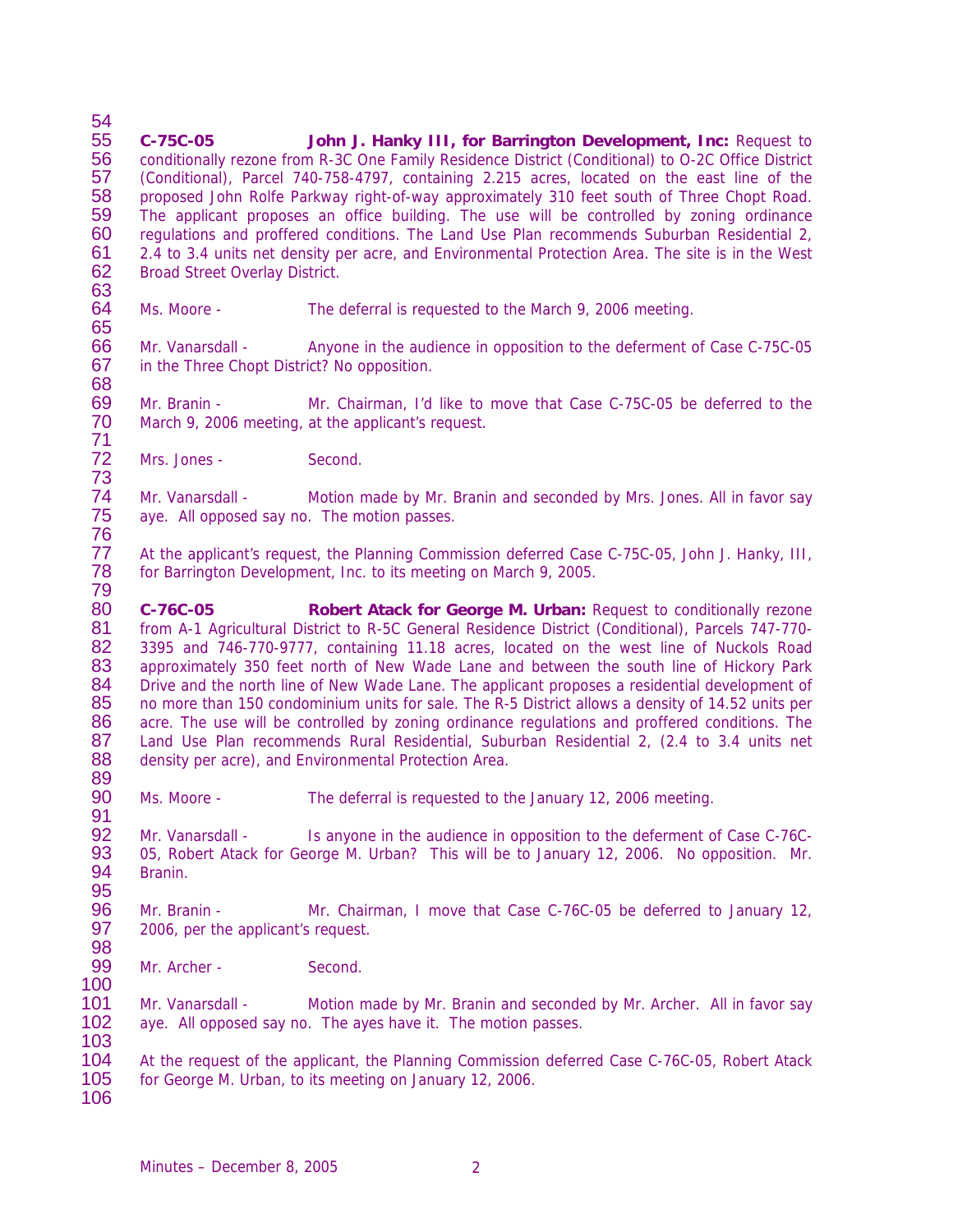107 Ms. Moore - The next is in the Varina District on Page 3 of your agenda.

108 109 **C-78C-05 John Shurm for Shurm Construction, Inc.:** Request to conditionally 110 rezone from A-1 Agricultural District to R-3C One Family Residence District (Conditional), Parcel<br>111 803-696-9576, containing 3.558 acres, located on the south line of Harmony Avenue 111 803-696-9576, containing 3.558 acres, located on the south line of Harmony Avenue<br>112 approximately 90 feet west of Woodside Street. The applicant proposes a single-family residential approximately 90 feet west of Woodside Street. The applicant proposes a single-family residential 113 subdivision with no more than eight (8) lots. The R-3 District allows a minimum lot size of 11,000 114 square feet with a maximum gross density of 3.96 units per acre. The use will be controlled by<br>115 zoning ordinance regulations and proffered conditions. The Land Use Plan recommends Suburban 115 zoning ordinance regulations and proffered conditions. The Land Use Plan recommends Suburban<br>116 Residential 2, 2,4 to 3,4 units net density per acre. Residential 2, 2.4 to 3.4 units net density per acre.

- 117 Ms. Moore - The deferral is requested to the January 12, 2006 meeting.
- 120 Mr. Vanarsdall Is there anyone in the audience in opposition to C-78C-05 in the Varina<br>121 District, deferment? No opposition. District, deferment? No opposition.
- 122 Mr. Jernigan - Mr. Chairman, I move for deferral of Case C-78C-05, Shurm 124 Construction, Inc. to January 12, 2006, by request of the applicant.
- 125 Mr. Archer - Second.

119

130

154

127 128 Mr. Vanarsdall - Motion made by Mr. Jernigan and seconded by Mr. Archer. All in favor<br>129 say ave. All opposed say no. The motion passes. say aye. All opposed say no. The motion passes.

131 At the request of the applicant, the Planning Commission deferred Case C-78C-05, John Shurm 132 for Shurm Construction, Inc. to its meeting on January 12, 2006. for Shurm Construction, Inc. to its meeting on January 12, 2006.

133 Ms. Moore - Also, on Page 3 of your agenda is C-80C-05.

135 136 **C-80C-05 Roy Rogers Industries, Inc.:** Request to conditionally rezone from A-<br>137 1 Agricultural District to RTHC Residential Townhouse District (Conditional), Parcels- 812-718-137 1 Agricultural District to RTHC Residential Townhouse District (Conditional), Parcels- 812-718-<br>138 1638, 812-718-1655 and 812-718-6325, containing approximately 13.2 acres, located on the 138 1638, 812-718-1655 and 812-718-6325, containing approximately 13.2 acres, located on the 139 south line of Interstate 64 at Millers Lane. The applicant proposes a residential townhouse 139 south line of Interstate 64 at Millers Lane. The applicant proposes a residential townhouse<br>140 development of no more than 80 units. The maximum density in the RTH District is nine (9) units development of no more than 80 units. The maximum density in the RTH District is nine (9) units 141 per acre. The use will be controlled by zoning ordinance regulations and proffered conditions.<br>142 The Land Use Plan recommends Multi-Family Residential, 6.8 to 19.8 units net density per acre, 142 The Land Use Plan recommends Multi-Family Residential, 6.8 to 19.8 units net density per acre,<br>143 and Environmental Protection Area. The site is in the Airport Safety Overlay District. and Environmental Protection Area. The site is in the Airport Safety Overlay District. 144

145 Ms. Moore - The deferral is requested to the January 12, 2006 meeting.

146<br>147 147 Mr. Vanarsdall - Anyone in the audience in opposition to C-80C-05, Roy Rogers<br>148 Industries, Inc., deferment of this case? No opposition. Industries, Inc., deferment of this case? No opposition.

149<br>150 Mr. Jernigan - Mr. Chairman, I move for deferral of Case C-80C-05, Roy Rogers 151 Industries, Inc. to January 12, 2006, by request of the applicant.

152 Mr. Branin - Second.

155 Mr. Vanarsdall - Motion made by Mr. Jernigan and seconded by Mr. Branin. All in favor 156 say aye. All opposed say no. The ayes have it. The motion passes.

157 158 At the request of the applicant, the Planning Commission deferred Case C-80C-05, Roy Rogers<br>159 Industries, Inc. to its meeting on January 12, 2006. Industries, Inc. to its meeting on January 12, 2006.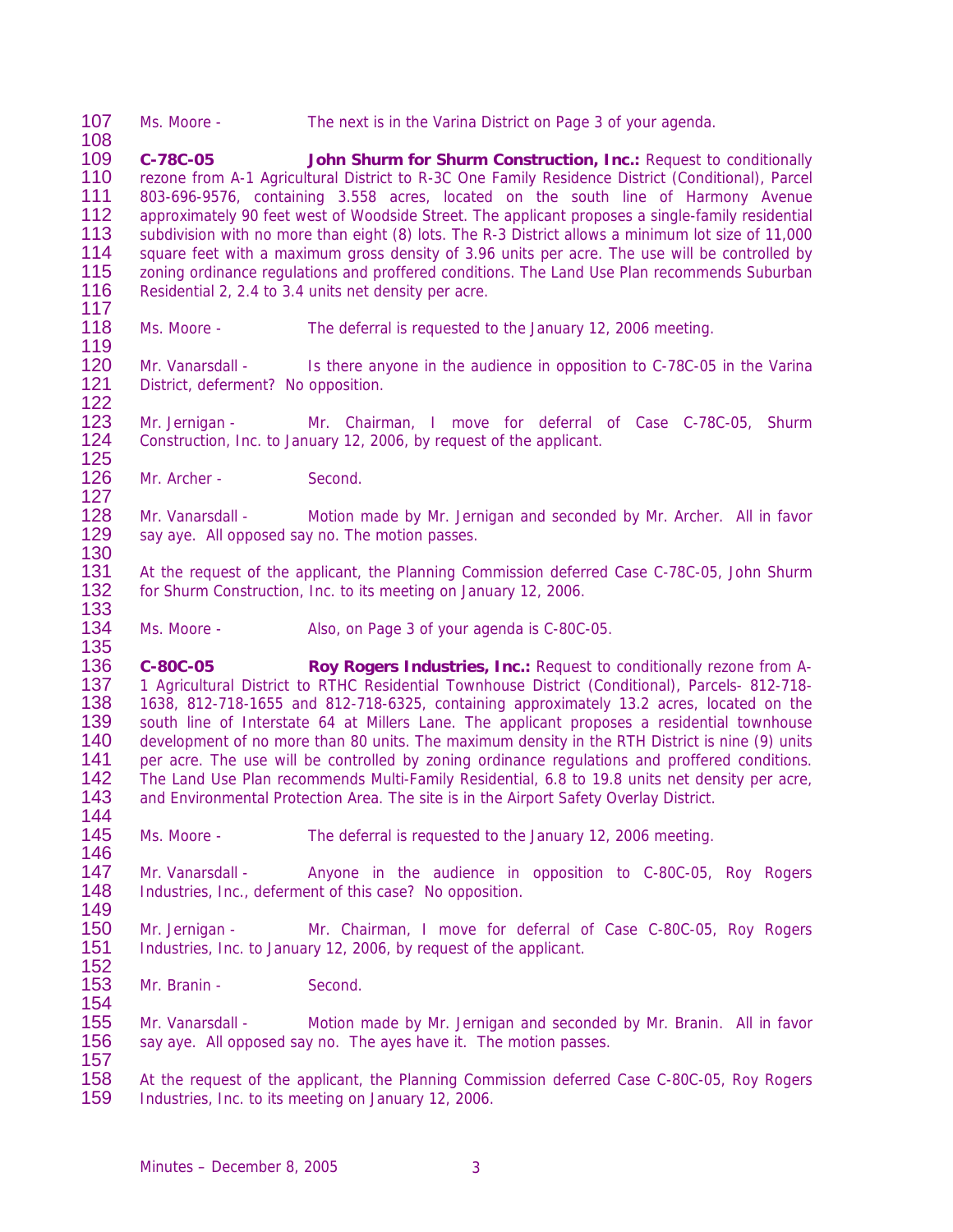| 160                             |                                                                                                                                                                                                                                                                                               |                                                                                                                                                                                                                                                                                                                                                                                                                                                                                                         |  |  |
|---------------------------------|-----------------------------------------------------------------------------------------------------------------------------------------------------------------------------------------------------------------------------------------------------------------------------------------------|---------------------------------------------------------------------------------------------------------------------------------------------------------------------------------------------------------------------------------------------------------------------------------------------------------------------------------------------------------------------------------------------------------------------------------------------------------------------------------------------------------|--|--|
| 161<br>162                      | Ms. Moore -                                                                                                                                                                                                                                                                                   | In the Brookland District, Case C-69C-05, LIM Properties, LLC.                                                                                                                                                                                                                                                                                                                                                                                                                                          |  |  |
| 163<br>164<br>165               | C-69C-05                                                                                                                                                                                                                                                                                      | Deferred from the November 10, 2005 Meeting<br>Jeff Staub for LIM Properties, LLC: Request to amend proffered<br>conditions accepted with Rezoning Case C-8C-82 on Parcel 755-759-3886, containing 1.35 acres,                                                                                                                                                                                                                                                                                          |  |  |
| 166<br>167<br>168               | located at the southeast intersection of Springfield and Meadowgreen Roads. The applicant<br>proposes to amend the proffers pertaining to vehicle access and maximum square footage for<br>office space, and to delete the proffer related to the 35-foot buffer area. The existing zoning is |                                                                                                                                                                                                                                                                                                                                                                                                                                                                                                         |  |  |
| 169<br>170                      |                                                                                                                                                                                                                                                                                               | O-1C Office District (Conditional). The Land Use Plan recommends Office.                                                                                                                                                                                                                                                                                                                                                                                                                                |  |  |
| 171<br>172                      | Ms. Moore -                                                                                                                                                                                                                                                                                   | The deferral is requested to the February 9, 2006 meeting.                                                                                                                                                                                                                                                                                                                                                                                                                                              |  |  |
| 173<br>174<br>175               | Mr. Vanarsdall -<br>05, in the Brookland District? No opposition.                                                                                                                                                                                                                             | Is anyone in the audience in opposition to deferment of this case, C-69C-                                                                                                                                                                                                                                                                                                                                                                                                                               |  |  |
| 176<br>177                      |                                                                                                                                                                                                                                                                                               | I move that Case C-69C-05 be deferred to February 9, 2006, at the request of the applicant.                                                                                                                                                                                                                                                                                                                                                                                                             |  |  |
| 178<br>179                      | Mr. Jernigan -                                                                                                                                                                                                                                                                                | Second.                                                                                                                                                                                                                                                                                                                                                                                                                                                                                                 |  |  |
| 180<br>181<br>182               | Mr. Vanarsdall -                                                                                                                                                                                                                                                                              | Motion made by Mr. Vanarsdall and seconded by Mr. Jernigan. All in<br>favor say aye. All opposed say no. The ayes have it. The motion passes.                                                                                                                                                                                                                                                                                                                                                           |  |  |
| 183<br>184<br>185               |                                                                                                                                                                                                                                                                                               | At the request of the applicant, the Planning Commission deferred Case C-69C-05, Jeff Staub for<br>LIM Properties, LLC, to its meeting on February 9, 2006.                                                                                                                                                                                                                                                                                                                                             |  |  |
| 186<br>187                      | C-70C-05                                                                                                                                                                                                                                                                                      | Deferred from the November 10, 2005 Meeting<br>G. Stuart Grattan for Duke Management Services: Request to                                                                                                                                                                                                                                                                                                                                                                                               |  |  |
| 188<br>189<br>190<br>191<br>192 |                                                                                                                                                                                                                                                                                               | conditionally rezone from R-4 One-Family Residence District and B-3 Business District to M-2C<br>General Industrial District (Conditional), Parcel 783-759-6898 and part of Parcel 783-760-6649,<br>containing approximately 4.86 acres, located on the west line of Brook Road (U.S. Route 1)<br>approximately 920 feet south of Georgia Avenue. A parking area for portable mini storage units,<br>boats, recreational vehicles and other vehicles are proposed. The use will be controlled by zoning |  |  |
| 193<br>194<br>195               |                                                                                                                                                                                                                                                                                               | ordinance regulations and proffered conditions. The Land Use Plan recommends Commercial<br>Concentration. The site is in the Enterprise Zone.                                                                                                                                                                                                                                                                                                                                                           |  |  |
| 196<br>197<br>198<br>199        | Ms. Moore -<br>2006 meeting.                                                                                                                                                                                                                                                                  | Also, on Page 4 of your agenda in the Fairfield District is C-70C-05, G.<br>Stuart Grattan for Duke Management Services. The deferral is requested to the January 12,                                                                                                                                                                                                                                                                                                                                   |  |  |
| 200<br>201<br>202               | Mr. Vanarsdall -                                                                                                                                                                                                                                                                              | In the Fairfield District, is anyone in opposition to deferment of Case C-<br>70C-05, G. Stuart Grattan for Duke Management Services? No opposition.                                                                                                                                                                                                                                                                                                                                                    |  |  |
| 203<br>204<br>205               | Mr. Archer -                                                                                                                                                                                                                                                                                  | Mr. Chairman, I move deferral of Case C-70C-05, Duke Management<br>Services, to the January 12, 2006 meeting, at the request of the applicant.                                                                                                                                                                                                                                                                                                                                                          |  |  |
| 206<br>207                      | Mr. Jernigan -                                                                                                                                                                                                                                                                                | Second.                                                                                                                                                                                                                                                                                                                                                                                                                                                                                                 |  |  |
| 208<br>209<br>210               | Mr. Vanarsdall -                                                                                                                                                                                                                                                                              | Motion made by Mr. Archer and seconded by Mr. Jernigan. All in favor<br>say aye. All opposed say no. The ayes have it. The motion passes.                                                                                                                                                                                                                                                                                                                                                               |  |  |
| 211<br>212                      |                                                                                                                                                                                                                                                                                               | At the request of the applicant, the Planning Commission deferred Case C-70C-05, G. Stuart<br>Grattan for Duke Management Services, to its meeting January 12, 2006.                                                                                                                                                                                                                                                                                                                                    |  |  |
|                                 |                                                                                                                                                                                                                                                                                               |                                                                                                                                                                                                                                                                                                                                                                                                                                                                                                         |  |  |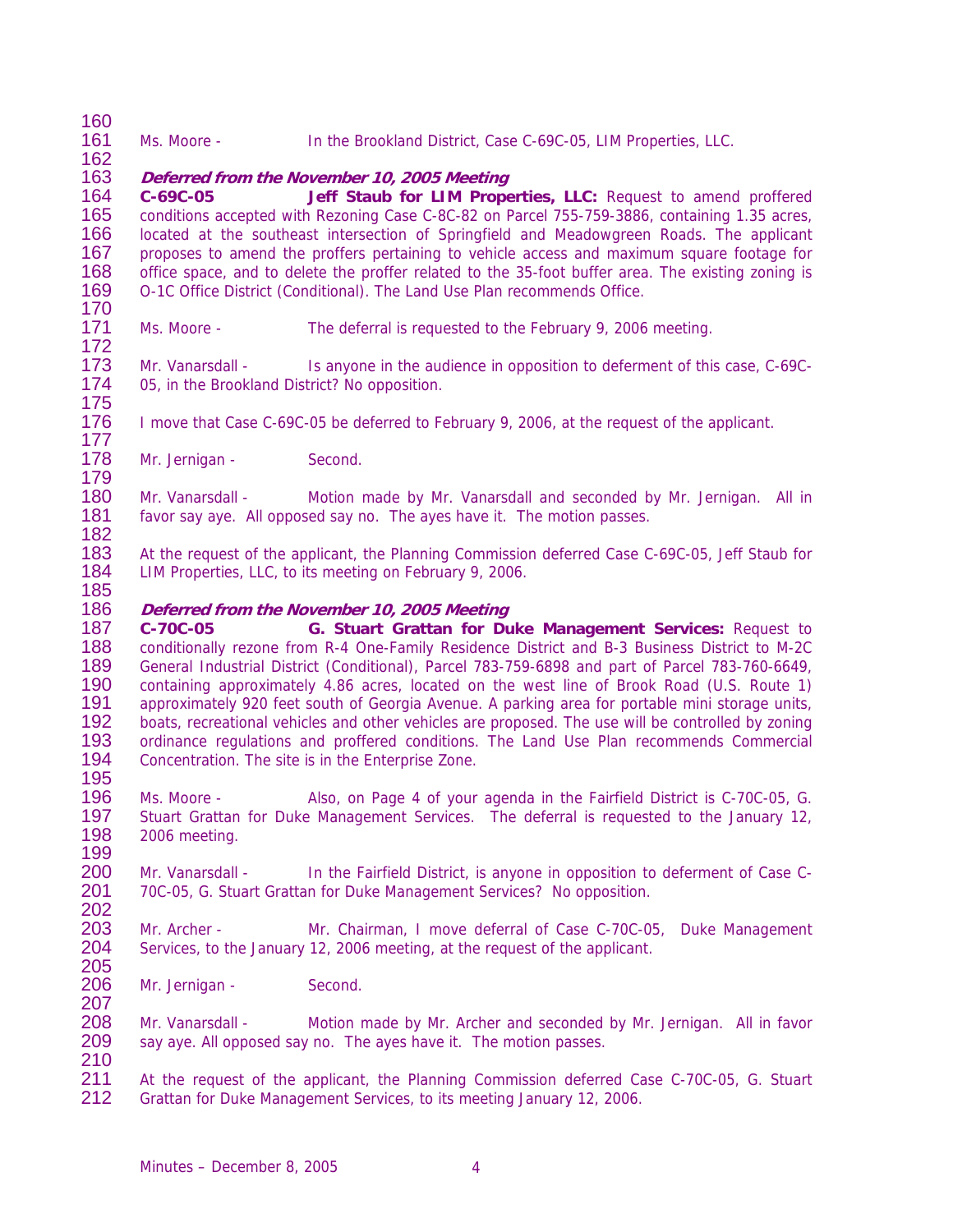$\frac{213}{214}$ 214 Ms. Moore - Mr. Chairman, that concludes my report for requests that staff has 215 received. received. 216 Mr. Vanarsdall - All right. Thank you, Ms. Moore. 218 Mr. Silber - Are there any deferrals from members of the Commission? 220 Mr. Branin - Mr. Chairman, I have one. It is on Page 5, MTP-2-05. 222<br>223 223 **Deferred from the November 10, 2005 Meeting**  224 **AMENDMENT TO THE MAJOR THOROUGHFARE PLAN: MTP-2-05** Proposed Addition of a 225 Three Chopt Road Extension and West Broad Street Connector between Lauderdale Drive and 226 North Gavton Road. North Gayton Road. 227<br>228 228 Mr. Silber - This will be on the last page of your agenda. It is the Major<br>229 Thoroughfare Plan Amendment. This is a public hearing on the proposed amendment to the Thoroughfare Plan Amendment. This is a public hearing on the proposed amendment to the 230 Major Thoroughfare Plan to add Three Chopt Road Extension running between Lauderdale Drive<br>231 and North Gavton Road. and North Gayton Road. 232<br>233 Mr. Vanarsdall - That was deferred last month, too. 234<br>235 235 Mr. Branin - Yes, sir, and I am going to  $-1$  believe for the other Commissioners  $-1$ <br>236 believe we need a little more time to look at this and also possibly do some changes to benefit believe we need a little more time to look at this and also possibly do some changes to benefit 237 the residents of Wellesley. So, with that, Mr. Chairman, I move that MTP-2-05 be deferred to the 238 February 9, 2006 meeting. February 9, 2006 meeting. 239<br>240 Mrs. Jones - Second. 241<br>242 242 Mr. Vanarsdall - Motion made by Mr. Branin and seconded by Mrs. Jones. All in favor say<br>243 ave. All opposed sav no. The motion passes. aye. All opposed say no. The motion passes. 244<br>245 245 At the request of the Commission, the Planning Commission deferred Amendment to the Major<br>246 Thoroughfare Plan: MTP-2-05, to its meeting on February 9, 2006. Thoroughfare Plan: MTP-2-05, to its meeting on February 9, 2006. 247<br>248 Mr. Silber - Mr. Branin, there is a resolution that we have prepared for the Planning 249 Commission's consideration related to that Major Thoroughfare Plan. There has been some<br>250 concern and some opposition toward this Maior Thoroughfare Plan Amendment for extension of 250 concern and some opposition toward this Major Thoroughfare Plan Amendment for extension of 251 Three Chopt Road, and we believe that preparing an analysis of the land uses, coupled with this<br>252 road extension, would be helpful to do them at the same time. So, at the request of Mr. Branin, 252 road extension, would be helpful to do them at the same time. So, at the request of Mr. Branin, 253 we have prepared a resolution for the Planning for the Planning Commission's consideration, and 253 we have prepared a resolution for the Planning for the Planning Commission's consideration, and<br>254 that would have the staff look at the land uses surrounding this proposed road and bring that 254 that would have the staff look at the land uses surrounding this proposed road and bring that 255 back to the Commission in the form of a public hearing at the same time the MTP Amendment is 255 back to the Commission in the form of a public hearing at the same time the MTP Amendment is 256 being considered being considered. 257 Mr. Vanarsdall - The same time the one we had tonight. 259 260 Mr. Silber - Yes, sir. The same time as the one that was just deferred to February. 261 262 Mr. Vanarsdall - That one there. 263<br>264 264 Mr. Silber - Yes, this one right here. So, has staff provided the Commission with 265 that resolution? that resolution?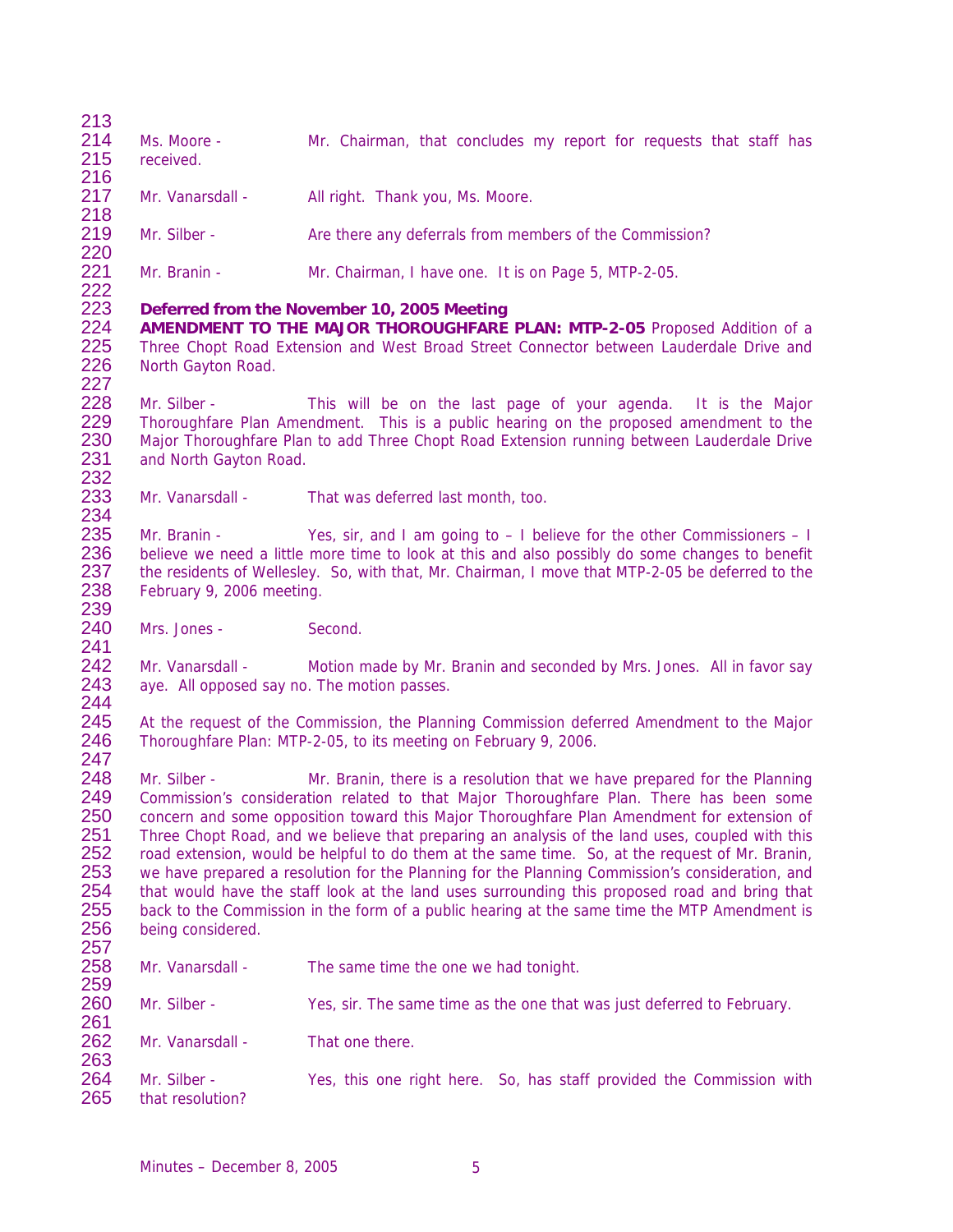266<br>267 Ms. Moore - We have copies. 268

269 Mr. Silber - Are you ready to deal with this at this time, Mr. Branin? 270

271 Mr. Branin - Yes, I am. And if any of the other Commission members have any 272 questions while reviewing the resolution, please ask. questions while reviewing the resolution, please ask.

273 274 Mr. Silber - Again, what this resolution is doing is requesting that the staff prepare<br>275 the report and advertise a public hearing for the Planning Commission's hearing of February 9. 275 the report and advertise a public hearing for the Planning Commission's hearing of February 9,<br>276 2006. At that time we will bring to you recommended land uses around this proposed road that 276 2006. At that time we will bring to you recommended land uses around this proposed road that 277 will then give the residents of this area a better sense for what land uses would be recommended 277 will then give the residents of this area a better sense for what land uses would be recommended<br>278 with the extension of this road. Keep in mind, this road extension is not proposed to be 278 with the extension of this road. Keep in mind, this road extension is not proposed to be 279 constructed by the County. It is not something that will be done at this time, but as this 279 constructed by the County. It is not something that will be done at this time, but as this 280 development, as this land develops between Lauderdale and North Gayton Road, the County development, as this land develops between Lauderdale and North Gayton Road, the County 281 believes that a road would help the traffic in this area, would help the road situation, and as is 282 shown on the screen, you can see the approximate location of what that alignment would be. So 282 shown on the screen, you can see the approximate location of what that alignment would be. So 283 to provide a better analysis of the land uses around there, we think it could be handled at the 284 same time, but the current land use plan shows that this slide indicates mixed use, and the 284 same time, but the current land use plan shows that this slide indicates mixed use, and the 285 residents in this area that live in Welleslev are concerned that mixed use is not clear enough as 285 residents in this area that live in Wellesley are concerned that mixed use is not clear enough as<br>286 to what might end up on the south side of this Three Chopt Road alignment. So, having a better 286 to what might end up on the south side of this Three Chopt Road alignment. So, having a better 287 understanding of what land uses might be adiacent to the neighborhood. I think does make 287 understanding of what land uses might be adjacent to the neighborhood, I think does make<br>288 sense sense. 289

290 Mr. Vanarsdall - OK. Any questions?

291 Mr. Branin - Then, Mr. Chairman, I'd like to move for the adoption of the resolution to initiate a study of the properties located to the south of the proposed Three Chopt Road Extension.

295<br>296 Mr. Jernigan - Second.

297 298 Mr. Vanarsdall - All right. Motion made by Mr. Branin and seconded by Mr. Jernigan. All 299 in favor say ave. All opposed say no. The motion passes. in favor say aye. All opposed say no. The motion passes.

300<br>301 The Planning Commission approved the adoption of the resolution to initiate a study of the 302 properties located to the south of the proposed Three Chopt Road Extension to be heard on 303 February 9, 2006. February 9, 2006. 304

305 Mr. Silber - Solet a Next on the agenda would be consideration of a request for expedited 306 items. These are zoning requests that the applicant has asked be placed on an agenda that 306 items. These are zoning requests that the applicant has asked be placed on an agenda that 307 doesn't require a full hearing. These are requests that are somewhat minor in nature. The 307 doesn't require a full hearing. These are requests that are somewhat minor in nature. The 308 issues have been addressed. The applicant has addressed the staff concerns, addressed 308 issues have been addressed. The applicant has addressed the staff concerns, addressed<br>309 concerns of the Planning Commission, and is placed on an agenda that can be heard quickly. If concerns of the Planning Commission, and is placed on an agenda that can be heard quickly. If 310 there is opposition to any of these cases, they will be pulled off the expedited agenda and heard<br>311 in the order they are found on the full agenda. I think we have three expedited items. in the order they are found on the full agenda. I think we have three expedited items. 312

313 Ms. Moore - The first one is on Page 2 of your agenda in the Varina District. 314

315 **C-77C-05 Kenneth S. Merner for Ross Run, LLC:** Request to amend proffered 316 conditions accepted with Rezoning Case C-65C-04, on Parcel 823-693-4446, containing 28.21<br>317 acres, located on the east line of Doran Road approximately 500 feet south of Ella Road. The 317 acres, located on the east line of Doran Road approximately 500 feet south of Ella Road. The 318<br>318 applicant proposes to delete Proffer 17 related to cash proffers. The existing zoning is R-2AC One applicant proposes to delete Proffer 17 related to cash proffers. The existing zoning is R-2AC One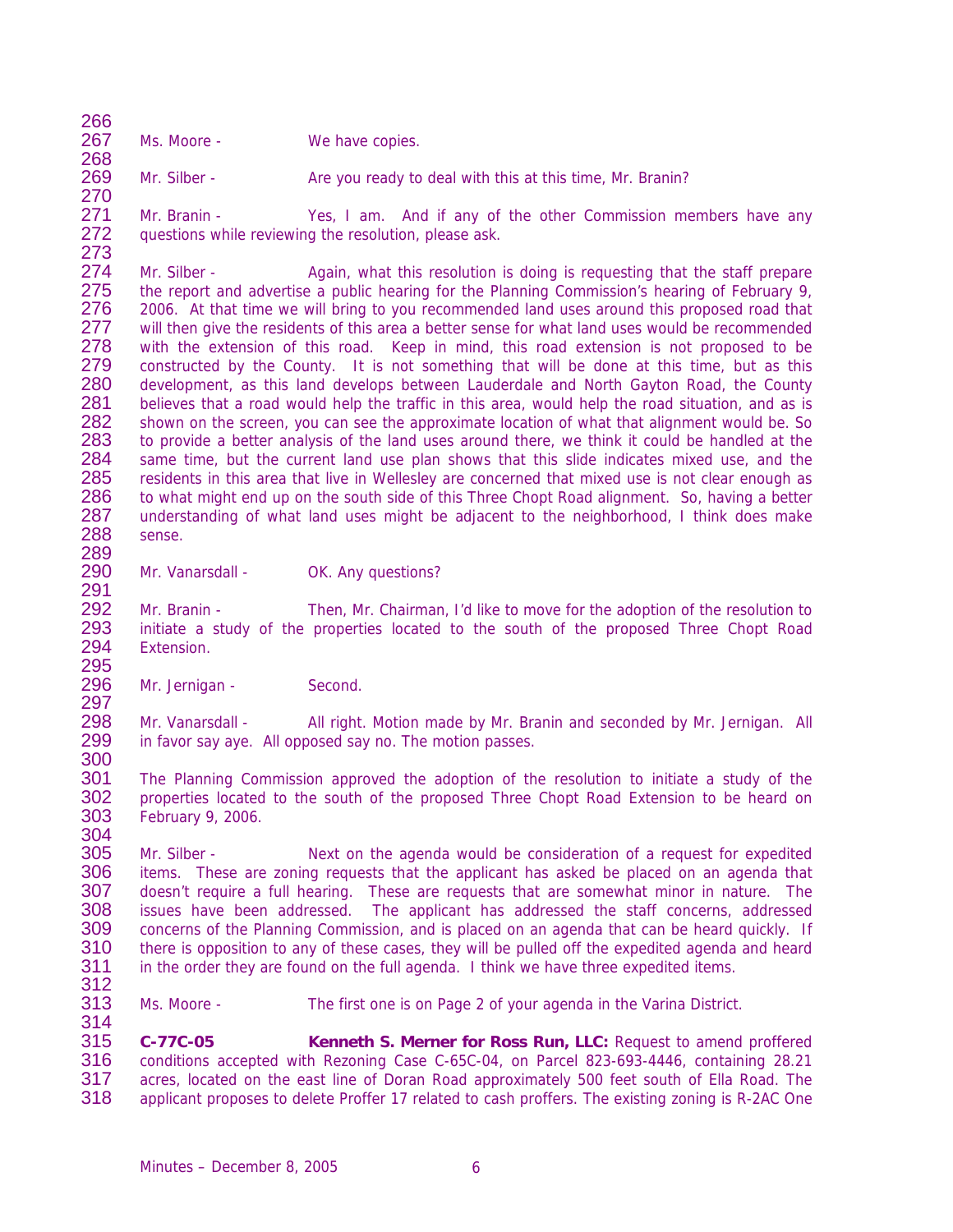- 319 Family Residence District (Conditional). The Land Use Plan recommends Suburban Residential 1, 320 10 to 2.4 units net density per acre. The site is in the Airport Safety Overlay District 320 1.0 to 2.4 units net density per acre. The site is in the Airport Safety Overlay District.
- 322 Mr. Vanarsdall Is anyone in the audience in opposition to this case, C-77C-05, in the 323 Varina District? Any opposition? No opposition. Mr. Jernigan. Varina District? Any opposition? No opposition. Mr. Jernigan.

324<br>325 Mr. Jernigan - Mr. Chairman, this is just a housekeeping being as cash proffers are 326 gone, the developer just wanted to get this off the record, so with that I will move for approval 327 of Case C-77C-05. Ross Run. LLC, and that it be sent to the Board of Supervisors for their 327 of Case C-77C-05, Ross Run, LLC, and that it be sent to the Board of Supervisors for their<br>328 approval. approval.

329<br>330 Mrs. Jones - Second.

332 Mr. Vanarsdall - Motion made by Mr. Jernigan and seconded by Mrs. Jones. All in favor<br>333 say aye. All opposed say no. The motion passes. say aye. All opposed say no. The motion passes.

334<br>335 335 The Planning Commission recommended approval of Case C-77C-05, Kenneth S. Mercer for Ross 336 Run, LLC. And that it be sent to the Board of Supervisors for their approval.

- 337<br>338 338 REASON: The Planning Commission voted 5-0 to recommend the Board of Supervisors **grant** the request because it was determined to be reasonable.
- 340<br>341 341 **C-81C-05 Midview Group, LLC:** Request to amend proffered conditions accepted with Rezoning Case C-17C-05, on Parcel 806-703-3309, containing 40.8 acres, located on the 343 north line of Midview Road approximately 190 feet east of Fox Down Drive. The applicant 344 proposes to amend Proffer 12 related to pavement materials and curb and gutter. The existing 344 proposes to amend Proffer 12 related to pavement materials and curb and gutter. The existing<br>345 zoning is R-2AC One Family Residence District (Conditional). The Land Use Plan recommends 345 zoning is R-2AC One Family Residence District (Conditional). The Land Use Plan recommends<br>346 Suburban Residential 1, 1.0 to 2.4 units net density per acre. Suburban Residential 1, 1.0 to 2.4 units net density per acre.
- 347<br>348 348 Mr. Vanarsdall - Is anyone in opposition to C-81C-05, Midview Group in the Varina<br>349 District? No opposition. District? No opposition.
- 350<br>351 351 Mr. Jernigan - Mr. Chairman, this is another case. They proffered six inch curb and 352 gutter and we thought we'd let them try the 36-inch roll face and see how it works, so with that I quitter and we thought we'd let them try the 36-inch roll face and see how it works, so with that I 353 will move for approval of C-81C-05, Midview Group, LLC, and that it be sent to the Board of 354 Supervisors for their approval. Supervisors for their approval. 355
- 356 Mr. Archer Second.

358 Mr. Vanarsdall - Motion made by Mr. Jernigan and seconded by Mr. Archer. All in favor<br>359 say aye. All opposed say no. The ayes have it. The motion passes. say aye. All opposed say no. The ayes have it. The motion passes.

- 360<br>361 361 REASON: The Planning Commission voted to recommend the Board of Supervisors **grant** the request because
- 363 364

357

321

331

365 **C-82C-05 James W. Theobald for Dominion Land & Development:** Request 366 to conditionally rezone from R-3C One Family Residence District (Conditional) and C-1 367 Conservation District to R-5AC General Residence District (Conditional), part of Parcel 759-768- 368 2312, containing approximately 9.4 acres, located on the west side of Francistown Road 369 approximately 116 feet south of Singletree Lane. The applicant proposes a detached single-family<br>370 residential development. The R-5A allows a minimum lot size of 5,625 square feet and a 370 residential development. The R-5A allows a minimum lot size of 5,625 square feet and a<br>371 maximum gross density of six (6) units per acre. The use will be controlled by zoning ordinance maximum gross density of six (6) units per acre. The use will be controlled by zoning ordinance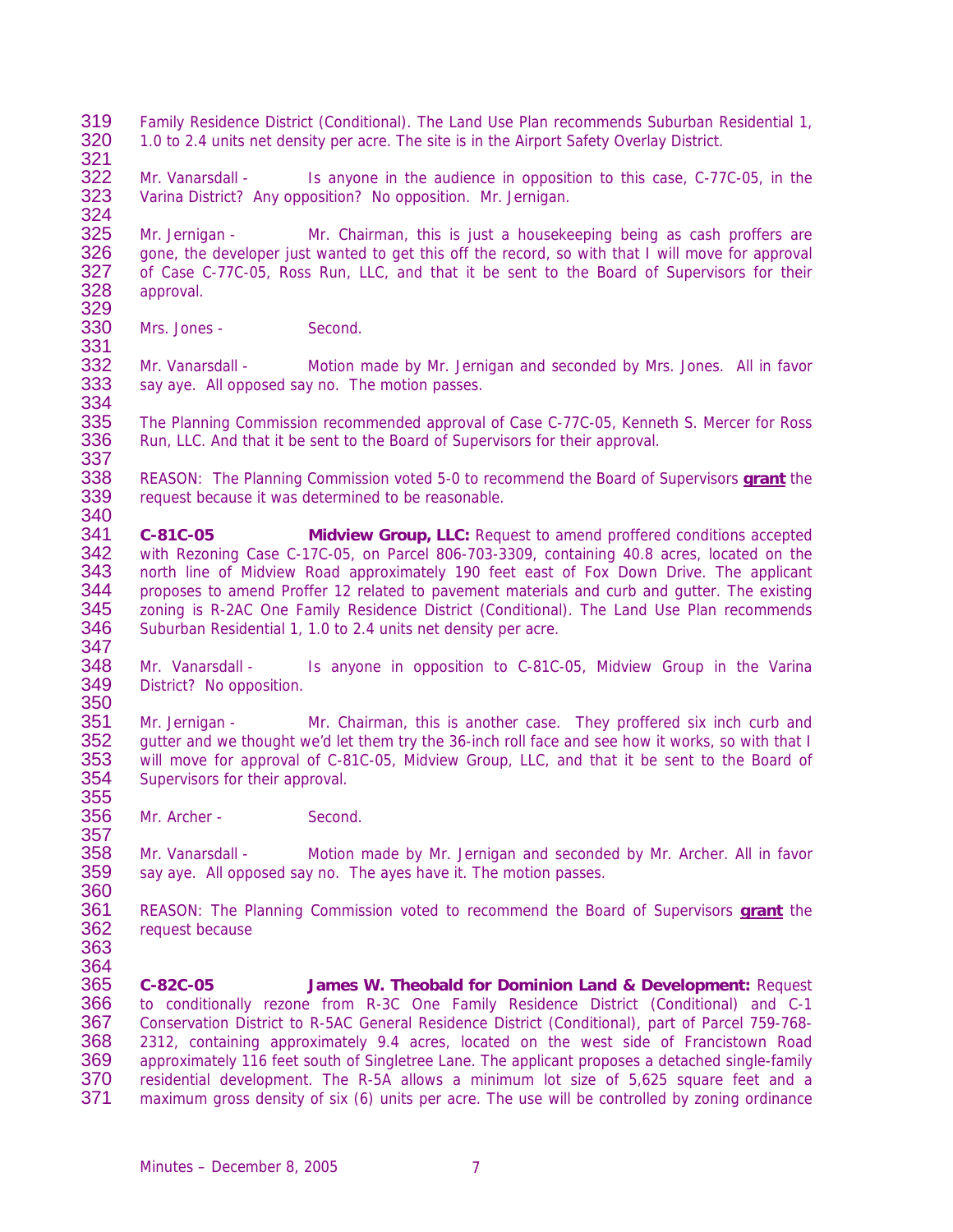- 372 regulations and proffered conditions. The Land Use Plan recommends Suburban Residential 1,<br>373 1.0 to 2.4 units per acre and Environmental Protection Area. 373 1.0 to 2.4 units per acre and Environmental Protection Area. 374
- 375 Ms. Moore This is in the Brookland District. 376

377 Mr. Vanarsdall - Is anyone in the audience in opposition to this case, C-82C-05, James W. 378 Theobald for Dominion Land and Development? No opposition.

379 380 I move that C-82C-05, James W. Theobald for Dominion Land and Development and Gibson 381 Viright, be recommended to the Board of Supervisors for approval. Wright, be recommended to the Board of Supervisors for approval.

382<br>383 Mr. Branin - Second.

384

395

408

385 Mr. Vanarsdall - Motion by Vanarsdall and seconded by Mr. Branin. All in favor say aye.<br>386 All opposed say no. The motion passes. All opposed say no. The motion passes.

387<br>388 388 REASON: The Planning Commission voted to recommend the Board of Supervisors **grant** the 389 request because it would not be expected to adversely affect the pattern of zoning and land use<br>390 in the area: it represents a logical continuation of the one-family residential development which 390 in the area; it represents a logical continuation of the one-family residential development which<br>391 exists in the area; and, the proffered conditions would provide for a higher quality of 391 exists in the area; and, the proffered conditions would provide for a higher quality of 392 development than would otherwise be possible. development than would otherwise be possible.

393<br>394 Ms. Moore - Thank you. That concludes my report.

396 Mr. Silber - Moving back to Page 1 of your agenda, the first case tonight is one that 397 was deferred from the November 10, 2005 meeting. was deferred from the November 10, 2005 meeting. 398

# 399 **Deferred from the November 10, 2005 Meeting**

400 **C-56C-05 J. F. Williams for Wms, LLC:** Request to rezone from A-1 Agricultural District to B-401 3C Business District (Conditional), Parcels 746-760-6689, 746-760-3696, and part of parcel 746-<br>402 761-5525, containing approximately 5.16 acres, located at the northeast intersection of West 402 761-5525, containing approximately 5.16 acres, located at the northeast intersection of West<br>403 Broad Street (U. S. Route 250) and Old Sadler Road. The applicant proposes a convenience store 403 Broad Street (U. S. Route 250) and Old Sadler Road. The applicant proposes a convenience store<br>404 with gas sales and an automobile dealership. The uses will be controlled by zoning ordinance 404 with gas sales and an automobile dealership. The uses will be controlled by zoning ordinance<br>405 regulations and proffered conditions. The Land Use Plan recommends Commercial Concentration. regulations and proffered conditions. The Land Use Plan recommends Commercial Concentration.

406<br>407 Mr. Silber - This is in the Three Chopt District.

409 Mr. Vanarsdall - Any opposition to this case? C-56C-05, J. F. Williams for Wms, LLC? No 410 opposition. Mr. Coleman, good evening.

411<br>412 412 Mr. Coleman - Mr. Chairman, Members of the Commission. The application has been<br>413 amended to include 1.55 acres of B-2C zoning and 3.61 acres of B-3C zoning. The applicant 413 amended to include 1.55 acres of B-2C zoning and 3.61 acres of B-3C zoning. The applicant 414 intends to build a convenience store on the B-2C portion and the remainder of the site would 414 intends to build a convenience store on the B-2C portion and the remainder of the site would<br>415 include an automobile dealership. The subiect properties are designated Commercial include an automobile dealership. The subject properties are designated Commercial 416 Concentration on the Land Use Plan.

417 The applicant has also filed Provisional Use Permit P-8-05 to extend the hours of operation for 419 the convenience store which is also before you this evening. 420

421 The proffers include several assurances of quality development including a conceptual site plan 422 and elevations. The conceptual site plan shows ingress/egress to the west from Old Sadler Road<br>423 in addition to access from West Broad Street. in addition to access from West Broad Street.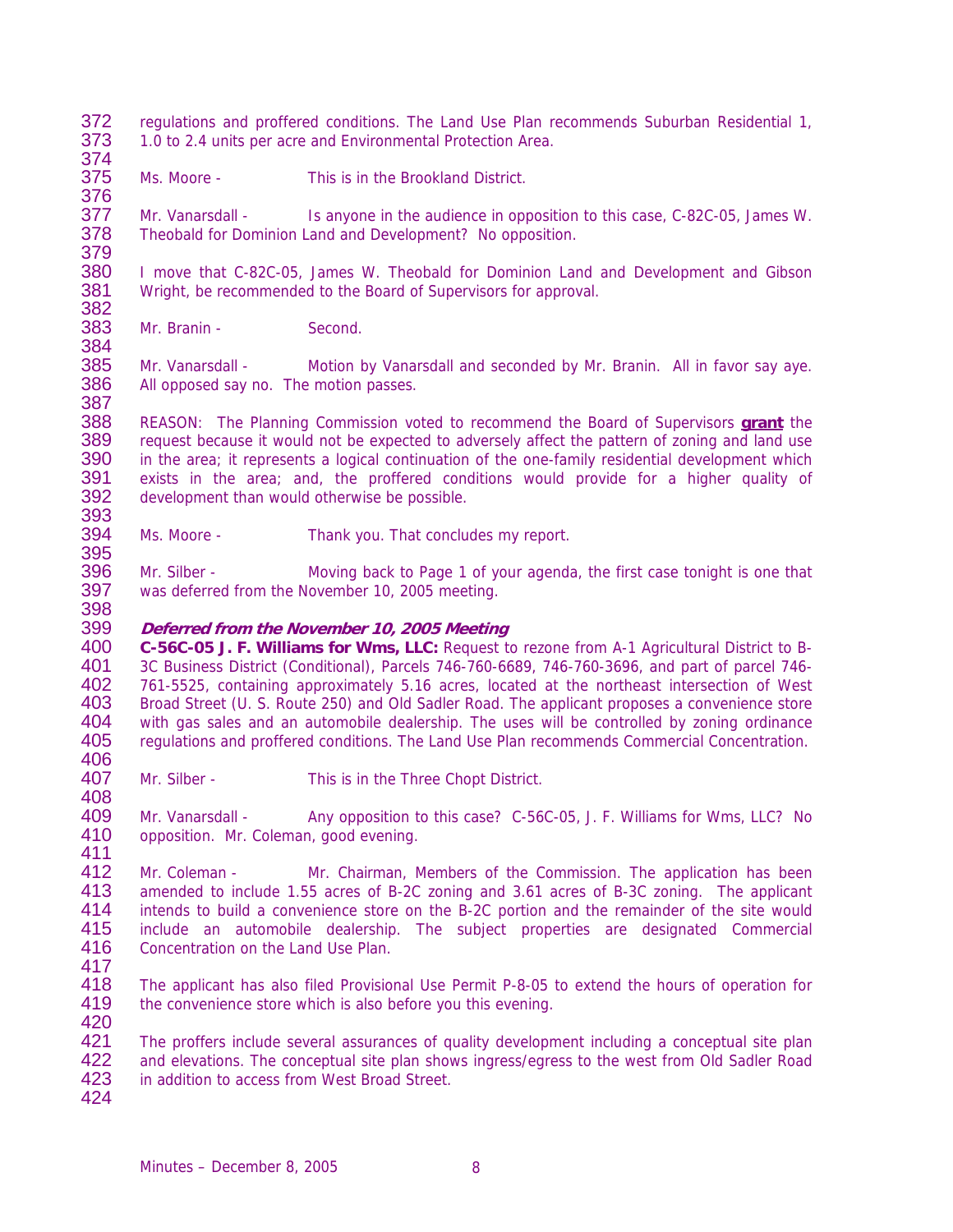- 425 The proffers include several positive features. The major aspects include the proffered conceptual 426 site plan, access would be limited to one point along West Broad Street and one along Old Sadler 426 site plan, access would be limited to one point along West Broad Street and one along Old Sadler<br>427 Road, a 35' buffer would be provided along West Broad Street landscaped as regulated in the West Road, a 35' buffer would be provided along West Broad Street landscaped as regulated in the West 428 Broad Street Overlay District, a minimum 20 foot buffer would be provided along the eastern<br>429 property line abutting the Bennett Funeral Home which would include a decorative pre-cast 429 property line abutting the Bennett Funeral Home which would include a decorative pre-cast<br>430 concrete wall, and a 15-foot buffer landscaped equivalent to a Transitional Buffer 10 would be 430 concrete wall, and a 15-foot buffer landscaped equivalent to a Transitional Buffer 10 would be 431 convided along Old Sadler Road. provided along Old Sadler Road.
- 432<br>433

- 433 Building materials would primarily consist of brick, EIFS, glass, stone, split-faced block, and<br>434 Cementatious siding, several objectionable uses are prohibited, elevations have been proffered, and 434 cementatious siding, several objectionable uses are prohibited, elevations have been proffered, and 435 all vehicular service would be conducted indoors. all vehicular service would be conducted indoors.
- 436<br>437 Additional proffers would regulate trash receptacles, HVAC equipment, underground utilities, 438 lighting, outdoor speakers, signage, and other items.
- 439<br>440 440 The property is located along the north line of W. Broad Street in very close proximity to the 441 Interstate 64 West Broad Street interchange. Public Works requested a traffic impact study due to Interstate 64 West Broad Street interchange. Public Works requested a traffic impact study due to 442 the amount of existing traffic in the area, the potential trip generation from this request, and the 443 consideration of a realignment of Sadler Road in close proximity to this site to the north. consideration of a realignment of Sadler Road in close proximity to this site to the north.
- 444<br>445 445 Properly designed and regulated the proposed uses could be appropriate and would be consistent<br>446 with the Land Use Plan recommendation. Although the applicant provided several assurances of 446 with the Land Use Plan recommendation. Although the applicant provided several assurances of 447 quality development the applicant has not submitted the traffic study. Once the applicant is able 447 quality development, the applicant has not submitted the traffic study. Once the applicant is able<br>448 to satisfactorily identify and address potential concerns from the traffic study, staff could be more to satisfactorily identify and address potential concerns from the traffic study, staff could be more 449 supportive of this request. 450
- 451 That concludes my presentation. I would be happy to answer any questions. I do note the time 452 limits on the proffers would have to be waived if the Planning Commission wanted to recommend 453 approval. approval.
- 454<br>455 455 Mr. Vanarsdall - Any questions for Mr. Coleman by Commission members? No questions.<br>456 Mr. Branin, do vou need to hear from the applicant? Mr. Branin, do you need to hear from the applicant?
- 457<br>458 Mr. Branin - I don't think it is necessary, sir.
- 459<br>460 Mr. Vanarsdall - All right. I will entertain a motion.
- 462 Mr. Branin OK. My first motion would be I would like to move to waive the time limits 463 for C-56C-05.
- 464<br>465 Mr. Jernigan - Second.
- 466<br>467 467 Mr. Vanarsdall - Motion made by Mr. Branin and seconded by Mr. Jernigan. All in favor say<br>468 ave All opposed say no The motion passes aye. All opposed say no. The motion passes.
- 469<br>470 470 The Planning Commission waived the time limits on proffers on Case C-56C-05**,** J. F. Williams for Wms, LLC. 472
- 473 Mr. Branin And with that I'd like to move for approval of C-56C-05 per staff's 474 recommendation.
- 475<br>476 Mr. Archer - Second. 477
	- Minutes December 8, 2005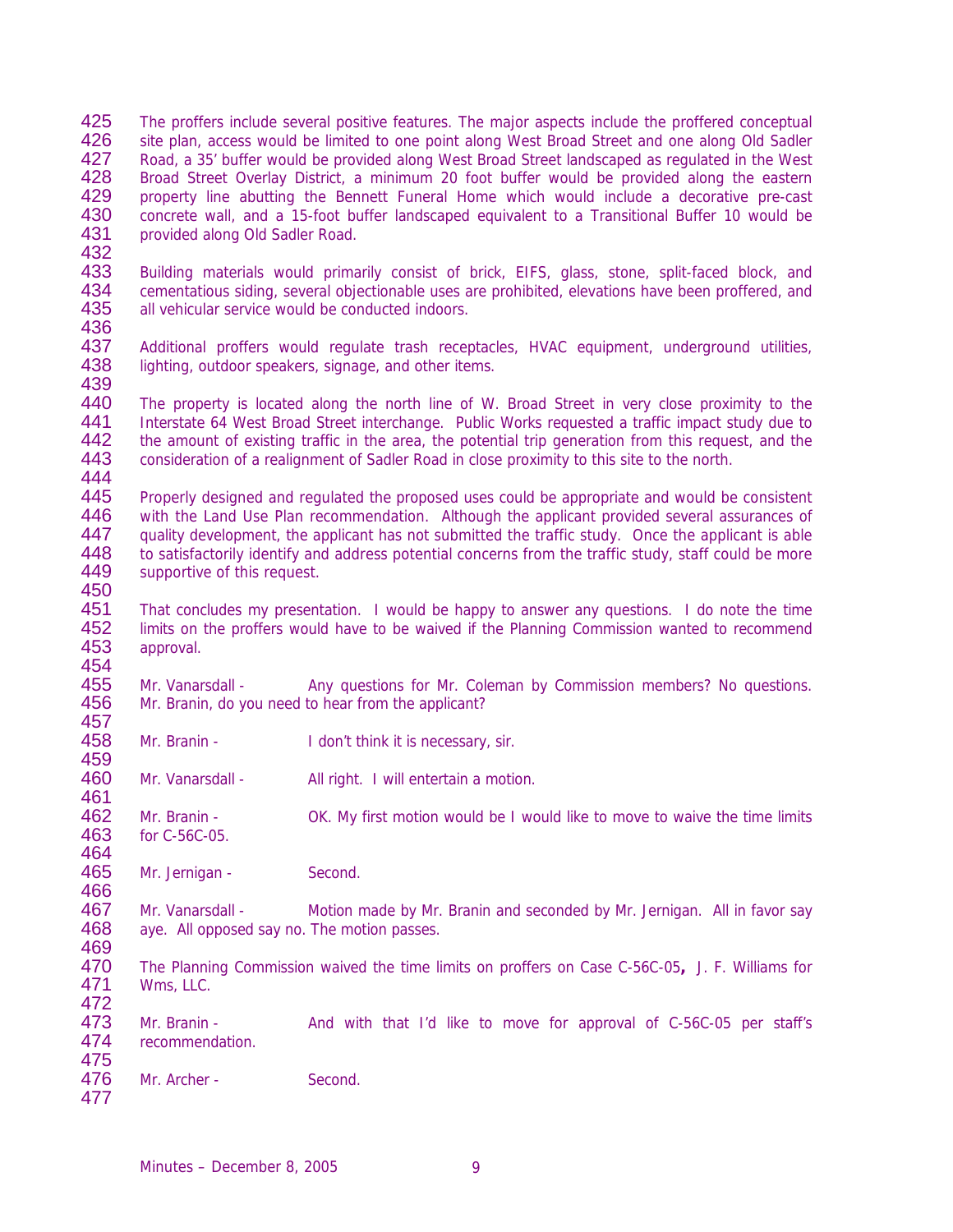478 Mr. Vanarsdall - Motion made by Mr. Branin and seconded by Mr. Archer. All in favor say<br>479 ave All opposed say no The aves have it The motion passes aye. All opposed say no. The ayes have it. The motion passes.

480

504

481 REASON: The Planning Commission voted to recommend the Board of Supervisors **grant** the 482 Frequest because it is appropriate business zoning in the area and the proffered conditions will<br>483 Fressure a level of development otherwise not possible. assure a level of development otherwise not possible.

484<br>485 485 Mr. Silber - As a companion to that request, the next item is P-8-05. Again, this was<br>486 deferred from the November 10, 2005 meeting. deferred from the November 10, 2005 meeting.

### 487 488 **Deferred from the November 10, 2005 Meeting**

489 **P-8-05 J. F. Williams for Wms, LLC:** Request for a provisional use permit under Sections 24- 58.2(a), 24-120 and 24-122.1 of Chapter 24 of the County Code, in order to allow 24-hour operation 491 of a convenience store with gas sales as permitted in the B-2 Business District, on Parcel 746-760-<br>492 3696, located at the northeast intersection of West Broad Street (U. S. Route 250) and Old Sadler 492 3696, located at the northeast intersection of West Broad Street (U. S. Route 250) and Old Sadler<br>493 Road, The existing zoning is A-1 Agricultural District. The Land Use Plan recommends Commercial 493 Road. The existing zoning is A-1 Agricultural District. The Land Use Plan recommends Commercial 494 Concentration. Concentration. 495

496 Mr. Silber - Again, this is on part of the same site that was just discussed.

497<br>498 498 Mr. Vanarsdall - Any opposition to the companion case, P-8-05, J. F. Williams? No<br>499 opposition. opposition. 500

501 Mr. Branin - Mr. Chairman, I'd like to move that P-8-05 move forward with approval 502 with provisional use plan, subject to conditions Nos. 1 through 7 including the staff's recommendation.

505 Mr. Jernigan - Second.

506<br>507 507 Mr. Vanarsdall - Motion made by Mr. Branin and seconded by Mr. Jernigan. All in favor say<br>508 ave. All opposed sav no. The motion passes. aye. All opposed say no. The motion passes.

509 510 REASON: The Planning Commission voted to recommend the Board of Supervisors **grant** the request because it is reasonable and it would not be expected to adversely affect public safety, 512 health, or general welfare.

513<br>514 514 **C-74C-05 Andrew M. Condlin for Koll Bren Fund V, LP:** Request to conditionally rezone from 515 O-2 Office District to O-3C Office District (Conditional), Parcel 757-753-9760, containing 516 approximately 9.95 acres, located on the west side of N. Parham Road approximately 300 feet north 517 of Mayland Drive and on the north side of Mayland Drive approximately 390 feet west of N. Parham<br>518 Road. The applicant proposes an office building for educational uses. The use will be controlled by 518 Road. The applicant proposes an office building for educational uses. The use will be controlled by 519 zoning ordinance regulations and proffered conditions. The Land Use Plan recommends Office. zoning ordinance regulations and proffered conditions. The Land Use Plan recommends Office.

520<br>521 Mr. Silber - This is in the Three Chopt District.

522<br>523 523 Mr. Vanarsdall - Any opposition to this case? C-74C-05, Andrew M. Condlin for Koll Bren<br>524 Fund V? No opposition. All right, Mr. Coleman. Fund V? No opposition. All right, Mr. Coleman. 525

526 Mr. Coleman - Thank you, Mr. Chairman. This request would rezone 9.95 acres from O-527 2 to O-3C. The applicant proposes to utilize the existing office building for education uses, 528 classrooms, and a classroom use is first permitted in the O-3 district. The applicant has indicated 529 that Virginia Tech and the University of Virginia would operate at this location. The site is 529 that Virginia Tech and the University of Virginia would operate at this location. The site is 530 designated Office on the Land Use Plan. designated Office on the Land Use Plan.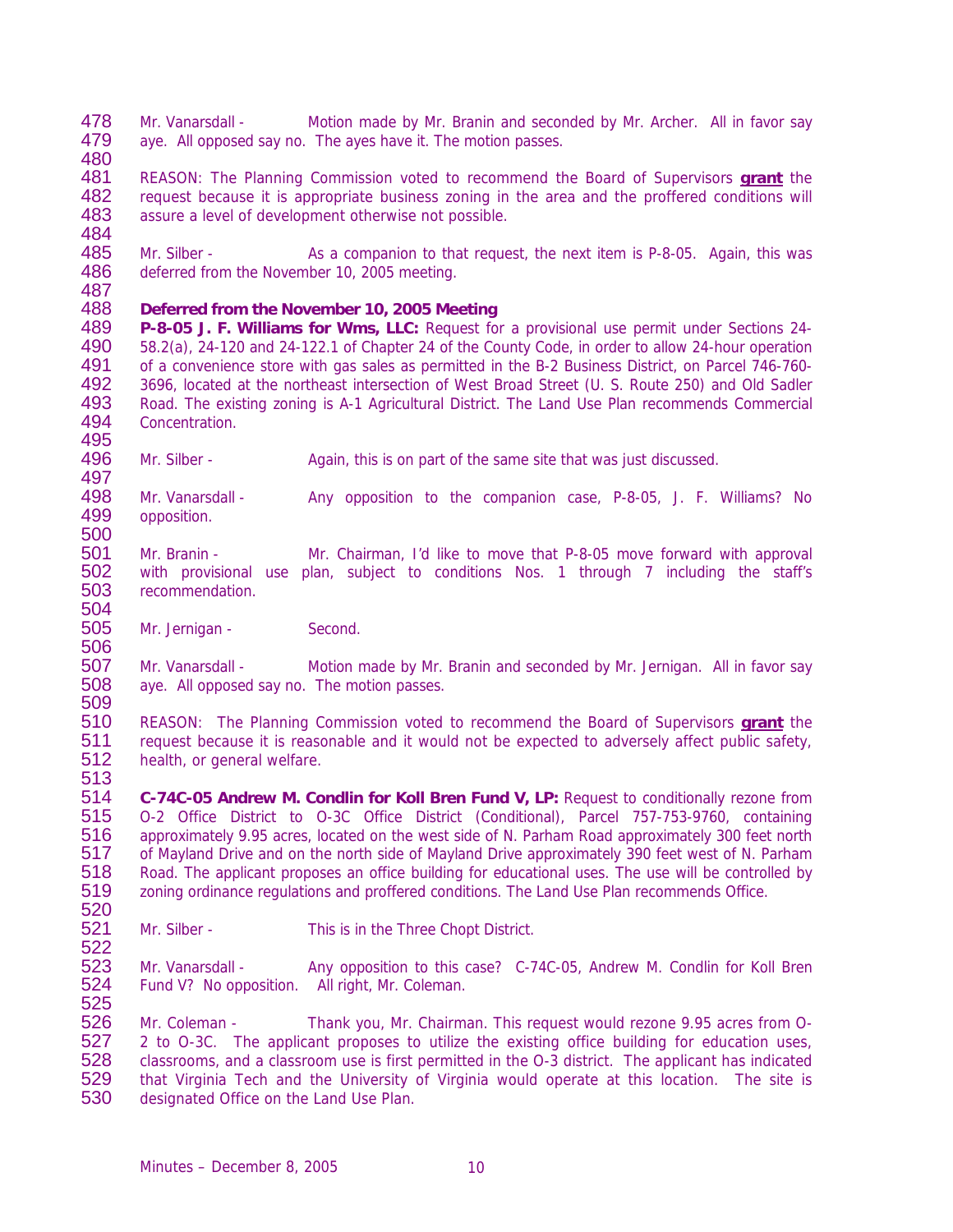- 531<br>532 532 The applicant submitted revised proffers which require waiving the time limit. Uses would be<br>533 Ilmited to 0-2 district uses plus the classroom use; classroom use would be limited to 20,000 limited to O-2 district uses plus the classroom use; classroom use would be limited to 20,000 534 square feet; and building height, setbacks, and signage would remain as regulated in the O-2<br>535 district. district. 536
- 537 In the staff report, staff noted concerns with revised parking requirements and the regulation of 538 permitted business uses. The revised proffers adequately address these concerns.

539<br>540 540 The existing office building is a longstanding use. Utilizing the office building for classrooms, 541 properly requlated, would be an appropriate use at this location and would remain consistent 541 properly regulated, would be an appropriate use at this location and would remain consistent 542 with the Land Use Plan recommendation. with the Land Use Plan recommendation.

- 543<br>544 Staff recommends approval of this request.
- 545<br>546 I would be happy to answer any questions. 547

548 Mr. Vanarsdall - Any questions of Mr. Coleman by Commission members? Thank you, Mr. 549 Coleman. Mr. Branin, do you need to talk to the developer?

550<br>551 551 Mr. Branin - No, sir, I don't think so. I'd like to move to waive the time limits for C-<br>552 74C-05. 74C-05. 553

554 Mr. Jernigan - Second.

555<br>556 Mr. Vanarsdall - Motion made by Mr. Branin and seconded by Mr. Jernigan. All in favor say 557 aye. All opposed say no. The motion passes. 558

#### 559 **Mr. Archer abstained from voting on waiving the time limits.**

560<br>561 561 Mr. Branin - Mr. Chairman, I move for approval of C-74C-05 per staff's 562 recommendations. recommendations.

563<br>564 Mr. Jernigan - Second.

565<br>566 Mr. Vanarsdall - We have a motion made by Mr. Branin and seconded by Mr. Jernigan. All 567 in favor say aye. All opposed say no. The motion passes.

569 REASON: The Planning Commission voted to recommend the Board of Supervisors **grant** the 570 request because it continues a form of zoning consistent with the area.

- 571 Mr. Archer abstained from voting on this motion.
- 573

568

### 574 **Deferred from the November 10, 2005 Meeting**

575 **C-67C-05 Andrew M. Condlin for Dtown L.L.C.:** Request to conditionally rezone 576 from R-4 One Family Residence District and M-2 General Industrial District to R-5AC General 577 Residence District (Conditional), Parcels 806-710-8061 and 807-711-0058, containing 21.694 578 acres, located on the north line of Darbytown Road approximately 765 feet southeast of Oregon<br>579 Avenue. The applicant proposes a single-family residential development with a maximum density 579 Avenue. The applicant proposes a single-family residential development with a maximum density 580 of eighty (80) lots. The R-5A District allows a minimum lot size of 5,625 square feet and a<br>581 maximum gross density of six (6) units per acre. The use will be controlled by zoning ordinance 581 maximum gross density of six (6) units per acre. The use will be controlled by zoning ordinance<br>582 Frequiations and proffered conditions. The Land Use Plan recommends Heavy Industry and regulations and proffered conditions. The Land Use Plan recommends Heavy Industry and 583 Suburban Residential 1, 1.0 to 2.4 units net density per acre.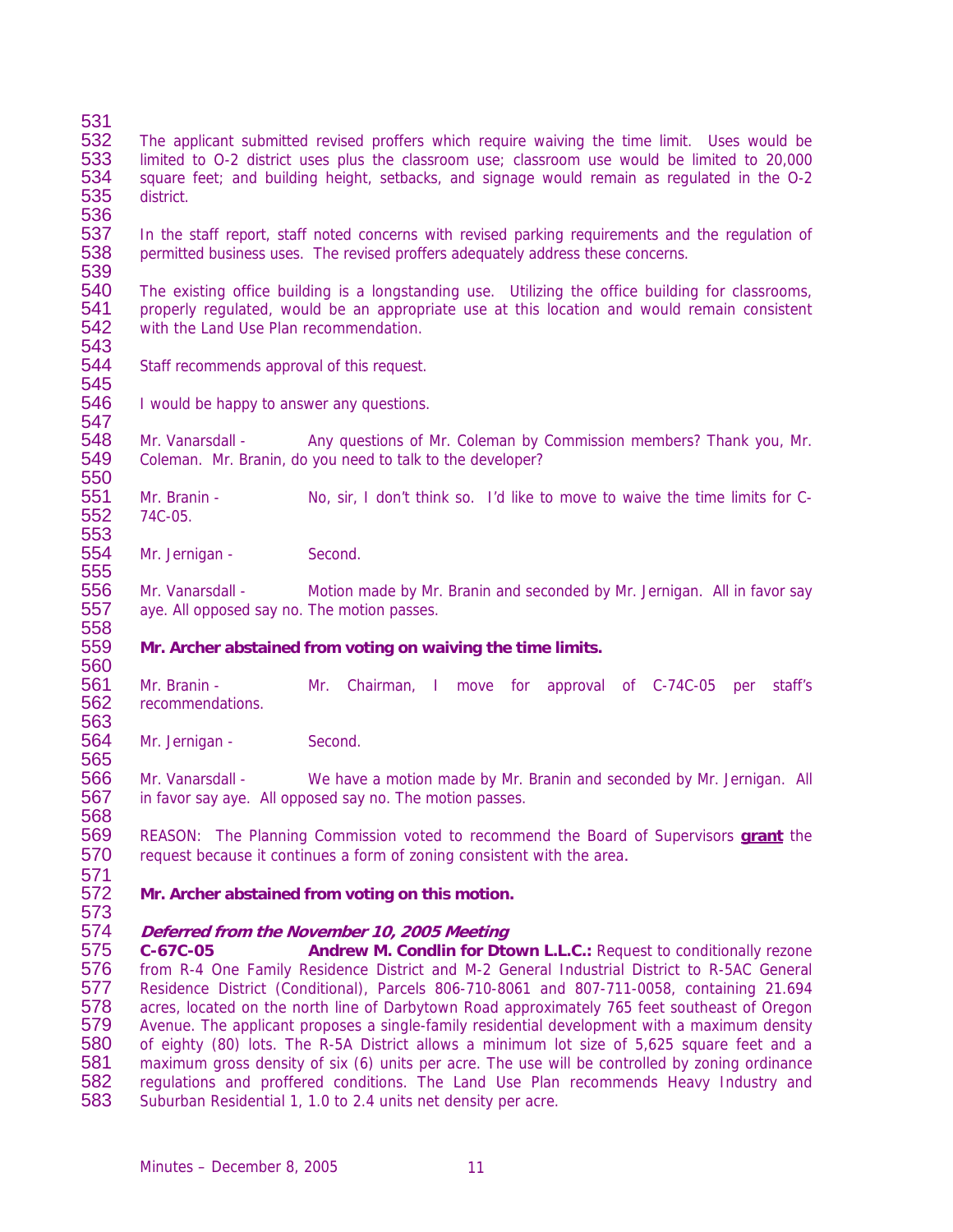584<br>585

586

Mr. Silber - This is in the Varina District

587 Mr. Vanarsdall - Any opposition to this case, C-67C-05, Andrew M. Condlin for Dtown, 588 LLC? All right. Thank vou. LLC? All right. Thank you. 589

590 Mr. Tyson - Good evening, Mr. Chairman, members of the Commission, Mr. 591 Secretary. This is a request to rezone approximately 21 acres to permit construction of a single-<br>592 family residential subdivision. It was deferred at your last meeting. The applicant has proffered a 592 family residential subdivision. It was deferred at your last meeting. The applicant has proffered a 593 conceptual layout of the development. The property is located on the north line of Darbytown<br>594 Road. Road.

- 595<br>596 The Land Use Plan recommends SR-1, Single Family Residential use for the northern portion of 597 this parcel. The majority of the parcel is slated for Heavy Industrial uses.
- 598 599 The applicant has submitted a revised proffer statement dated December 6, 2005 that contains many assurances of quality development. Should the Planning Commission wish to take action 601 on this case tonight, the time limits would not have to be waived on these proffers as we<br>602 received them on time. received them on time.
- 603 604 The applicant has proffered no more than 88 lots on the property. The property is intended to 605 be developed using traditional neighborhood design concepts. The lots would be 50 feet in<br>606 width all would contain porches designed to encourage residents to be outside and all would be width, all would contain porches designed to encourage residents to be outside, and all would be 607 accessed via an alley that would run the perimeter of the property. No front loading garages 608 would be permitted, and there would be no curb cuts along the street frontages. Additionally, 609 brick foundations would be provided. Minimum house sizes of 1,700 square feet finished floor brick foundations would be provided. Minimum house sizes of 1,700 square feet finished floor 610 area are proposed. No ranch-style homes would be permitted. The houses would be similar in 611 design to these proffered renderings. (See case file)
- 612<br>613
- 613 Because this is a zero lot line development, some of the homes will have to be semidetached,<br>614 and the following exhibits have been proffered as showing those two-family dwellings, and I 614 and the following exhibits have been proffered as showing those two-family dwellings, and I<br>615 apologize for the quality of the renderings here. apologize for the quality of the renderings here.
- 616<br>617 Standard six-inch curb and gutter would be used. A four-foot sidewalk would be provided on one 618 side of the public streets in the development.
- 619
- 620 A clubhouse a minimum of 2,000 square feet in size would be constructed prior to the issuance 621 of the  $40^{\text{th}}$  certificate of occupancy. It would be substantially similar to this rendering. of the  $40<sup>th</sup>$  certificate of occupancy. It would be substantially similar to this rendering.
- 622<br>623 623 A 6-foot white vinyl fence, with lattice top, would be installed around the perimeter of the 624 species property. The applicant would also provide a minimum of a four-foot buffer between the fence 624 property. The applicant would also provide a minimum of a four-foot buffer between the fence 625 and the allev at the rear of the lot. That could be increased to actually seven feet in some areas. 625 and the alley at the rear of the lot. That could be increased to actually seven feet in some areas.<br>626 The applicant has proffered that the alleys will be restricted to vehicles weighing 10.000 pounds 626 The applicant has proffered that the alleys will be restricted to vehicles weighing 10,000 pounds<br>627 or less and a speed limit of 15 miles per hour or less and a speed limit of 15 miles per hour.
- 628
- 629 The applicant has proffered that all homes shall be one-family dwellings. Because of the 630 requested zoning, the homes must be on zero lot lines and this will require some semi-detached requested zoning, the homes must be on zero lot lines and this will require some semi-detached 631 housing on certain lots. 632
- 633 The flag lots shown on the original plan from last month have been deleted, and significant 634 improvements have been made to the conceptual layout. The applicant has proffered that this 635 plan is conceptual in nature and may be amended to reflect requilatory conditions as approved at 635 plan is conceptual in nature and may be amended to reflect regulatory conditions as approved at 636 the time of Planning Commission approved. the time of Planning Commission approval.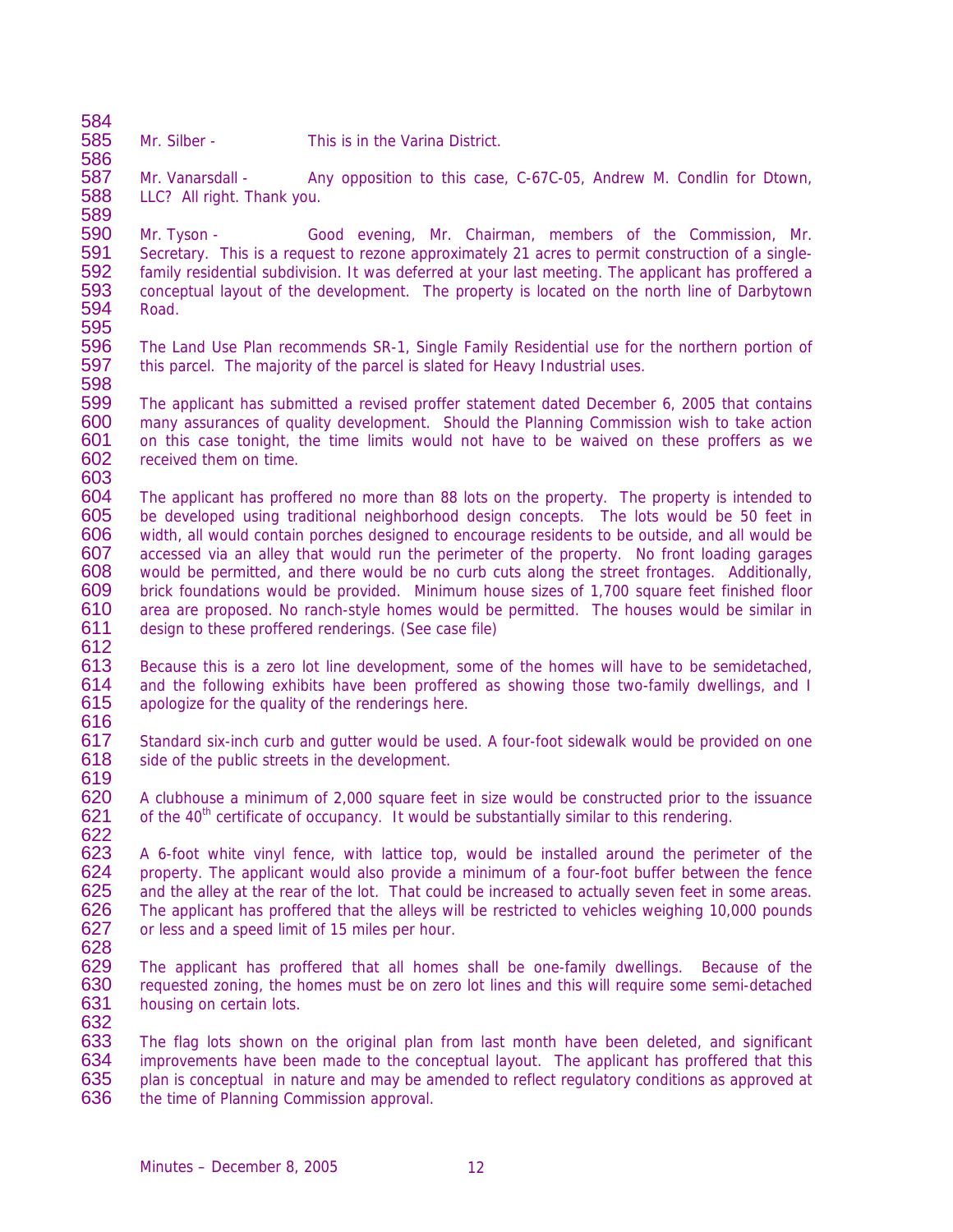637<br>638 638 The proposed use, while not in keeping with some of the adjacent uses, may be an appropriate<br>639 transition from the industrial development to the east and south and the residential uses to the transition from the industrial development to the east and south and the residential uses to the 640 north and west. Staff supports the traditional neighborhood design concepts the applicant is<br>641 attempting to incorporate and believes that enough flexibility exists in the proffers to permit 641 attempting to incorporate and believes that enough flexibility exists in the proffers to permit 642 more detailed design work to occur in the future. Staff will note that there are two or three 642 more detailed design work to occur in the future. Staff will note that there are two or three<br>643 bousekeeping matters in the proffers that will need to be addressed. For instance, there will be 643 housekeeping matters in the proffers that will need to be addressed. For instance, there will be 644 and 12 parking spaces provided for this clubhouse and there are actually 15 shown on the concept 644 12 parking spaces provided for this clubhouse and there are actually 15 shown on the concept 645 plan. And the date that is actually referenced in the proffers will need to be changed. Other 645 plan. And the date that is actually referenced in the proffers will need to be changed. Other 646 than that, staff believes the applicant has addressed our concerns and recommends the Planning 646 than that, staff believes the applicant has addressed our concerns and recommends the Planning<br>647 Commission forward this case to the Board of Supervisors with a recommendation for approval. Commission forward this case to the Board of Supervisors with a recommendation for approval.

648<br>649

653

660

664

Mr. Vanarsdall - Any questions for Mr. Tyson by Commission members?

650<br>651 651 Mr. Silber - Mr. Tyson, there are a couple of elevations and most of these are single-<br>652 family. Right? family. Right?

654 Mr. Tyson - Yes.

655<br>656 Mr. Silber - Are there two that are detached?

657<br>658 658 Mr. Tyson - There are three, Exhibits C1, C2 and C3, are the attached constructions.<br>659 One unit and one unit and then again those are attached One unit and one unit and then again, those are attached.

661 Mr. Silber - Thank you. 662

663 Mr. Jernigan - And they are only through the center.

665 Mr. Vanarsdall - All right. Thank you, Mr. Tyson. Good evening, Mr. Condlin.

666 667 Mr. Condlin - Mr. Chairman, Andy Condlin from Williams, Mullen. Since we have <br>668 opposition I didn't know if you wanted to go through the rules or not. I was going to reserve five 668 opposition I didn't know if you wanted to go through the rules or not. I was going to reserve five 669 minutes, and I am not going to take but a few minutes to go over some of the changes. minutes, and I am not going to take but a few minutes to go over some of the changes. 670

671 Mr. Silber - Let me just say that the policy of the Planning Commission on a rezoning<br>672 request, the applicant is provided 10 minutes to present his case. Some of that time can be request, the applicant is provided 10 minutes to present his case. Some of that time can be 673 saved for rebuttal time. The opposition is also entitled to a total of 10 minutes to express their<br>674 concerns and opposition. When the Planning Commission is asking anyone at the podium concerns and opposition. When the Planning Commission is asking anyone at the podium 675 questions, that is not a part of the 10-minute allocation. The Planning Commission can extend 676 that period of time if they so choose. So you would like to save five minutes?

677<br>678 Mr. Condlin - Yes, five minutes is fine or whatever I have left.

679 Mr. Chairman and members of the Commission, my name is Andy Condlin and I have with me 681 Dave Jester. If you remember, the last time we were here we were saying that we could only 682 have a few minor revisions to make this plan better. I think. Thankfully, despite our potential 682 have a few minor revisions to make this plan better, I think. Thankfully, despite our potential 683 objection, it did get deferred, and I am going to agree that it is a better plan with the staff's 683 objection, it did get deferred, and I am going to agree that it is a better plan with the staff's 684 comments and really everyone rolled up their sleeves to make this a much better plan overall, to 685 take what we thought was a good plan and make it even better to protect the residents and the 686 surrounding area with good quality property, but also to provide a better layout overall with 687 respect to the clubhouse and the lot layout, as well as the alley distribution. Mr. Tyson has gone 688 through, for the most part, most of the significant items. I will make a mention that we have 688 through, for the most part, most of the significant items. I will make a mention that we have 689 specifically taken out the provision of the public road. I did want to mention that, so that they specifically taken out the provision of the public road. I did want to mention that, so that they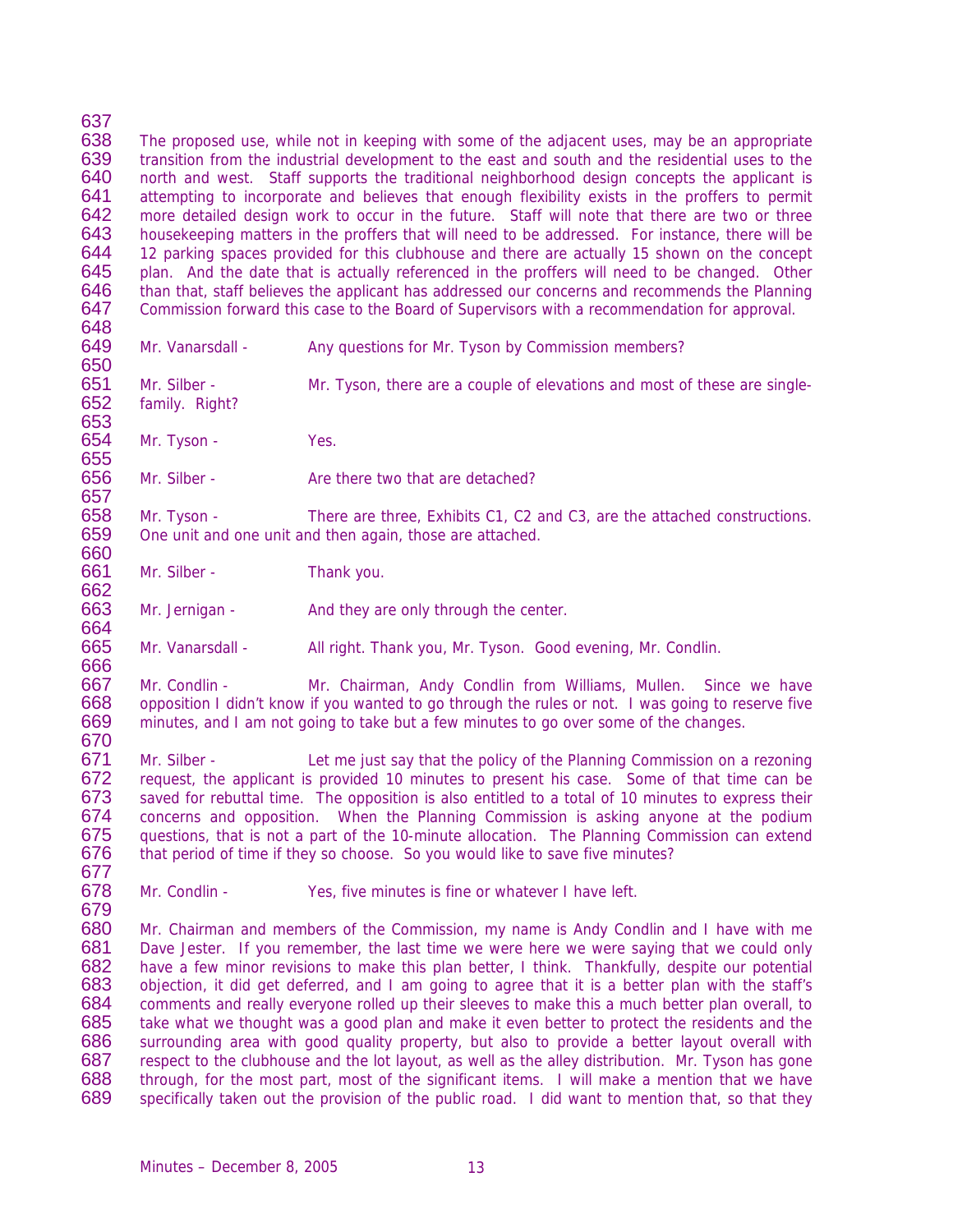690 could be public or they could be private. We have shown them here on the plan as public roads.<br>691 These are public road widths and public roads for the curbs and the cul-de-sacs would meet all 691 These are public road widths, and public roads for the curbs and the cul-de-sacs would meet all<br>692 bublic road standards. If we do go to private road standards, we don't have anymore lots. It public road standards. If we do go to private road standards, we don't have anymore lots. It 693 just serves to provide more green space and brings the homes closer to the roads is what it 694 ultimately provides for. So, that would be a great benefit, but as I said, this is the worst case ultimately provides for. So, that would be a great benefit, but as I said, this is the worst case 695 scenario with respect to the type of distribution of the lots and the road system itself. In<br>696 addition, we have shown on the plan, and it is a little harder to see on here, but we did 696 addition, we have shown on the plan, and it is a little harder to see on here, but we did<br>697 specifically show on the plan the sidewalks. It was a concern. You can see that on this plan. 697 specifically show on the plan the sidewalks. It was a concern. You can see that on this plan.<br>698 There is a significant amount of sidewalks and the dark line that runs through is really where the 698 There is a significant amount of sidewalks and the dark line that runs through is really where the 699 sidewalks will be provided, again, with the ability to get to the clubhouse and the whole idea is<br>700 with the alleyway, and restriction of the truck traffic in the alleyway, to make it pedestrian 700 with the alleyway, and restriction of the truck traffic in the alleyway, to make it pedestrian<br>701 Friendly One of the unique circumstances with this property and this development is with only 701 friendly. One of the unique circumstances with this property, and this development, is with only<br>702 80 lots, we are providing a clubhouse and a pool and the alley system, which is just not the initial 702 80 lots, we are providing a clubhouse and a pool and the alley system, which is just not the initial<br>703 cost to bring that up, but also the cost of maintenance that goes with that, and we think that is a 703 cost to bring that up, but also the cost of maintenance that goes with that, and we think that is a<br>704 great benefit to the community, with this community and the surrounding community, as well. 704 great benefit to the community, with this community and the surrounding community, as well.<br>705 Other than that, I don't think there is anything that we need to mention with respect to the rest 705 Other than that, I don't think there is anything that we need to mention with respect to the rest<br>706 of the property that Mr. Tyson hasn't already met. I will be happy to answer any questions you of the property that Mr. Tyson hasn't already met. I will be happy to answer any questions you 707 might have, and I have Mr. Jester here, as well.

708 Mr. Vanarsdall - Any questions by Commission members of Mr. Condlin?

710 Mr. Jernigan - I would like to hear from the opposition. 712

713 Mr. Vanarsdall - Thank you, Mr. Condlin. Now we will hear from the opposition. Come 714 on down and state your name and tell us what you have to tell us.

715 Mr. Cary - Mr. Chairman and members of the Planning Commission, my name is 717 Whit Cary. I am the president of Structural Concrete Products. We are the concrete plant to the 718 south and the east of the proposed subdivision. This is a little new to me, so I raised my hand in<br>719 opposition. I don't know if I am in opposition or whether we just need to address our concerns 719 opposition. I don't know if I am in opposition or whether we just need to address our concerns<br>720 to make sure that the neighborhood is a safe and good neighborhood for the area. to make sure that the neighborhood is a safe and good neighborhood for the area.

721 722 I might mention that we recently had some lots across the street that we sold to Habitat for<br>723 Humanity, so we are certainly not adverse to people building in the area, but since we've got a 723 Humanity, so we are certainly not adverse to people building in the area, but since we've got a<br>724 Shared property boundary and everything else, we do have some concerns. I think probably 724 shared property boundary and everything else, we do have some concerns. I think probably<br>725 most people know here that we are a manufacturer of pre-cast concrete. We handle a lot of 725 most people know here that we are a manufacturer of pre-cast concrete. We handle a lot of 726 heavy equipment. We have trucks moving in and out of there, not necessarily on a 24-hour heavy equipment. We have trucks moving in and out of there, not necessarily on a 24-hour 727 basis, but from sunup to after dark. We have been in the area, the plant was originally founded 728 in 1946, and the current plant has been there since 1951. We are an outside facility. We have 729 storage for concrete products and as such, we have a lot of heavy equipment and different 729 storage for concrete products and as such, we have a lot of heavy equipment and different<br>730 things like that moving around. The land was originally purchased, I don't know if it is 730 things like that moving around. The land was originally purchased, I don't know if it is<br>731 appropriate, but it was originally purchased from Commonwealth Sand and Gravel. That area 731 appropriate, but it was originally purchased from Commonwealth Sand and Gravel. That area<br>732 was a gravel area. We obviously are not quite that old vet, but the people who originally 732 was a gravel area. We obviously are not quite that old yet, but the people who originally<br>733 purchased the company, it was purchased due to the close proximity of sand and gravel. Now purchased the company, it was purchased due to the close proximity of sand and gravel. Now 734 those pits have been closed down and we purchase our sand and gravel elsewhere, but those<br>735 trucks come and go, as well as do our heavy trucks moving in and out, moving up and down the 735 trucks come and go, as well as do our heavy trucks moving in and out, moving up and down the 736 road they are hauling pre-cast elements to different job sites, all up and down the Eastern 736 road they are hauling pre-cast elements to different job sites, all up and down the Eastern<br>737 Seaboard. I think that our concerns are that there is an adequate buffer between our property Seaboard. I think that our concerns are that there is an adequate buffer between our property 738 and the proposed subdivision. One of the things that comes to mind is that we have a lot of 739 products stored out there that would make a great place for young children to go out and play in. 740 In fact, we gave a bunch of it to Henrico County Fire Department because they built an 741 enactment area where they go in, and they pile all of this stuff up, but you know, we have stuff 741 enactment area where they go in, and they pile all of this stuff up, but you know, we have stuff<br>742 that is piled up 30 feet in the air and it has got big voids in there where kids could play and hide that is piled up 30 feet in the air and it has got big voids in there where kids could play and hide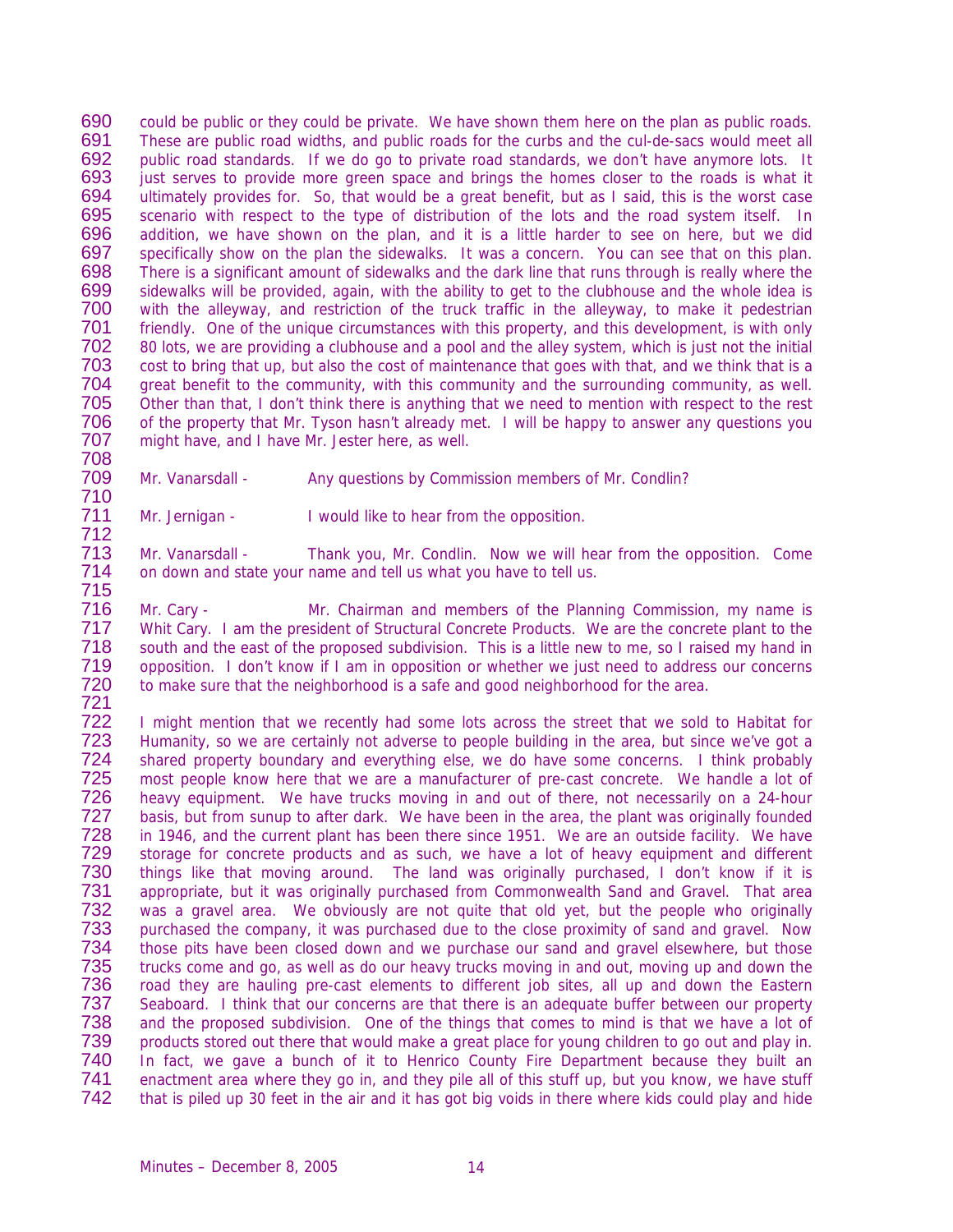743 and different things like that, and we certainly don't want anybody being hurt as a result of 744 coming in there innocently as it may be coming in there. The other thing is it is our 744 coming in there, innocently as it may be, coming in there. The other thing is it is our<br>745 understanding that there is a guarry. I believe it is in Henrico County, that was allowed to build understanding that there is a quarry, I believe it is in Henrico County, that was allowed to build 746 some houses around it, and now there have been some problems with blasting and different<br>747 things like that, and so we have some concerns, also, about what kinds of problems will we have 747 things like that, and so we have some concerns, also, about what kinds of problems will we have<br>748 in the future. People will make a decision to move in, they want to move in there, but later on 748 in the future. People will make a decision to move in, they want to move in there, but later on 749 they are next to a heavy industrial plant with a lot of equipment and a lot of different things 749 they are next to a heavy industrial plant with a lot of equipment and a lot of different things<br>750 a oping on, and we are outside, and what kind of liability do we have there, at a future date? I 750 going on, and we are outside, and what kind of liability do we have there, at a future date? I<br>751 mean, we've been there for 40-50 vears, so that would be another concern. Like I sav, this is all 751 mean, we've been there for 40-50 years, so that would be another concern. Like I say, this is all<br>752 new to me, so I don't know exactly what to say but you know, it seems like sort of an odd place 752 new to me, so I don't know exactly what to say but you know, it seems like sort of an odd place<br>753 to build residential for what appears to be pretty close to our plant and everything, with 753 to build residential for what appears to be pretty close to our plant and everything, with<br>754 everything going on. You know, the noise with trucks and equipment and cement mixers and 754 everything going on. You know, the noise with trucks and equipment and cement mixers and<br>755 different things like that, and I quess I would hope that you would take that into account different things like that, and I guess I would hope that you would take that into account 756 because we have been there for a long time and I think we've been a good citizen through the 757 vears, so with that, do you all have any questions, and if not, I will sit down. years, so with that, do you all have any questions, and if not, I will sit down.

758 759 Mr. Archer - Mr. Cary. It is Mr. Cary, right? Besides the trucks moving around, what 760 other activities would you all have that might cause some discomfort to the neighborhood?

- 761<br>762 Mr. Cary - Well, did you ask the size of the trucks?
- 763 Mr. Archer - No, I didn't, but you can tell me. 765
- 766 Mr. Cary Excuse me.

769

792

767<br>768 Mr. Archer - I didn't, but you can tell me.

770 Mr. Cary - Oh, no. I didn't know. We have over the road trucks with large pieces of 771 pre-cast. We have a batch plant. We have vibrators on the bed that vibrate. We have lighting 771 pre-cast. We have a batch plant. We have vibrators on the bed that vibrate. We have lighting<br>772 that is outside that lights up the area. We have travel lifts that are large cranes that travel the 772 that is outside that lights up the area. We have travel lifts that are large cranes that travel the<br>773 vard way to pick up the pieces. The pieces on the average weigh about 56,000 pounds, and 773 yard way to pick up the pieces. The pieces on the average weigh about 56,000 pounds, and 774 place them on the truck and ship them out. place them on the truck and ship them out.

775 Mr. Archer - But other than the noise of the engines, would there be anything that 777 would cause earth movement or shaking or noises like blasting? 778

779 Mr. Cary - I wouldn't anticipate like blasting. No. We have vibrators on the bed. I<br>780 can hear them from time to time in the office, which is right there, but that would be it. can hear them from time to time in the office, which is right there, but that would be it.

781 Mr. Archer - So, nothing makes the earth tremble?

783 Mr. Cary - Not like blasting or not like digging or anything like that. No.

785 Mr. Archer - Thank you.

787<br>788 788 Mrs. Jones - Mr. Cary, I'd like to ask just so I am clear. I am looking at this site plan<br>789 in front of you there. You are directly to the south? in front of you there. You are directly to the south? 790

791 Mr. Cary - To the south and the east, I believe.

793 Mr. Condlin - I can show you on the zoning map. You can see the plans right there<br>794 along this edge right there and that is the plant. So, if you look at our exhibit, that line is the 794 along this edge right there and that is the plant. So, if you look at our exhibit, that line is the 795 corner that moves over that way, so his plant sits back in this area right here. corner that moves over that way, so his plant sits back in this area right here.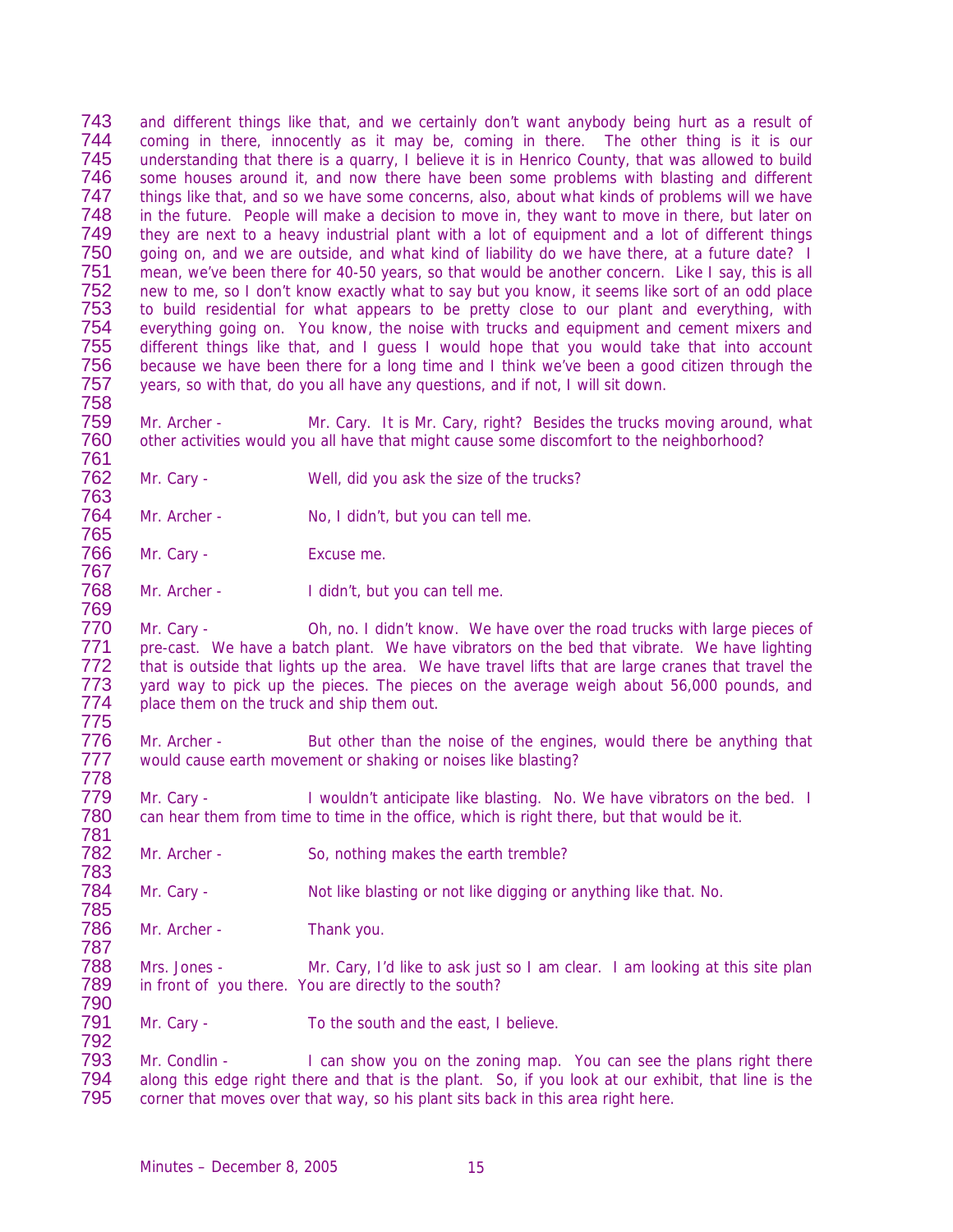| 796 |                     |                                                                                                      |
|-----|---------------------|------------------------------------------------------------------------------------------------------|
| 797 | Mrs. Jones -        | And the trucks are to the east of the plant is where they normally come                              |
| 798 | and go?             |                                                                                                      |
| 799 |                     |                                                                                                      |
| 800 | Mr. Condlin -       | The trucks come down a roadway that goes right along the property                                    |
| 801 | boundary.           |                                                                                                      |
| 802 |                     |                                                                                                      |
| 803 | Mrs. Jones -        | Right next to where the subdivision would be.                                                        |
| 804 |                     |                                                                                                      |
| 805 | Mr. Cary -          |                                                                                                      |
| 806 |                     | Yes. In fact, I am not sure that it is not encroaching, slightly.                                    |
|     |                     |                                                                                                      |
| 807 | Mr. Jernigan -      | I have never talked to you before. This case came up last month. It has                              |
| 808 |                     | been around for a while, so I will say this. As you know, the front of this property is zoned R-4    |
| 809 |                     | and had been zoned sometime, so they could have built houses a long time ago. We are                 |
| 810 |                     | rezoning all of it, but the corner in the back is zoned M. What you are saying is right, yet if this |
| 811 |                     | residence was there, I would not put you next door to them, but you are already there, so the        |
| 812 |                     | noise and the fact of everything is there, when somebody walks in the door and looks at a place      |
| 813 |                     | to buy, they know that that noise is there, so it is up to them whether they want to buy it or not.  |
| 814 |                     | The fact that you are talking about kids coming in,                                                  |
| 815 |                     |                                                                                                      |
| 816 | Mr. Cary -          | Yes, sir.                                                                                            |
| 817 |                     |                                                                                                      |
| 818 | Mr. Jernigan -      | That can be a problem, but I believe you said there is a 6-foot fence                                |
| 819 |                     | around the perimeter, so that should ease up on it. I am not saying, let's face it, somebody is      |
| 820 |                     | going to probably come in there, but they are taking precautions to try to ward that off.            |
| 821 |                     |                                                                                                      |
| 822 |                     |                                                                                                      |
|     | Mr. Cary -          | What about some type of sound wall or something like that down                                       |
| 823 | through there?      |                                                                                                      |
| 824 |                     |                                                                                                      |
| 825 | Mr. Jernigan -      | Well, like I said, if somebody buys there, they know that noise is there.                            |
| 826 |                     | I mean it is like moving in next to an airport. They know they are going to hear the sound of jet    |
| 827 |                     | engines, and that is their option to buy. Like I said, I wouldn't put you there if they were already |
| 828 |                     | there, but being as you are there, and have been there for sometime, if those people opt to buy      |
| 829 |                     | a house there, they have to put up with the noise. If somebody comes back to me and says, you        |
| 830 |                     | know, we've got too much noise next door, I am not going to come looking for you to do               |
| 831 | something about it. |                                                                                                      |
| 832 |                     |                                                                                                      |
| 833 | Mr. Cary -          | OK, and that is different than the quarry. Somebody just brought that                                |
| 834 |                     | up to me, but I understand that was the same situation, where the people had, in fact, situated      |
| 835 |                     | or rezoned around a quarry or something, and then that there was ongoing – and we are not            |
| 836 |                     |                                                                                                      |
|     |                     | blasting and doing things like that, but, you know, I guess I am just looking for some assurances    |
| 837 |                     | that we won't have a problem down the road provided that we live within the bounds of what we        |
| 838 |                     | are supposed to do as a good neighbor and dust control, and you know the different things that       |
| 839 |                     | are associated that we are required to do by law.                                                    |
| 840 |                     |                                                                                                      |
| 841 | Mr. Jernigan -      | You were there first.                                                                                |
| 842 |                     |                                                                                                      |
| 843 | Mr. Cary -          | OK.                                                                                                  |
| 844 |                     |                                                                                                      |
| 845 | Mr. Jernigan -      | I am not to come looking for you to do something.                                                    |
| 846 |                     |                                                                                                      |
| 847 | Mr. Silber -        | Mr. Cary, I think your point is valid and I am glad you are here tonight.                            |
| 848 |                     | I think that this is a concern of planners, to make sure that there is a proper separation and we    |
|     |                     |                                                                                                      |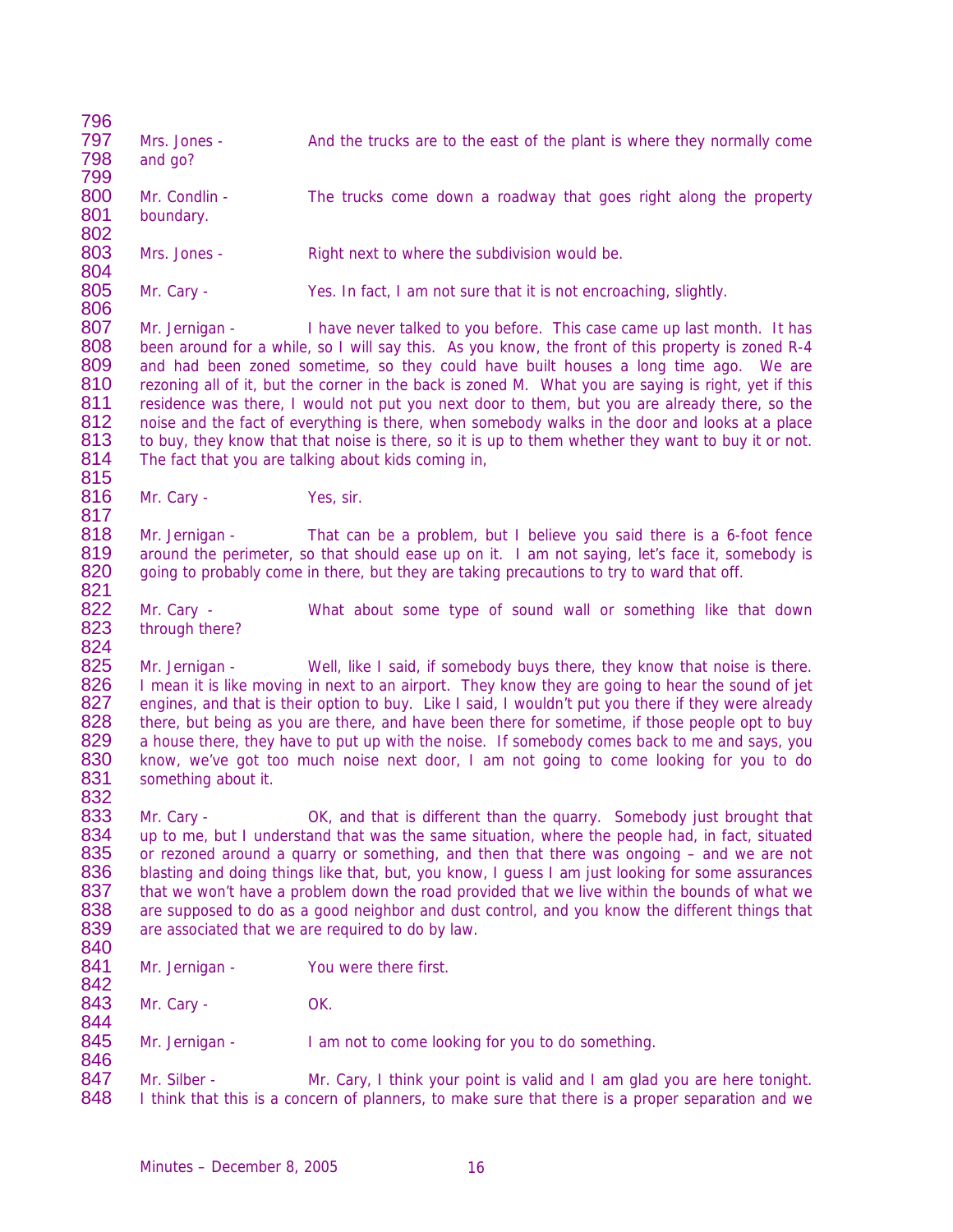849 are not putting people in harm's way of sound and vibration and impact. Mr. Jernigan is right.<br>850 The use is there It is properly zoned. There is going to be impact on this neighborhood and I 850 The use is there. It is properly zoned. There is going to be impact on this neighborhood and I<br>851 think we need to try to recognize that and minimize that and they have designed this in a way think we need to try to recognize that and minimize that and they have designed this in a way 852 that they have placed their driveway and clubhouse and those type of facilities closer to your<br>853 high impact side, and have run the residences in the back more where the impact is less. I did 853 high impact side, and have run the residences in the back more where the impact is less. I did<br>854 want to ask you maybe a question or two. How close are your activities or some of your highest 854 want to ask you maybe a question or two. How close are your activities or some of your highest 855 impact activities and where do you plan to expand in the future if you do plan to expand? impact activities and where do you plan to expand in the future if you do plan to expand?

856<br>857 857 Mr. Cary - Well, in terms of our manufacturing facility, we have a roadway that all<br>858 the traffic comes in and out of. I would say on the average we probably have 30 to 40 semi-858 the traffic comes in and out of. I would say on the average we probably have 30 to 40 semi-<br>859 tractor trailers a day that go up the road that is common to the....(referring to rendering). So our 859 tractor trailers a day that go up the road that is common to the....(referring to rendering). So our 860 main roadway where we access all of the trucks come in right down on this property line. This is 860 main roadway where we access all of the trucks come in right down on this property line. This is 861 our office building right here. This is the land that we sold to Habitat for Humanity last year. our office building right here. This is the land that we sold to Habitat for Humanity last year. 862 This is the manufacturing facility down through here. It consists of, I think, about 800 or 900<br>863 feet long, about 100 feet wide. It is serviced by three overhead bridge cranes that are used to 863 feet long, about 100 feet wide. It is serviced by three overhead bridge cranes that are used to 864 pick up and carry the pre-cast concrete out to the finishing area, and then we have ancillary 864 pick up and carry the pre-cast concrete out to the finishing area, and then we have ancillary<br>865 houses and craneways down through here, a welding shop that is right there. We are right up houses and craneways down through here, a welding shop that is right there. We are right up 866 against this property line with the main portion of the plant. Over here is where we do dry<br>867 finishing and cleaning and different things, and then this out to here is primarily for storage. So, 867 finishing and cleaning and different things, and then this out to here is primarily for storage. So, 868 we are right down along that property line, and I don't know. It is not for me to say. I wouldn't 868 we are right down along that property line, and I don't know. It is not for me to say. I wouldn't 869 buy it. But that is not for me to say, but it iust seems like there should be more of a buffer and 869 buy it. But that is not for me to say, but it just seems like there should be more of a buffer and 870 it makes sense to sort of close it off and everybody is going to be happier with one another, and 870 it makes sense to sort of close it off and everybody is going to be happier with one another, and 871 vou quys are going to get less phone calls, and different things. People change their minds, you 871 you guys are going to get less phone calls, and different things. People change their minds, you 872 know, once they move in, sometime. know, once they move in, sometime.

873 Mr. Jernigan - Oh, yes.

875 876 Mr. Silber - I suspect, Mr. Jernigan, that we will be getting some phone calls. I think<br>877 that there is going to be impact here and I think one thing Mr. Cary needs to understand also is 877 that there is going to be impact here and I think one thing Mr. Cary needs to understand also is 878 when the zoning does go in place, then they would be subjected to some transitional buffers 878 when the zoning does go in place, then they would be subjected to some transitional buffers<br>879 themselves as they expand in the future, because they would be next to residentially-zoned 879 themselves as they expand in the future, because they would be next to residentially-zoned<br>880 property, whereas now they are adiacent to manufacturing or M-1 or M-2 zoned property. That 880 property, whereas now they are adjacent to manufacturing or M-1 or M-2 zoned property. That 881 is why I was asking about, sir, your expansion plans in the future. I don't know if you had any 881 is why I was asking about, sir, your expansion plans in the future. I don't know if you had any 882 plans. plans.

883 884 Mr. Cary - Well, we looked at doing some expansion over in here (referring to 885 rendering). We were planning on covering the rest of the craneway down through here. rendering). We were planning on covering the rest of the craneway down through here. 886

887 Mr. Silber - The property further to the south is all zoned industrially, so if you own<br>888 property in that area where the pointer just was... property in that area where the pointer just was...

889 890 Mr. Cary - Yes. We own all the way down to here and all the way back up to the 891 I and then back through here, back by the pond. So, that is all of our property in there, as 891 landfill, and then back through here, back by the pond. So, that is all of our property in there, as 892 lunderstand it 892 I understand it.

893 894 Mr. Silber - You can see the area back toward the pond, but up against their<br>895 property looks green, so it looks like there is some vegetation back on that one side, next to the property looks green, so it looks like there is some vegetation back on that one side, next to the 896 subject property. 897

898 Mr. Cary - This here?

901

899 Mr. Silber - No. The north side.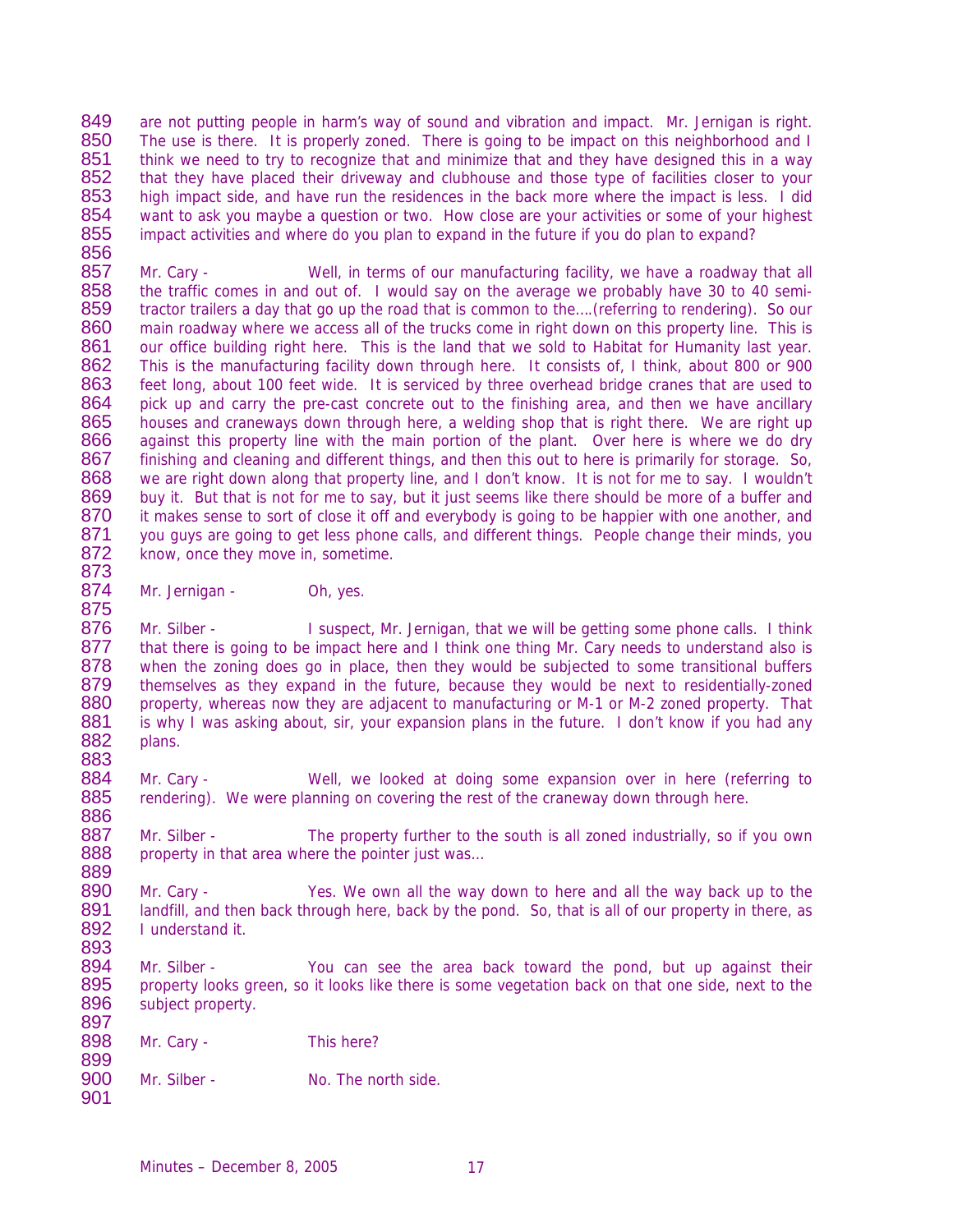- 902 Mr. Cary No, I don't think there is anything.
- 903 Mr. Silber - Back a little bit further.

905 Mr. Cary - Oh, I am sorry. Back here, yes. Back in there is not quite as much of a 907 concern. I mean, we've got employees that we try to keep from coming back there and fishing 908 in the ponds, because they are really sort of nice ponds back here. You know, you've got to 909 factor in the... I don't know. I don't know, but it makes good concrete.

910<br>911 911 Mr. Jernigan - Mr. Silber, one thing I looked at, too, and let's face it, this is not a prime<br>912 site, but the area that is along Darbytown was zoned R-4 before and it was M-1 in the back or M-912 site, but the area that is along Darbytown was zoned R-4 before and it was M-1 in the back or M-<br>913 2. If we keep it M-2, and a M-2 user comes along, he is coming in next to that neighborhood 913 2. If we keep it M-2, and a M-2 user comes along, he is coming in next to that neighborhood<br>914 that is there. So, at least now. I mean they would be upset if we put somebody heavy in there. that is there. So, at least now, I mean they would be upset if we put somebody heavy in there.

915<br>916 916 Mr. Cary - But he is coming in, as opposed to us already being there. That is the 917 difference in vour point. difference in your point. 918

919 Mr. Jernigan - Right. See you are already there, and if people come in and buy those<br>920 homes, they know what they are getting, where those people that are established over on the 920 homes, they know what they are getting, where those people that are established over on the 921 other road, if we put another M-2 user there that makes a lot of noise, they will be upset. So, I 921 other road, if we put another M-2 user there that makes a lot of noise, they will be upset. So, I<br>922 olid take that into consideration, that whoever buys these knows what they are buying. did take that into consideration, that whoever buys these knows what they are buying.

- 923<br>924 924 Mr. Silber - Yes, the lesser of two evils. I think what we might also do is, perhaps<br>925 ask the applicant what they intend to do to inform the residents that would be buying in here. ask the applicant what they intend to do to inform the residents that would be buying in here. 926 We did have another quarry operation just outside of the County but could potentially impact the 927 County, that came and met with us recently, and they were concerned about potential impact 927 County, that came and met with us recently, and they were concerned about potential impact<br>928 From their blasting on future homeowners, not Tidewater Quarry, that you've read all about, but 928 from their blasting on future homeowners, not Tidewater Quarry, that you've read all about, but 929 a different quarry, and I think one of the things that can be done is proper notification by the a different quarry, and I think one of the things that can be done is proper notification by the 930 developer and builder of that residential subdivision, so the people that are moving in understand<br>931 what they are moving in next to, the impact of that, and sometimes they can actually put 931 what they are moving in next to, the impact of that, and sometimes they can actually put 932 something into the marketing and sales agreement indicating that there is impact next door. 932 something into the marketing and sales agreement indicating that there is impact next door.<br>933 Sometimes they are reluctant, because that could hamper the sale of homes, but I think that it is 933 Sometimes they are reluctant, because that could hamper the sale of homes, but I think that it is 934 incumbent upon them to recognize what is next door. incumbent upon them to recognize what is next door. 935
- 936 Mr. Cary Oh, yes, that was my thought about some type of sound wall or 937 something like that, like you see along the highways, to give a buffer, a sound buffer, everything something like that, like you see along the highways, to give a buffer, a sound buffer, everything 938 else. Like I say, we are not against the subdivision. We have got employees who might want to 939 move in there, and that is not so much the problem, but it is just so close, down through that move in there, and that is not so much the problem, but it is just so close, down through that 940 area, and that is our main thoroughfare as we, where everything comes in and out, that it is a 941 potentially, it is going to be problematic, I think, unless something, more of a setback and some 942 type of sound wall or something goes in there, in my opinion. But I am just a concrete guy. type of sound wall or something goes in there, in my opinion. But I am just a concrete guy.
- 943<br>944 Mr. Jernigan - If you were moving in next to them, you'd have to be 300 feet away.
- 945<br>946 946 Mr. Cary - Well, that is one of the things that we talked about. Since you are 947 moving in there, why wouldn't you be required to have 300 feet? moving in there, why wouldn't you be required to have 300 feet?
- 948<br>949 Mr. Jernigan - Because they don't require residential to have that much, but only if they 950 put industrial right next to residential that is already existing. 951
- 952 Mr. Vanarsdall Thank you. Does anyone else want to speak? Come on down.
- 953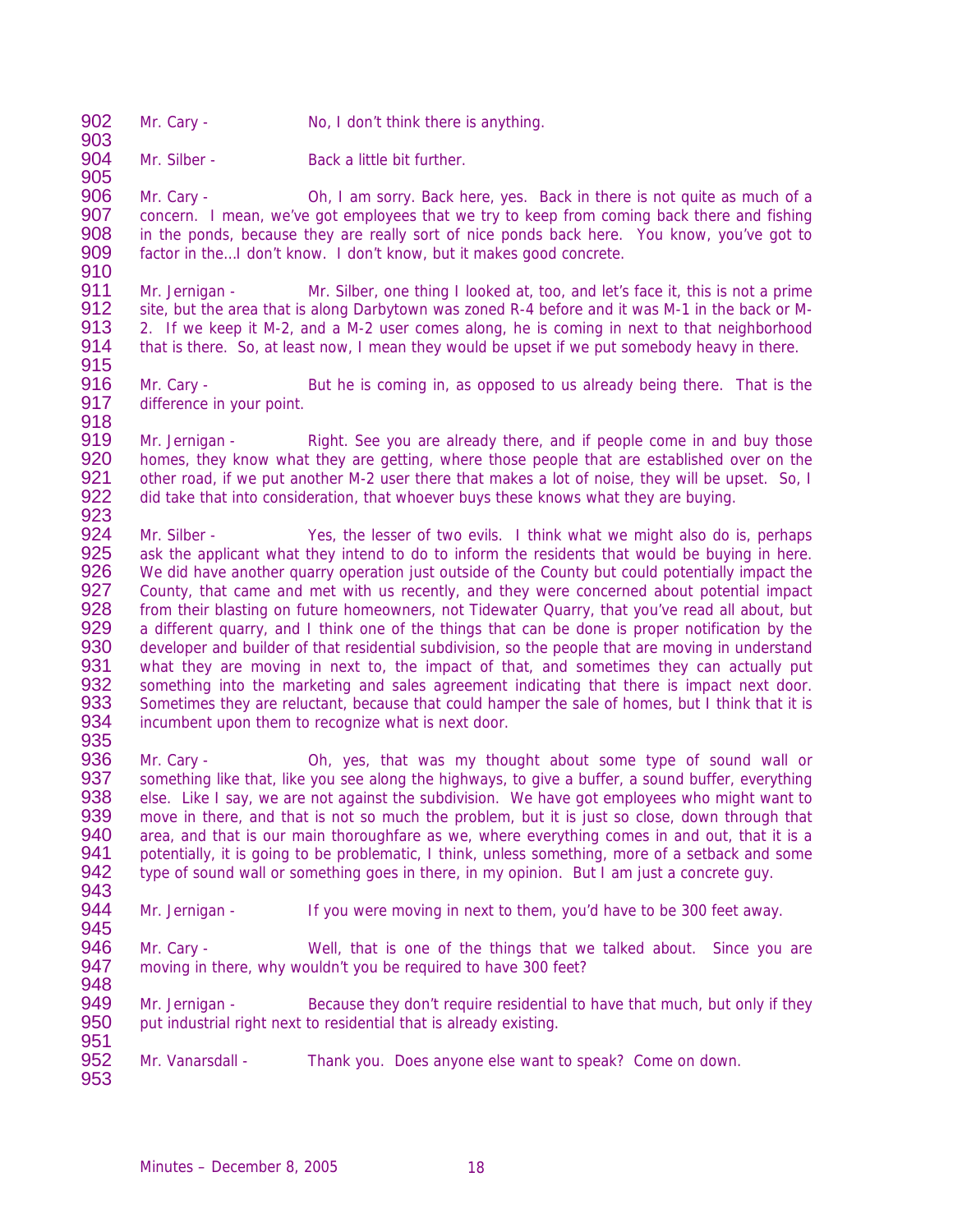954 Mr. Dodd - My name is Jimmy Dodd and I own the M-1 property across Darbytown<br>955 Road from the proposed site and there is a small creek that runs through my property that the 955 Road from the proposed site, and there is a small creek that runs through my property that the 956 County insists is floodplain, but even when we had Gaston come through and dump 10 inches of County insists is floodplain, but even when we had Gaston come through and dump 10 inches of 957 rain in an afternoon, and everywhere around me flooded, but the creek handled it fine because I<br>958 am wondering is there going to be any difference in the, are they going to do anything about the 958 am wondering is there going to be any difference in the, are they going to do anything about the 959 drainage or whatever? Is it going to make it worse? Any of the water coming through that 959 drainage or whatever? Is it going to make it worse? Any of the water coming through that 960 property? That was one of my concerns. The other is, is it going to have any impact on me 960 property? That was one of my concerns. The other is, is it going to have any impact on me<br>961 wanting to develop my M-1 property that is already there and already zoned M-1? wanting to develop my M-1 property that is already there and already zoned M-1?

- 962<br>963 Mr. Jernigan - Well, you have a restaurant sitting in there?
- 964<br>965 Mr. Dodd - What?
- 967 Mr. Jernigan Are you talking about the restaurant?
- 968 969 Mr. Dodd - No. I am talking about the block on this side of the restaurant. I own<br>970 that, too. that, too.
- 971<br>972 Mr. Jernigan - OK.

973 974 Mr. Silber - Let me try to answer your question. I will take the second one first.<br>975 You have property zoned M-1. You have the right to develop that. This should not impact your 975 You have property zoned M-1. You have the right to develop that. This should not impact your<br>976 development rights in that M-1. Relative to the drainage the drainage aspects would be looked development rights in that M-1. Relative to the drainage, the drainage aspects would be looked 977 at very closely when they come in with their plan of development, their subdivision plans. All of 978 the surface water that would be contained on this property would be captured in a retention<br>979 basin and released slowly, but the County drainage engineers will be looking very closely at their basin and released slowly, but the County drainage engineers will be looking very closely at their 980 construction plans when they come in to develop this property. You really should have no 981 increased flow coming towards your property and, in fact, it may be less.

- 982<br>983 Mr. Dodd - Another question. What is the price range of these homes going to be?
- 984<br>985 985 Mr. Silber - The applicant would have to address that. Do you have any other 986 questions? questions? 987
- 988 Mr. Dodd Well, the reason I am wondering what the price range is because from<br>989 the apartments down the road and from Fulton Hill, and that area, we have had some problems, 989 the apartments down the road and from Fulton Hill, and that area, we have had some problems,<br>990 not a lot, but some problems with the people. Because of the woods and the area and them 990 not a lot, but some problems with the people. Because of the woods and the area and them<br>991 away from us somewhat with the low income housing. It hasn't impacted us that much, but if away from us somewhat with the low income housing. It hasn't impacted us that much, but if 992 they move to where it is all low income right up to it, that I feel as though it will be. We seem to 993 have more problems since the Habitat houses moved in down the street and since they have 993 have more problems since the Habitat houses moved in down the street and since they have 994 developed more, and I think these houses are going to have problems with the people from the 994 developed more, and I think these houses are going to have problems with the people from the 995 Habitat houses. I don't know how, if they are going to get a real high class of people wanting to 995 Habitat houses. I don't know how, if they are going to get a real high class of people wanting to <br>996 move in there. move in there.
- 997

966

998 Mr. Jernigan - They start right around \$190,000.

999 Mr. Condlin - Actually the starting point now is set to \$250,000 to \$300,000, 1001 depending on the model of the home, and that is the starting price, so we would probably be 1002 averaging about \$275,000. I will say that it sounds like everyone is trying their best to 1003 discourage them from going forward, but he still think he's got a good project here to move 1004 forward and the starting price, with all the quality with the elevations, that is really where this is<br>1005 aoing to come from. And there is a different type of folks that would want to live in the 1005 going to come from. And there is a different type of folks that would want to live in the 1006 neighborhood feel that you get. That is why, one of the reasons we put the fence around here. neighborhood feel that you get. That is why, one of the reasons we put the fence around here.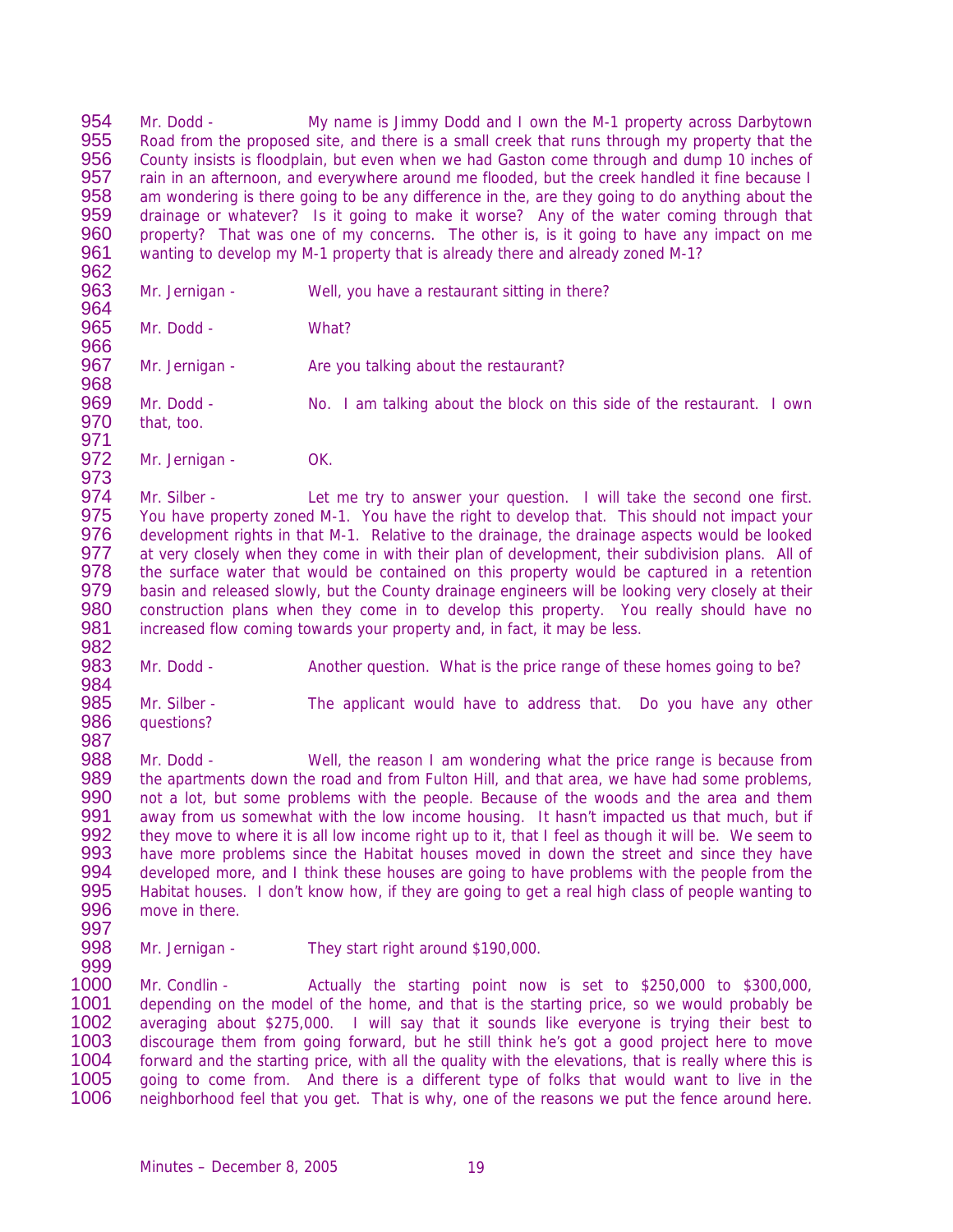1007 It was not only to protect against the concrete plant but also to provide that feel for the 1008 protection of the neighborhood and bring the houses in closer together. I think the other thing 1008 protection of the neighborhood and bring the houses in closer together. I think the other thing 1009 that on the plan, as you see, we tried to take advantage of a couple of things with the BMP area. that on the plan, as you see, we tried to take advantage of a couple of things with the BMP area, 1010 which will be the one that captured all of the stormwater that you are concerned about. There is 1011 a delineation of the wetlands, with no wetlands on here, of course, as well. That is not even a delineation of the wetlands, with no wetlands on here, of course, as well. That is not even 1012 done, but I will point out that the design we tried to incorporate, and this was one of the things 1013 that was done on purpose, and this home is actually – the closest home is more than 60 feet 1013 that was done on purpose, and this home is actually – the closest home is more than 60 feet 1014 away. There is a 6 foot right-of-way and a buffer and a fence, with a fence separating it, and 1014 away. There is a 6 foot right-of-way and a buffer and a fence, with a fence separating it, and 1015 that is why we put the clubbouse with the parking unit. It was a conscious effort to do that. 1015 that is why we put the clubhouse with the parking unit. It was a conscious effort to do that.<br>1016 Related to Mr. Silber's concerns or his comments. I think that certainly we've done that in other 1016 Related to Mr. Silber's concerns or his comments, I think that certainly we've done that in other<br>1017 Leases For various reasons. County roads, to get notice of County roads on the Major 1017 cases, for various reasons, County roads, to get notice of County roads on the Major<br>1018 Thoroughfare Plan coming through and for other surrounding noise. That is not a problem. We 1018 Thoroughfare Plan coming through and for other surrounding noise. That is not a problem. We<br>1019 could work out a proffer. We can get into it immediately about the marketing material, and if it could work out a proffer. We can get into it immediately about the marketing material, and if it 1020 is still desired under restrictive covenants, which would run with the land, but it really is a<br>1021 marketing material that is probably more important. So, if you are going to hide that concrete 1021 marketing material that is probably more important. So, if you are going to hide that concrete<br>1022 – plan next door, the alleys are going in behind the house. The clubhouse is going to be a part of 1022 plan next door, the alleys are going in behind the house. The clubhouse is going to be a part of 1023 that and you are going to see that there, but we will certainly be happy to put it into the that and you are going to see that there, but we will certainly be happy to put it into the 1024 marketing material and make some sort of commitment on that to satisfy the staff on that. We<br>1025 have to make the change from 12 to 15 on the parking on the clubhouse anyway, so we can do 1025 have to make the change from 12 to 15 on the parking on the clubhouse anyway, so we can do<br>1026 that immediately within a week in that time period. Otherwise, give him the other benefit around 1026 that immediately within a week in that time period. Otherwise, give him the other benefit around<br>1027 the boundary next to the concrete plant in addition to the fence and the additional buffer and the 1027 the boundary next to the concrete plant in addition to the fence and the additional buffer and the 1028 clubhouse, the road sitting there, and the alleyway, and the common green area. I do think that 1028 clubhouse, the road sitting there, and the alleyway, and the common green area. I do think that 1029 we are protected enough against the primary activity of the concrete plant along that area which 1029 we are protected enough against the primary activity of the concrete plant along that area, which<br>1030 primarily goes right up to this point here. With that, I hope you would follow staff's primarily goes right up to this point here. With that, I hope you would follow staff's 1031 recommendation and recommend this to the Board of Supervisors, and if you have anything else,<br>1032 l'd be happy to answer your questions. I'd be happy to answer your questions.

1033<br>1034 Mr. Jernigan - Andy, I think one of the concerns that Mr. Cary has, he wants to make 1035 sure that they didn't have any liability as this moved along, which I don't feel that he should.

1036 1037 Mr. Condlin - I wasn't involved with the quarry case and I think you guys can tell me a<br>1038 little bit different, but they had a special permit that they had with respect to the noise issue. 1038 little bit different, but they had a special permit that they had with respect to the noise issue.<br>1039 That was the issue there, that this is a by-right into the neighborhood that you cited, obviously. 1039 That was the issue there, that this is a by-right into the neighborhood that you cited, obviously.<br>1040 That was one of the points that you brought up that I was going to bring up as well, that That was one of the points that you brought up that I was going to bring up as well, that 1041 someone could come in here, and while it is a new use, and they'd have to abide by the buffers,<br>1042 there were no conditions on that property. It is wide open with the M-2. At the very least, with 1042 there were no conditions on that property. It is wide open with the M-2. At the very least, with 1043 their current operations, they don't have any special permit that they need. They are operating 1043 their current operations, they don't have any special permit that they need. They are operating 1044 by right under the M-2 as it currently exists, so I do see that as a different case than the other by right under the M-2 as it currently exists, so I do see that as a different case than the other 1045 cases that might be involved otherwise.

1046<br>1047 1047 Mr. Archer - Mr. Condlin, is there any type of buffering that is already proposed that 1048 is adiacent to the M-2? is adjacent to the M-2?

1049<br>1050 1050 Mr. Condlin - Well, in addition to the 6-foot fence around the entire property, we've 1051 got that around the entire property. got that around the entire property.

1052 Mr. Vanarsdall - Is that a fence or a wall?

1055 Mr. Archer - Fence.

1054

- 1057 Mr. Condlin It is a 6-foot fence, not a wall.
- 1058<br>1059 Mr. Archer - What about sound suppression, like berms?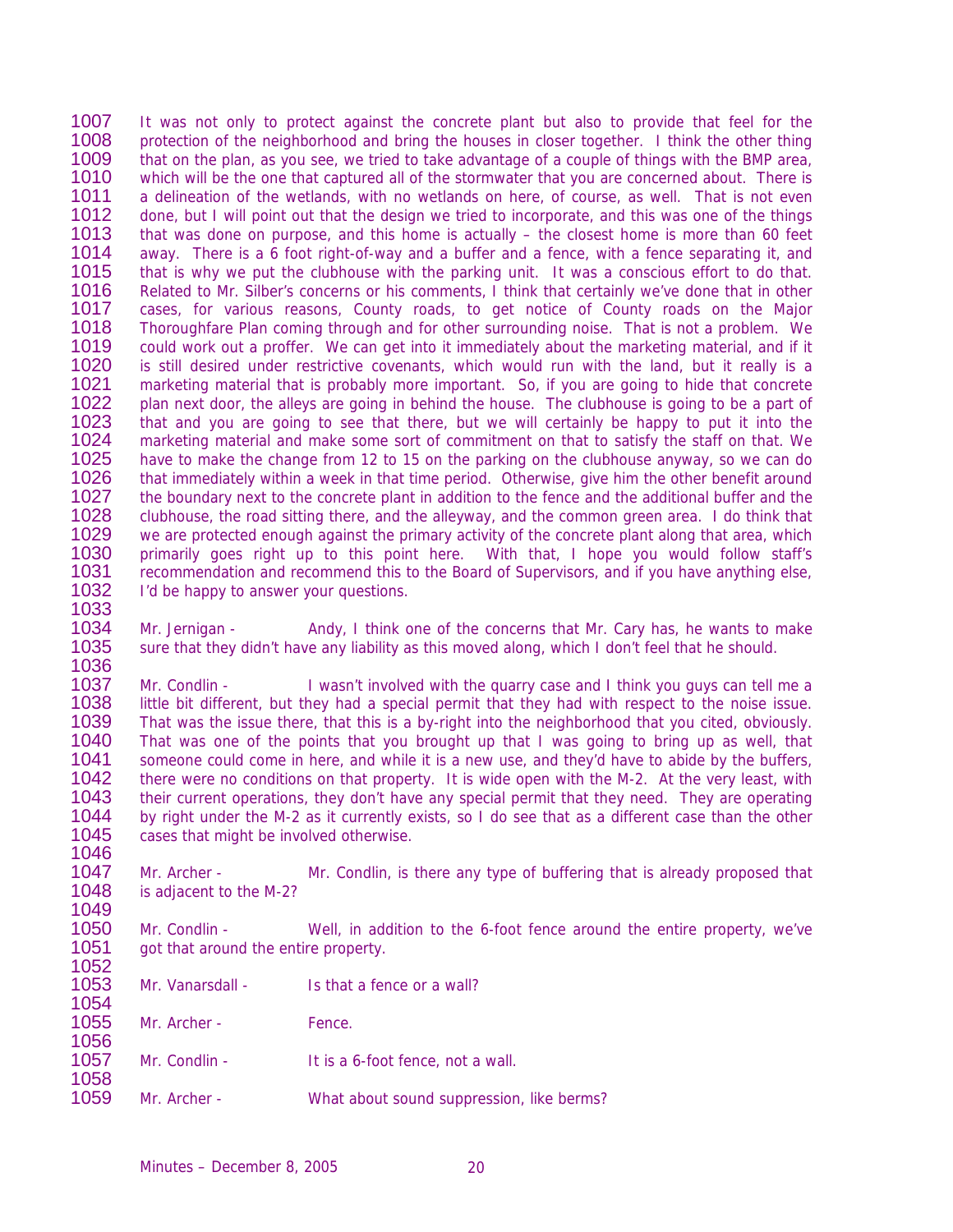1060<br>1061

1061 Mr. Condlin - We have submitted to put in within the 7-foot area behind this area, 1062 behind the fence, planting. It is a 7-foot area. It is not a wide area, obviously, but you could put behind the fence, planting. It is a 7-foot area. It is not a wide area, obviously, but you could put 1063 planting in there, but by no means are we putting in a concrete wall. I don't think anybody vants a concrete wall in that area, next to that material there. wants a concrete wall in that area, next to that material there.

1065<br>1066 Mr. Vanarsdall - Let's see, white vinyl fence. Right?

1068 Mr. Condlin - Yes, sir.

1069<br>1070 Mr. Vanarsdall - That doesn't stop much noise there.

1071 Mr. Condlin - Again, it doesn't stop a lot of noise, but I will tell you this, too, there is 1073 nobody's backyard backing up to that vinyl fence either. These folks, the people that are living in 1074 this home, with the clubhouse and pool in front of it, there is no lot here along that area. That is 1074 this home, with the clubhouse and pool in front of it, there is no lot here along that area. That is<br>1075 why it was designed that way, so the road is there. There is enough distance. I think, in that 1075 why it was designed that way, so the road is there. There is enough distance, I think, in that 1076 respect. respect.

1077 1078 Mr. Jernigan - Mr. Cary has some defects he may want to donate to you. You know,<br>1079 blemishes. blemishes.

1080 1081 Mr. Condlin - We will talk to him and see if we can put those up and come back and 1082 amend it if he does. As I said we will put the notice in there. People moving into this area know amend it if he does. As I said, we will put the notice in there. People moving into this area know 1083 it. Mr. Jester has been out there. He owns the property. He is familiar with this operation and 1084 the noise from the trucks and feels comfortable with where he is.

1085 1086 Mr. Jernigan - I don't have any more questions. Jimmy, do you want to say something 1087 else? You have to come up to the podium. else? You have to come up to the podium.

1088 1089 Mr. Dodd - I was wondering if there could be any help for the businesses along<br>1090 there to improve them, from the County. I tried to get, last year to get you all to change the 1090 there to improve them, from the County. I tried to get, last year to get you all to change the 1091 Enterprise Zone to include part of Darbytown Road right there, because I think if we had some 1091 Enterprise Zone to include part of Darbytown Road right there, because I think if we had some<br>1092 belp to really improve the businesses and as far as the looks and stuff including my own 1092 help to really improve the businesses and as far as the looks and stuff, including my own<br>1093 restaurant. I would like to really upgrade it and improve it. I think it would help these houses restaurant, I would like to really upgrade it and improve it. I think it would help these houses 1094 and all sell better, and the County, too, and attract more business to me and the other 1095 businesses right there from the County. businesses right there from the County.

1096<br>1097 Mr. Jernigan - Well, the Enterprise Zone, as it stands right now, comes down Nine Mile Road and juts off a little bit through there, but I don't know that we have anything coming down Darbytown.

1100 Mr. Silber - There is no plan.

1102<br>1103 Mr. Jernigan - Down Darbytown Road or Williamsburg Road in that area.

1104 Mr. Silber - There are no plans to take it out this way. Part of the challenge is that 1106 we typically run those along our commercial corridors, and you can see there is a commercial 1107 area here with the B-1 and the M-1, but on either side, you have these residential separations, 1108 and it is hard to run though Enterprise Zones through that to get to the area you are talking 1109 about, so I don't see the Enterprise Zone coming out in this direction at this time.

1110 Mr. Vanarsdall - Do you want to come on back?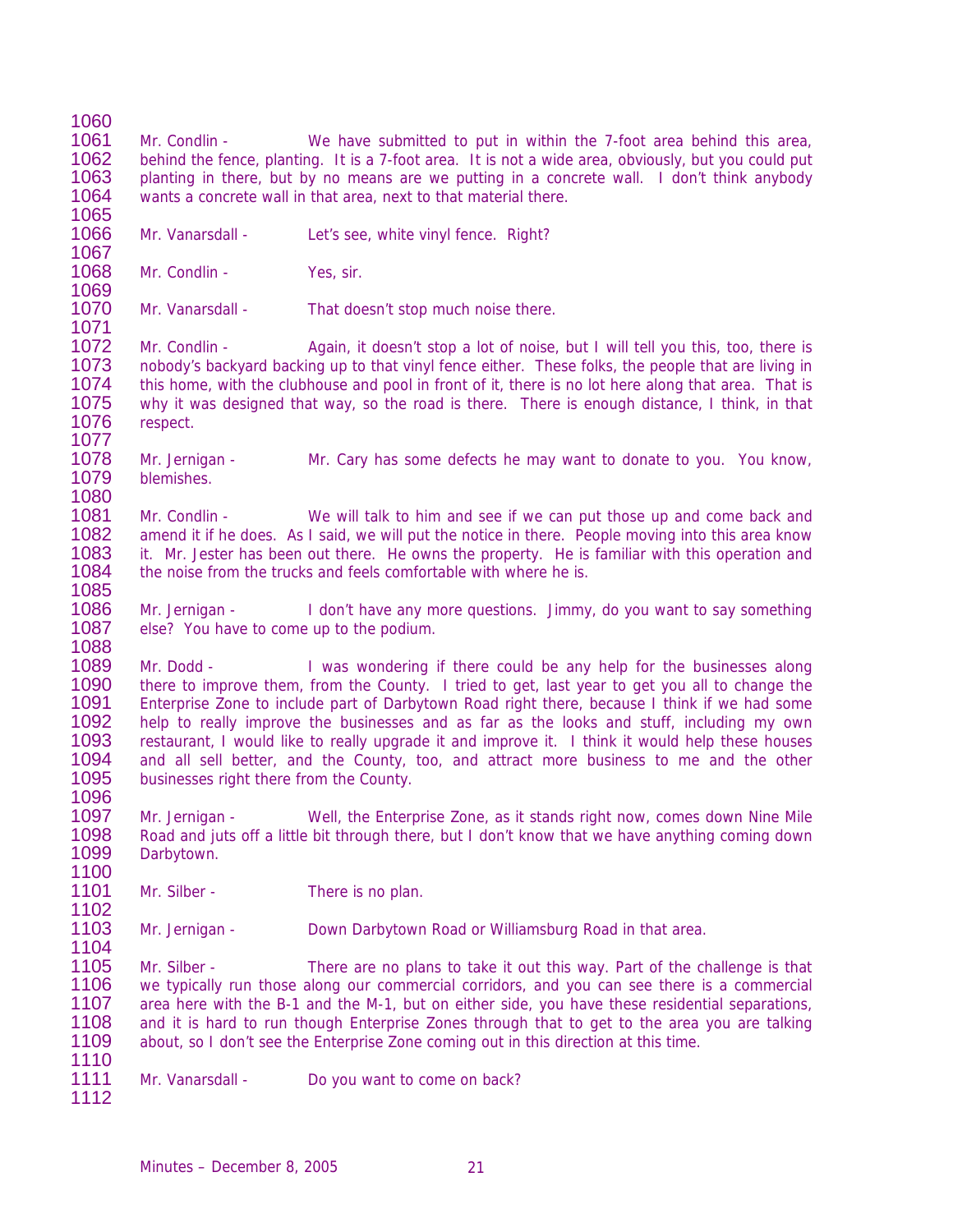- 1113 Mr. Jernigan Jimmy, you are right. That area does need some help.
- 1114 Mr. Dodd - I guess my comment is, when I heard the prices of the homes, I am 1116 flabbergasted. I am appalled. I can't believe that you would run a 6-foot high chain-link fence<br>1117 with plastic in there up against our facility, with the types of houses that you are building. with plastic in there up against our facility, with the types of houses that you are building.
- 1118 Mr. Jernigan - That is 6-foot vinyl.

1120 1121 Mr. Dodd - Vinyl. OK. I mean, it just absolutely blows my mind that you all would<br>1122 allow that to happen. Absolutely blows my mind, and I came in here open minded. I thought 1122 allow that to happen. Absolutely blows my mind, and I came in here open minded. I thought 1123 that these were going to be \$150,000 houses and different things like that, and you know, to be 1123 that these were going to be \$150,000 houses and different things like that, and you know, to be 1124 up against us. I am telling you, we are going to have problems. OK. And I don't know what we 1124 up against us, I am telling you, we are going to have problems. OK. And I don't know what we<br>1125 will do about it. I don't mean it as a threat or anything like that, but you know, to have 7-feet 1125 will do about it. I don't mean it as a threat or anything like that, but you know, to have 7-feet 1126 between our plant with everything that goes on there, the dump trucks coming in, the gates 1126 between our plant with everything that goes on there, the dump trucks coming in, the gates<br>1127 falling. You have got dirt roads in there that generate some dust. You know, we try to keep the 1127 falling. You have got dirt roads in there that generate some dust. You know, we try to keep the 1128 dust down and different things like that. It blows me away. It just floors me, but that is how I 1128 dust down and different things like that. It blows me away. It just floors me, but that is how I<br>1129 feel. Thank you. feel. Thank you.

1130 Mr. Vanarsdall - Thank you.

1132 1133 Mr. Jernigan - Well, I guess as everybody can see, this has been somewhat of a tough<br>1134 case because of the area there. There has been no industrial that has come in, and like I said, if 1134 case because of the area there. There has been no industrial that has come in, and like I said, if<br>1135 an M-2 user does come in the is going to be up with that next neighborhood. I feel that the 1135 an M-2 user does come in, he is going to be up with that next neighborhood. I feel that the 1136 developer, we worked with him on this, and I feel we have just about the best that we can other developer, we worked with him on this, and I feel we have just about the best that we can other 1137 than a sound wall. I will agree with you on that, Mr. Cary. The way it is laid out, the quality of 1138 the homes, most of the toughest area is coming from Darbytown Road right up to where it cuts 1138 the homes, most of the toughest area is coming from Darbytown Road right up to where it cuts<br>1139 to the back and the houses there are limited. You have the pool facility and the road separation to the back and the houses there are limited. You have the pool facility and the road separation 1140 on that, but we spent a lot of time on this case and I have thought a lot about this case, and<br>1141 decided to let it move along. At first I wasn't for it, but then I did consider it, and we are where 1141 decided to let it move along. At first I wasn't for it, but then I did consider it, and we are where<br>1142 we are. So, with that, I will move for approval of C-67C-05. Dtown, LLC, to the Board for their 1142 we are. So, with that, I will move for approval of C-67C-05, Dtown, LLC, to the Board for their 1143 approval. approval.

1144 Mr. Branin - Second.

1146

1162

1147 Mr. Vanarsdall - Motion made by Mr. Jernigan and seconded by Mr. Branin. All in favor<br>1148 say aye. All opposed say no. The motion passes. say aye. All opposed say no. The motion passes.

1149 1150 REASON: The Planning Commission voted to recommend the Board of Supervisors **grant** the 1151 request because it is reasonable, it would not adversely affect the adjoining properties if properly<br>1152 developed, and the proffered conditions will provide for a higher quality of development than 1152 developed, and the proffered conditions will provide for a higher quality of development than 1153 would otherwise be possible. would otherwise be possible.

- 1154<br>1155 1155 **P-12-05 Edward B. Kidd for Nextel Communications of the Mid-Atlantic, Inc.:** Request for a provisional use permit under Sections  $24-95(a)(3)$ ,  $24-120$  and  $24-122.1$  of Chapter 24 of 1157 the County Code in order to construct and operate a telecommunications tower up to 199 feet in<br>1158 height and related equipment, on part of Parcel 847-703-4371, containing approximately 2,500 1158 height and related equipment, on part of Parcel 847-703-4371, containing approximately 2,500<br>1159 square feet, located on the south line of Technology Boulevard at Elko Tract Road. The existing 1159 square feet, located on the south line of Technology Boulevard at Elko Tract Road. The existing<br>1160 zoning is M-2 General Industrial District. The Land Use Plan recommends Planned Industry and zoning is M-2 General Industrial District. The Land Use Plan recommends Planned Industry and 1161 Environmental Protection Area.
- 1163 Mr. Vanarsdall Is anyone in the audience in opposition to this Provisional Use Permit for 1164 a tower? Any opposition? No opposition. Mr. Coleman. a tower? Any opposition? No opposition. Mr. Coleman. 1165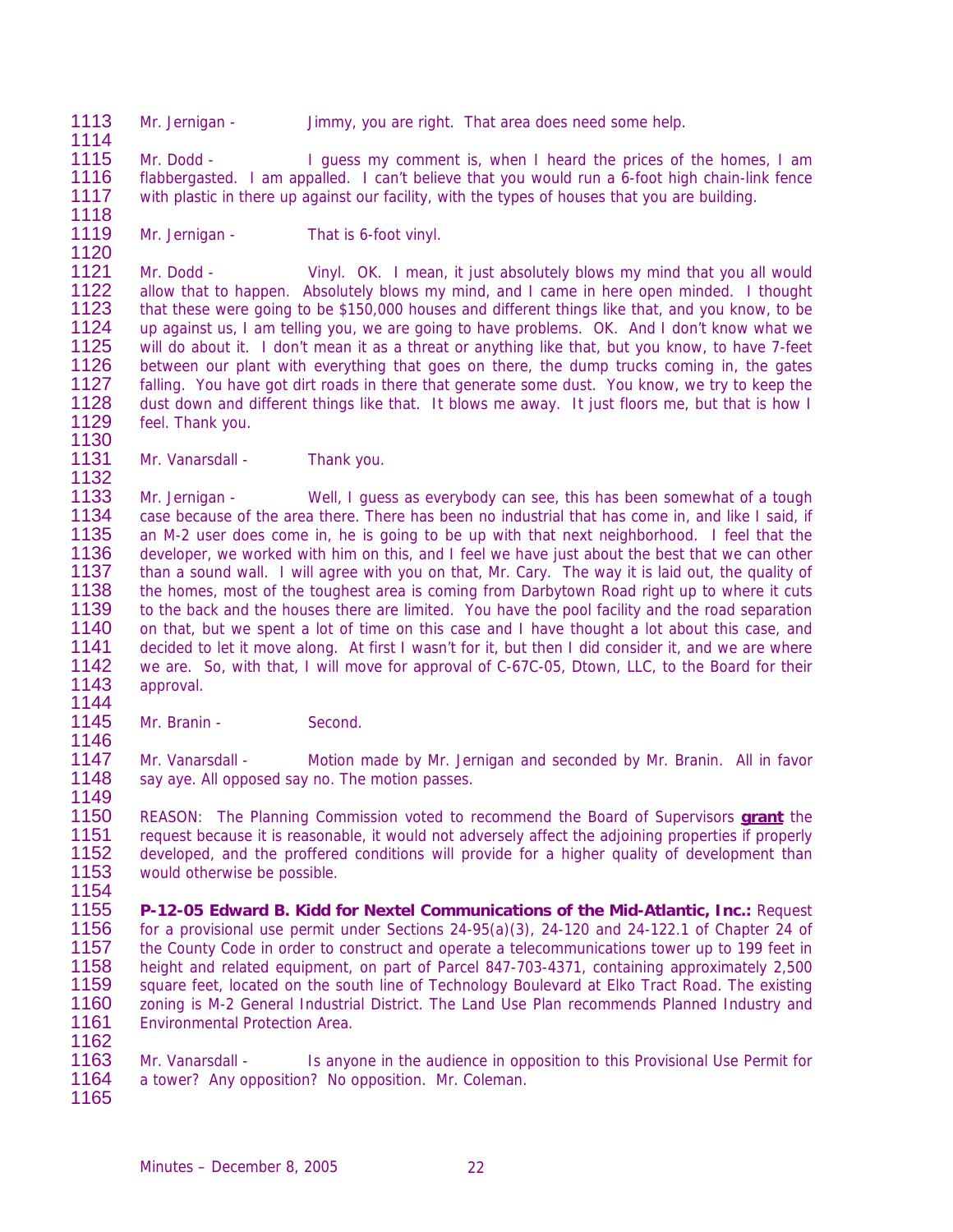1166 Mr. Coleman - Thank you, sir, Mr. Chairman, and members of the Commission. Nextel<br>1167 is requesting this provisional use permit to install a monopole-style communication tower up to is requesting this provisional use permit to install a monopole-style communication tower up to 1168 199 feet in height on the Infineon Technologies property. The site is zoned M-2 and is 1169 designated Planned Industry and Environmental Protection Area on the 2010 Land Use Plan. The 1169 designated Planned Industry and Environmental Protection Area on the 2010 Land Use Plan. The 1170 Infineon Site is undeveloped and industrially zoned property on all four sides. Infineon Site is undeveloped and industrially zoned property on all four sides.

1171 1172 The applicant provided evidence this tower would improve network coverage in the area and 1173 enable Nextel to provide in-building wireless communications services on the Infineon campus. enable Nextel to provide in-building wireless communications services on the Infineon campus.

1174 1175 The tower and support equipment would be located within a lease area to the rear of the 1176 property inside the existing fence line and adiacent to a Dominion Virginia Power substation. property inside the existing fence line and adjacent to a Dominion Virginia Power substation.

1177 1178 The applicant has not submitted a "letter of intent" to commit to provide co-location for 1179 additional providers at this location. The Land Use Plan encourages co-location on all towers. 1179 additional providers at this location. The Land Use Plan encourages co-location on all towers,<br>1180 and staff encourages the applicant to provide co-location on this tower in support of the County's and staff encourages the applicant to provide co-location on this tower in support of the County's 1181 efforts to reduce the proliferation of towers. 1182

1183 The applicant has requested amending the conditions as listed in the staff report, and staff<br>1184 supports the request to amend condition #1 to increase the number of business days from 10 to supports the request to amend condition  $#1$  to increase the number of business days from 10 to 1185 15.

1186<br>1187 1187 In summary, the applicant has demonstrated this tower would improve network coverage in this<br>1188 area and enable Nextel to provide additional services on the Infineon campus. The site is not area and enable Nextel to provide additional services on the Infineon campus. The site is not 1189 objectionable for a tower, and this request is consistent with the County's preference for locating 1190 towers in industrial zoning districts and in areas designated industry on the Land Use Plan. 1191

1192 If the applicant could satisfactorily address staff's concern regarding co-location, staff could fully 1193 recommend approval of this request subject to amended condition #1 and conditions #2 through 1194 10 as listed in the staff report.

- 1195 I'd be happy to answer any questions.
- 1197 Mr. Vanarsdall - Any questions for Mr. Coleman from Commission members? 1199
- 1200 Mr. Jernigan I don't have any, Mr. Chairman. 1201

1202 Mr. Vanarsdall - Thank you, Mr. Coleman. There wasn't any opposition.

1204 Mr. Jernigan - Mr. Chairman, I don't really need to hear from the applicant. We have 1205 discussed this and everything is OK on this case with the exception of Condition #1 that they just 1206 wanted to change the business days from 10 to 15, which I didn't have a problem with. Staff 1206 wanted to change the business days from 10 to 15, which I didn't have a problem with. Staff 1207 also spoke about co-location. This is at the Infineon Chips Plant and Nextel had to do a lot of 1207 also spoke about co-location. This is at the Infineon Chips Plant and Nextel had to do a lot of 1208 testing to get in there themselves. The problem with this is they have so much sensitive testing to get in there themselves. The problem with this is they have so much sensitive 1209 equipment, electronic equipment, in the Infineon facility, that they are afraid to get anybody else 1210 in there. They have the option to get somebody else on that pole, but they'd have to go through 1211 extensive testing, just like Nextel did. So, what I'd like to do is strike #5 Condition as for the co-1211 extensive testing, just like Nextel did. So, what I'd like to do is strike #5 Condition as for the co-<br>1212 Iocation. location. 1213

- 1214 Mr. Silber That would be recommendation with Conditions #1 through 10, minus 1215 #5, and #1 would be modified from 10 business days to 15 business days.
- 1216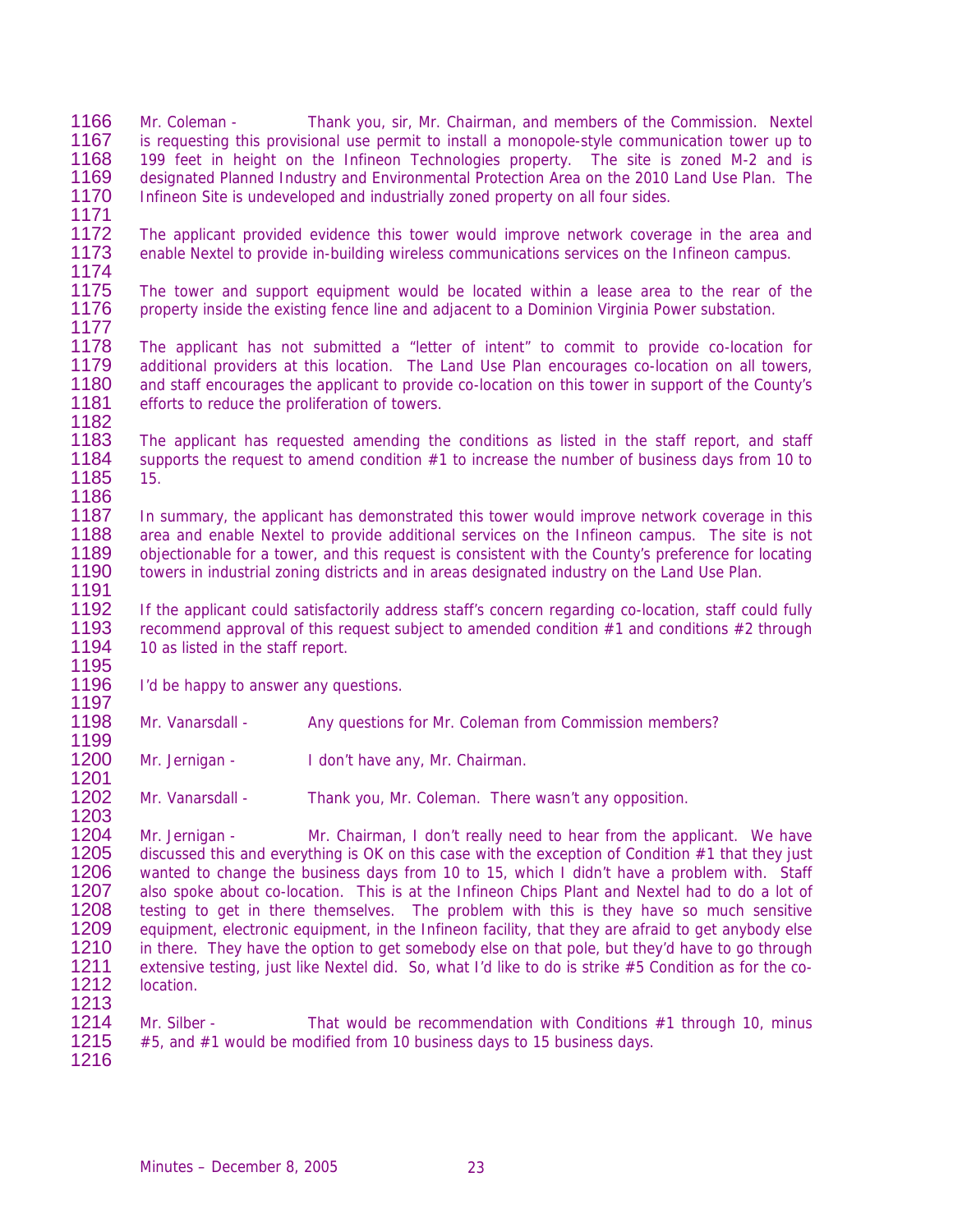- 1217 Mr. Jernigan Mr. Coleman has already modified that. We just need to strike #5. And<br>1218 with that I will move for approval of Provisional Use Permit P-12-05 Nextel at Infineon with the 1218 with that, I will move for approval of Provisional Use Permit P-12-05, Nextel at Infineon, with the 1219 changes of striking #5 and conditions #1 through 4, and #6 through 10. changes of striking  $#5$  and conditions  $#1$  through 4, and  $#6$  through 10.
- 1220 Mr. Branin - Second.

1222 1223 Mr. Vanarsdall - Motion made by Mr. Jernigan and seconded by Mr. Branin. All in favor 1224 say ave. All opposed say no. The motion passes. say aye. All opposed say no. The motion passes.

1225 1226 REASON: The Planning Commission voted 5-0 to recommend the Board of Supervisors **grant** the 1227 request because it is reasonable in light of the surrounding uses and existing zoning on the 1228 property. property.

1229

## 1230 **Deferred from the November 10, 2005 Meeting**

1231 **C-50C-05 James W. Theobald for Parker & Orleans Home Builders, Inc**.: Request to 1232 conditionally rezone from A-1 Agricultural District to R-2C One Family Residence District 1233 (Conditional) Parcels 762-768-2433 762-768-3508 and 762-767-5793 containing approximately 1233 (Conditional), Parcels 762-768-2433, 762-768-3508, and 762-767-5793 containing approximately 1234 17.152 acres, located on the west line of Staples Mill Road approximately 1,350 feet north of 1235 Meadow Pond Lane. The applicant proposes a single-family subdivision with a maximum of 33 1235 Meadow Pond Lane. The applicant proposes a single-family subdivision with a maximum of 33<br>1236 dwellings. The R-2 District allows a minimum lot size of 18,000 square feet with a maximum 1236 dwellings. The R-2 District allows a minimum lot size of 18,000 square feet with a maximum<br>1237 aross density of 2.42 units per acre. The use will be controlled by zoning ordinance regulations 1237 gross density of 2.42 units per acre. The use will be controlled by zoning ordinance regulations<br>1238 and proffered conditions. The Land Use Plan recommends Suburban Residential 1, 1.0 to 2.4 1238 and proffered conditions. The Land Use Plan recommends Suburban Residential 1, 1.0 to 2.4<br>1239 units net density per acre units net density per acre.

1240

1241 Mr. Silber - This is in the Brookland District.

1242 1243 Mr. Vanarsdall - Is anyone in the audience in opposition to this case, C-50C-05? No<br>1244 Iopposition, All right, Ms. Deemer. opposition. All right. Ms. Deemer.

1245 1246 Ms. Deemer - Good evening. The applicant proposes to develop no more than 33<br>1247 homes in a single-family subdivision. The property is located along the west line of Staples Mill 1247 homes in a single-family subdivision. The property is located along the west line of Staples Mill<br>1248 Road north of Meadow Pond Lane. The 2010 Land Use Plan recommends Suburban Residential 1 1248 Road north of Meadow Pond Lane. The 2010 Land Use Plan recommends Suburban Residential 1<br>1249 With a density range of 1.0 to 2.4 units per acre. The requested single-family use and proposed 1249 with a density range of 1.0 to 2.4 units per acre. The requested single-family use and proposed<br>1250 density of 1.92 units per acre are consistent with this designation. The staff encouraged the 1250 density of 1.92 units per acre are consistent with this designation. The staff encouraged the 1251 applicant to integrate the remaining adiacent parcel and the applicant revised the original 1251 applicant to integrate the remaining adjacent parcel and the applicant revised the original<br>1252 rezoning request, adding the residual parcels remaining along Staples Mill Road, after the recent 1252 rezoning request, adding the residual parcels remaining along Staples Mill Road, after the recent 1253 Marchetti zoning case. The applicant has submitted proffers dated December 8, 2005, which I 1253 Marchetti zoning case. The applicant has submitted proffers dated December 8, 2005, which I<br>1254 believe staff has just passed out to you, that includes a conceptual plan of the development. The believe staff has just passed out to you, that includes a conceptual plan of the development. The 1255 other major aspects of the proffers include homes will have a minimum of 2,700 square feet. All 1256 homes will have two-car garages with 75% of the garages being side or rear loaded, front and 1256 homes will have two-car garages with 75% of the garages being side or rear loaded, front and 1257 side yards will be sodded and irrigated. Chain link and wooden stockade fences will be prohibited 1257 side yards will be sodded and irrigated. Chain link and wooden stockade fences will be prohibited<br>1258 and an irrigated and landscaped entrance feature will be provided. The applicant has made a 1258 and an irrigated and landscaped entrance feature will be provided. The applicant has made a<br>1259 concerted effort to address the maiority of concerns identified in the staff report. concerted effort to address the majority of concerns identified in the staff report.

- 1260
- 1261 The remaining outstanding issue is elevations and building materials. The applicant is 1262 encouraged to provide elevations and information related to the types of materials to be used in 1262 encouraged to provide elevations and information related to the types of materials to be used in<br>1263 the construction of the dwellings. Additionally, County Schools Administration notes that the 1263 the construction of the dwellings. Additionally, County Schools Administration notes that the 1264 proposal will cause additional overcrowding in Hermitage High School. If the applicant could 1265 address the outstanding elevation and building material issues, staff could recommend approval 1266 of this request.

1267 1268 This concludes my presentation and I would be happy to try to answer any questions that you<br>1269 may have. Time limits will have to be waived on the proffers. may have. Time limits will have to be waived on the proffers.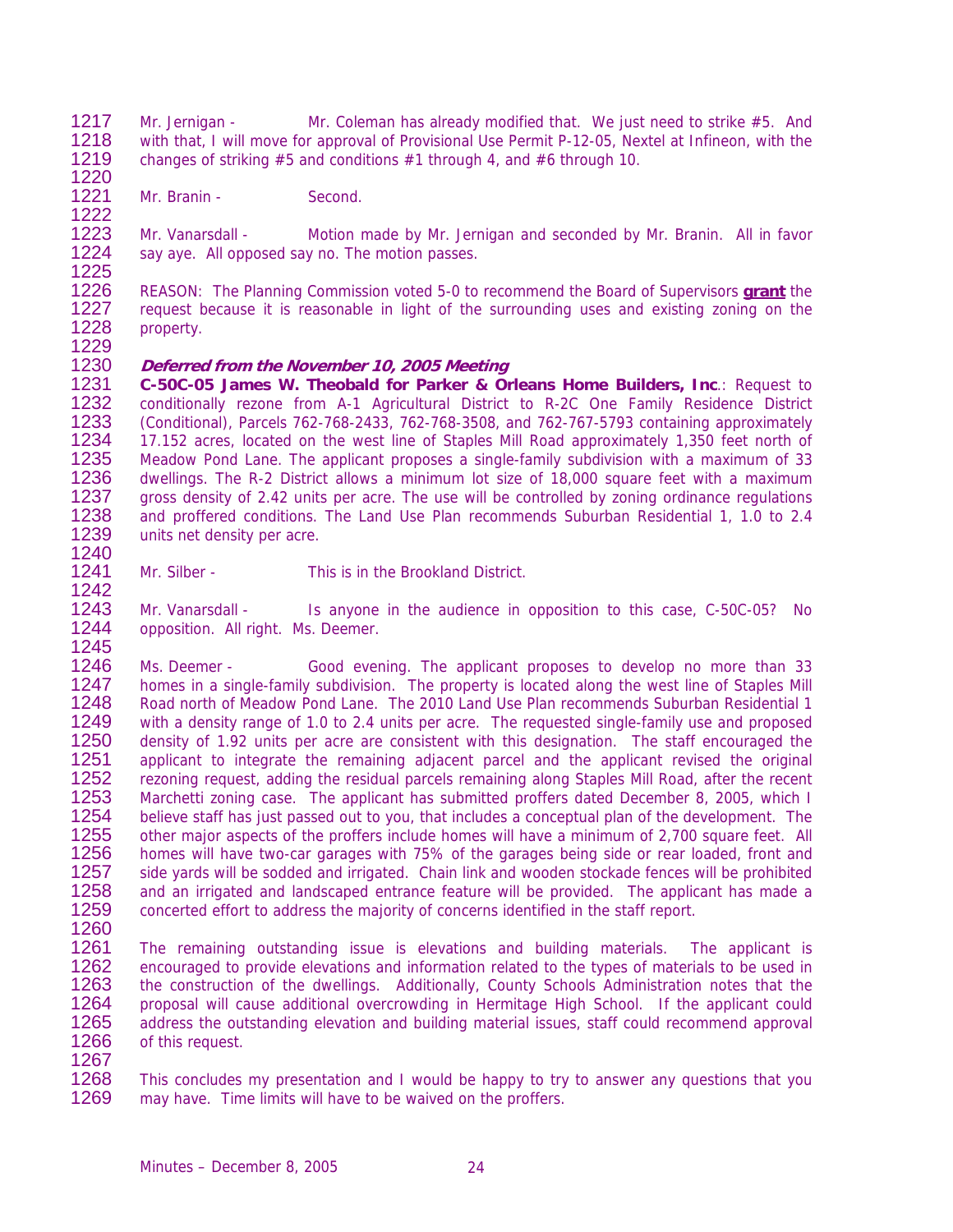| 1270<br>1271                                                 | Mr. Vanarsdall -                                                                                                           | All right. Any questions for Ms. Deemer by Commission members?                                                                                                                                                                                                                                                                                                                                                                                                                                                                                                                       |  |  |  |
|--------------------------------------------------------------|----------------------------------------------------------------------------------------------------------------------------|--------------------------------------------------------------------------------------------------------------------------------------------------------------------------------------------------------------------------------------------------------------------------------------------------------------------------------------------------------------------------------------------------------------------------------------------------------------------------------------------------------------------------------------------------------------------------------------|--|--|--|
| 1272<br>1273<br>1274                                         | Thank you, Ms. Deemer. Mr. Theobald. I believe you sent all of the Commissioners a copy of<br>this latest one, didn't you? |                                                                                                                                                                                                                                                                                                                                                                                                                                                                                                                                                                                      |  |  |  |
| 1275<br>1276                                                 | Mr. Theobald -                                                                                                             | Yes, sir.                                                                                                                                                                                                                                                                                                                                                                                                                                                                                                                                                                            |  |  |  |
| 1277<br>1278<br>1279                                         | Mr. Vanarsdall -<br>but I didn't know we had it in there.                                                                  | Because I know we have several changes, and they are all for the better,                                                                                                                                                                                                                                                                                                                                                                                                                                                                                                             |  |  |  |
| 1280<br>1281                                                 | Mr. Theobald -                                                                                                             | We worked it to the end.                                                                                                                                                                                                                                                                                                                                                                                                                                                                                                                                                             |  |  |  |
| 1282<br>1283                                                 | Mr. Vanarsdall -                                                                                                           | Does anyone have any questions for Mr. Theobald?                                                                                                                                                                                                                                                                                                                                                                                                                                                                                                                                     |  |  |  |
| 1284<br>1285                                                 | Ms. Jones -<br>I am sure I understand.                                                                                     | I do. Just the access for the five lots right here. Point to that access so                                                                                                                                                                                                                                                                                                                                                                                                                                                                                                          |  |  |  |
| 1286<br>1287<br>1288<br>1289<br>1290<br>1291<br>1292         | Mr. Theobald -<br>facing Staples Mill Road.                                                                                | This is the entrance road which has been relocated from down in this<br>portion of the site. We have a boulevard entrance and then these five homes are to face Staples<br>Mill Road and so we have a 50-foot landscape area adjacent to the right-of-way. We have a 20-<br>foot private access easement that is part of the lot in order to provide access for these homes                                                                                                                                                                                                          |  |  |  |
| 1293<br>1294                                                 | Ms. Jones -                                                                                                                | And that will be, that private road will be maintained by                                                                                                                                                                                                                                                                                                                                                                                                                                                                                                                            |  |  |  |
| 1295<br>1296<br>1297<br>1298                                 | Mr. Theobald -<br>association.                                                                                             | It will be part of the obligation of each lot owner. It is just like a<br>driveway with 20-foot asphalt sections. It would not be maintained by the homeowners                                                                                                                                                                                                                                                                                                                                                                                                                       |  |  |  |
| 1299<br>1300                                                 | Mr. Vanarsdall -                                                                                                           | The setback on these homes is 100 feet?                                                                                                                                                                                                                                                                                                                                                                                                                                                                                                                                              |  |  |  |
| 1301<br>1302                                                 | Mr. Theobald -                                                                                                             | Yes, sir. They are 100 feet.                                                                                                                                                                                                                                                                                                                                                                                                                                                                                                                                                         |  |  |  |
| 1303<br>1304<br>1305<br>1306<br>1307<br>1308<br>1309<br>1310 | Mr. Silber -<br>and make that left.                                                                                        | Mr. Theobald, we had another driveway access similar to this recently,<br>and Public Works had asked that that 20 foot driveway be back far enough, say off of Staples Mill<br>Road, in this case, so as to allow cars making a right-hand turn off of Staples Mill not to run into<br>someone trying to turn down the driveway, so you may need to have some flexibility in the<br>movement of that secondarily as they come out of that little driveway, trying to get on to their<br>residential street. That median right there has to be short enough so that they can come out |  |  |  |
| 1311<br>1312<br>1313<br>1314                                 | Mr. Theobald -                                                                                                             | Right. We have. That is a good point, Mr. Silber. We have actually run<br>this plan by Public Works and the requirement is that this private drive, the closest edge to the<br>right-of-way, be a minimum of 50 feet off, and that is what this is designed to do.                                                                                                                                                                                                                                                                                                                   |  |  |  |
| 1315<br>1316                                                 | Mr. Silber -                                                                                                               | OK. Good.                                                                                                                                                                                                                                                                                                                                                                                                                                                                                                                                                                            |  |  |  |
| 1317<br>1318                                                 | Mr. Vanarsdall -                                                                                                           | Thank you. If there are no more questions, thank you, Mr. Theobald.                                                                                                                                                                                                                                                                                                                                                                                                                                                                                                                  |  |  |  |
| 1319<br>1320<br>1321                                         | Mr. Branin -<br>don't you?                                                                                                 | Mr. Chairman, I have worked with Mr. Theobald. He feels very flexible,                                                                                                                                                                                                                                                                                                                                                                                                                                                                                                               |  |  |  |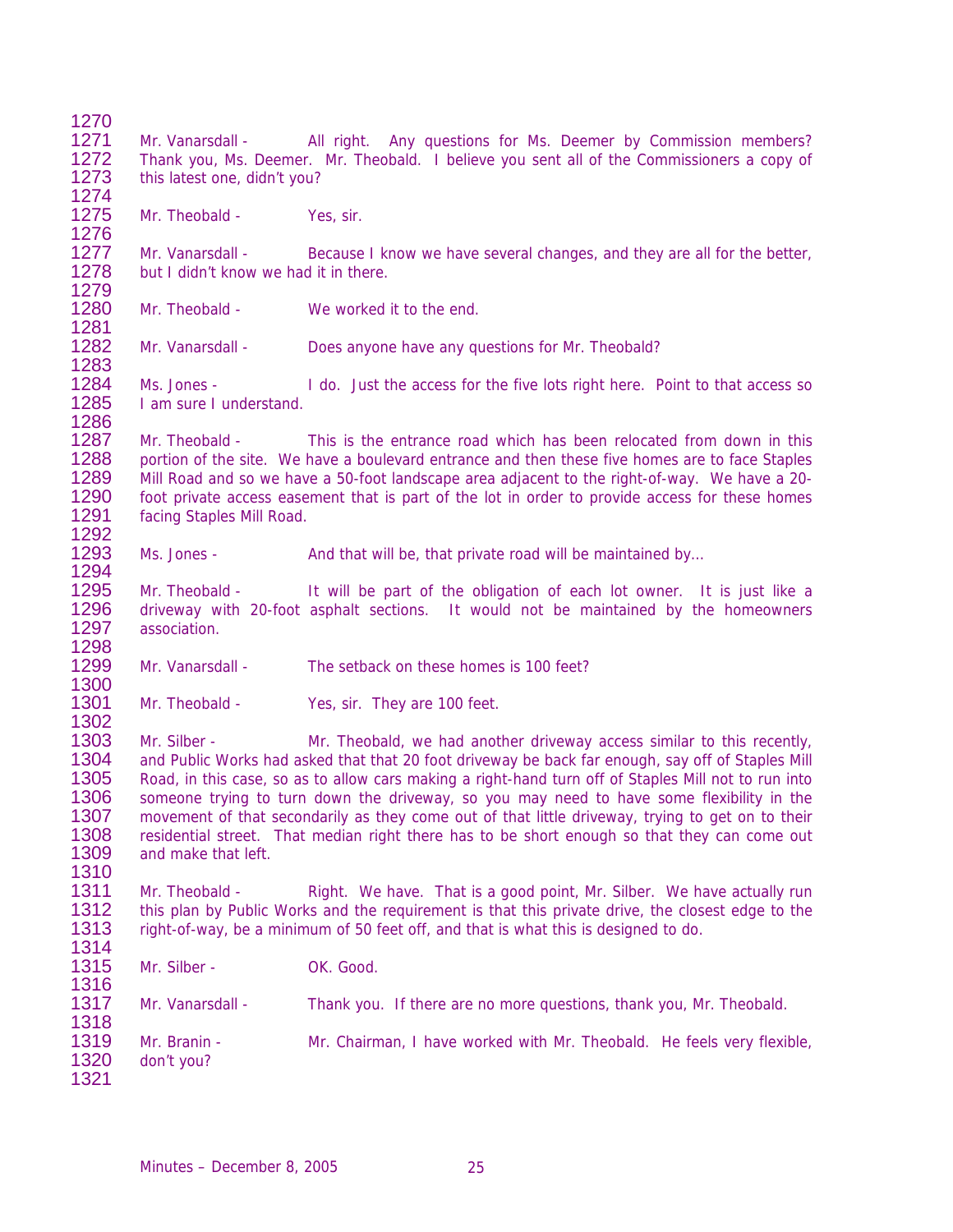1322 Mr. Vanarsdall - All right. If there are no more questions, I am ready for a motion. This<br>1323 is a continuation of the C-19C case that we had a few months ago that had all of these 1323 is a continuation of the C-19C case that we had a few months ago, that had all of these<br>1324 amenities and very upscale, and one thing I liked is the 100 foot setback and no homes facing amenities and very upscale, and one thing I liked is the 100 foot setback and no homes facing 1325 Staples Mill, and all of the rest of the quality goes along with the other one. With that I<br>1326 recommend C-50C-05 be recommended to the Board of Supervisors for approval. recommend C-50C-05 be recommended to the Board of Supervisors for approval.

1327<br>1328 Mr. Jernigan - Second.

1329<br>1330 Mr. Vanarsdall - I recommend that we waive the time limits on the proffers.

1331 1332 Mr. Archer - Second.

1333 1334 Mr. Vanarsdall - Motion made by Vanarsdall and seconded by Mr. Archer. All in favor say 1335 ave. The motion passes. aye. The motion passes.

1336<br>1337 I now recommend that Case C-50C-05 be sent to the Board of Supervisors for approval. 1338

1339 Mr. Branin - Second.

1340 1341 Mr. Vanarsdall - Motion made by Mr. Vanarsdall and seconded by Mr. Branin. All in favor 1342 sav ave. All opposed sav no. The motion passes. say aye. All opposed say no. The motion passes.

1343<br>1344 1344 REASON: The Planning Commission voted to recommend the Board of Supervisors **grant** the request because it conforms to the recommendations of the Land Use Plan, it is appropriate 1346 residential zoning at this location and it represents a logical continuation of the one-family 1347 residential development which exists in the area. residential development which exists in the area.

## 1348 1349 **Deferred from the November 10, 2005 Meeting**

1350 **C-64C-05 Robert M. Atack for Kent and Mary Glass:** Request to conditionally rezone from 1351 A-1, Agricultural District to R-2AC, One Family Residence District (Conditional), Parcel 765-769-<br>1352 5497, containing 5.7 acres, located on the west line of Mountain Road at its intersection with 1352 5497, containing 5.7 acres, located on the west line of Mountain Road at its intersection with<br>1353 Good Oak Lane. The applicant proposes a single-family residential subdivision. The R-2A District 1353 Good Oak Lane. The applicant proposes a single-family residential subdivision. The R-2A District 1354 allows a minimum lot size of 13.500 square feet and a density of 3.23 units per acre. The use will 1354 allows a minimum lot size of 13,500 square feet and a density of 3.23 units per acre. The use will<br>1355 be controlled by zoning ordinance regulations and proffered conditions. The Land Use Plan be controlled by zoning ordinance regulations and proffered conditions. The Land Use Plan 1356 recommends SR-1, Suburban Residential uses (1.0 – 2.4 units per acre).

1357 1358 Mr. Vanarsdall - Is anyone in the audience in opposition to this case, C-64C-05, Robert 1359 Atack for Kent and Mary Glass? Mr. Tyson. Atack for Kent and Mary Glass? Mr. Tyson. 1360

1361 Mr. Tyson - Mr. Chairman, members of the Commission, Mr. Secretary. This is a<br>1362 request to rezone approximately 5.7 acres to permit construction of a single-family residential 1362 request to rezone approximately 5.7 acres to permit construction of a single-family residential<br>1363 subdivision. The applicant has proffered this conceptual lavout of the development. The 1363 subdivision. The applicant has proffered this conceptual layout of the development. The 1364 property is located on the west line of Mountain Road at Good Oak Lane which is a private road 1364 property is located on the west line of Mountain Road at Good Oak Lane which is a private road,<br>1365 shown here on the conceptual plan. The Crump Manor pursing home is immediately across shown here on the conceptual plan. The Crump Manor nursing home is immediately across 1366 Mountain Road from this site.

1367 The Land Use Plan recommends SR-1, Single-Family Residential uses for this parcel. The 1369 proposed project is consistent with the use recommended in the 2010 Land Use Plan, as is the 1370 proposed density. proposed density. 1371

1372 The applicant has submitted a proffer statement that has just been submitted to you. The 1373 foundations will be brick or stone, 2,000 square feet of finished floor area for one-story dwellings foundations will be brick or stone, 2,000 square feet of finished floor area for one-story dwellings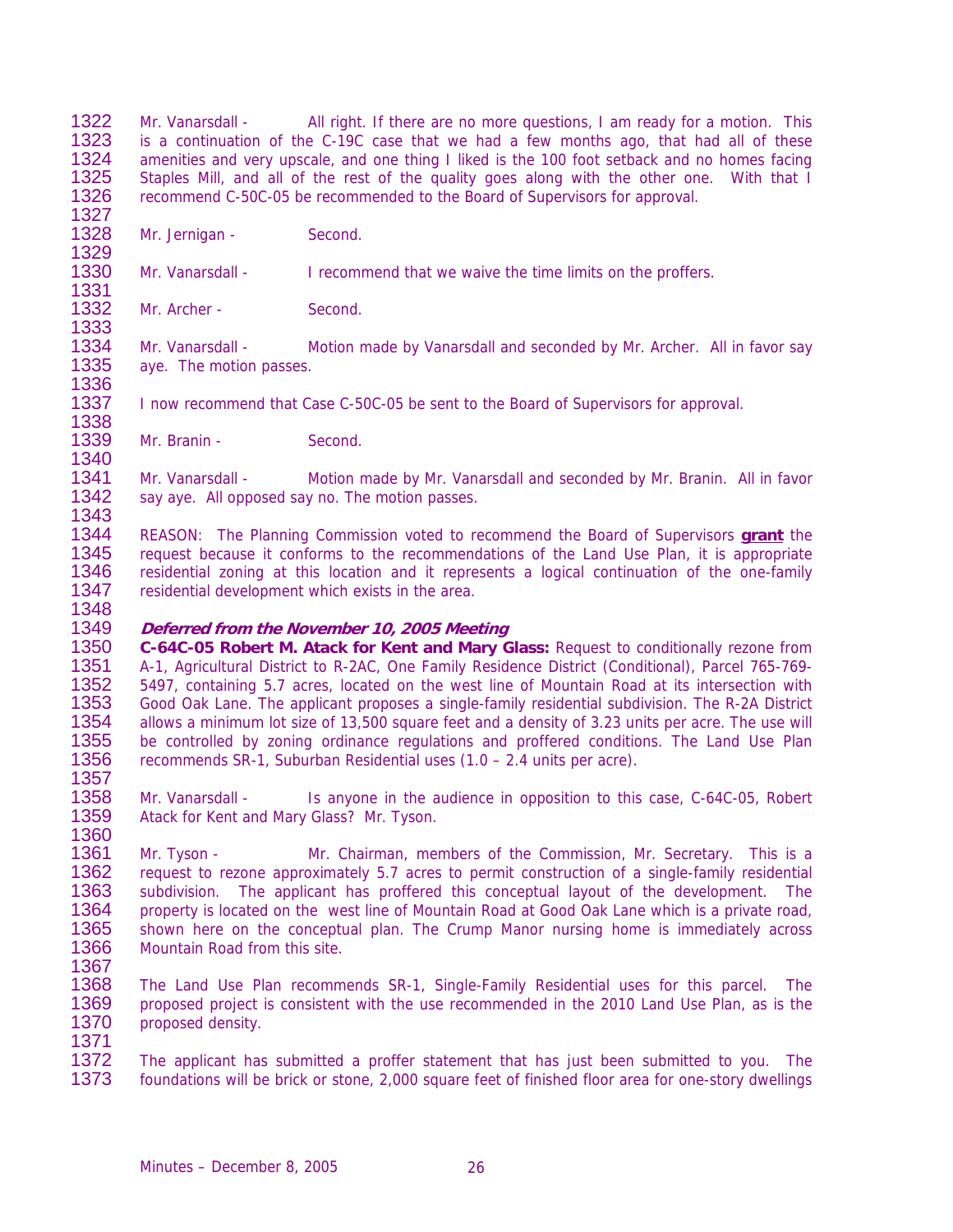1374 and 2,500 square feet for two-story dwellings will be required. Three foot roll face curb and 1375 quitter will be used throughout the neighborhood qutter will be used throughout the neighborhood.

1376

1377 Two car garages will be provided.

1378 1379 There is an existing home on Lot 2. That home would be preserved. No additional structures 1380 would be permitted on this lot, and no homes would be permitted to be constructed between 1380 would be permitted on this lot, and no homes would be permitted to be constructed between<br>1381 such home and Mountain Road. Essentially the home to be constructed on Lot 1 could be no 1381 such home and Mountain Road. Essentially the home to be constructed on Lot 1 could be no<br>1382 closer to Mountain Road than the existing structure. The Recreation and Parks Department did 1382 closer to Mountain Road than the existing structure. The Recreation and Parks Department did<br>1383 note that it was fairly significant and the applicant is preserving it. note that it was fairly significant and the applicant is preserving it.

1384

1397

- 1385 The use is in keeping with the surrounding land uses and both the use and density are in keeping<br>1386 With recommendations of the 2010 Land Use Plan. I will point out that the Department of Public 1386 with recommendations of the 2010 Land Use Plan. I will point out that the Department of Public<br>1387 Works has expressed concern about the proposed location of the streets serving the community. 1387 Works has expressed concern about the proposed location of the streets serving the community.<br>1388 This street is immediately adjacent to Good Oak Lane, which is a private road. Other than that, This street is immediately adjacent to Good Oak Lane, which is a private road. Other than that, 1389 the use and density are in keeping with the recommendations of the 2010 Land Use Plan. The 1390 applicant has proffered that the road would be located along the southeast portion of the applicant has proffered that the road would be located along the southeast portion of the 1391 property.
- 1392 1393 With that, I will be happy to answer any questions that you might have and I believe the 1394 applicant's representative is here. applicant's representative is here.
- 1395<br>1396 Mr. Vanarsdall - All right. Any questions for Mr. Tyson by Commission members?

1398 Mr. Silber - I think it would be appropriate for the applicant to explain how this 1399 public road will function in its close proximity to this private drive. I am confused by how that is 1399 public road will function in its close proximity to this private drive. I am confused by how that is 1400 oing to work. We will let the applicant address that. going to work. We will let the applicant address that. 1401

1402 Mr. Vanarsdall - Thank you. Mr. Theobald. Before you start, I tried to get some 1403 verification on this and I wasn't able to do it. I ran out of time. So we can address it at the 1403 verification on this and I wasn't able to do it. I ran out of time. So we can address it at the 1404 Board time, but I would like to hear what you have to say about it. Board time, but I would like to hear what you have to say about it.

1405<br>1406 1406 Mr. Theobald - Mr. Chairman, ladies and gentlemen, my name is Jim Theobald. I am<br>1407 here on behalf of Clarendon Associates. LLC. We have been discussing this issue with Mr. here on behalf of Clarendon Associates, LLC. We have been discussing this issue with Mr. 1408 Vanarsdall and Mr. Glover. The hope is to find a solution to locate the road here. The private 1409 road does serve a few homes going down... road does serve a few homes going down... 1410

1411 Mr. Vanarsdall - About three back there, I think.

1413 Mr. Theobald - There are a few more than that, actually down Good Oak, but the real<br>1414 issue is in order to provide access, we really want to avoid harming the integrity of what is really 1414 issue is in order to provide access, we really want to avoid harming the integrity of what is really<br>1415 a charming home there on Lot 2, and so to flip it on the other side would really cause formal 1415 a charming home there on Lot 2, and so to flip it on the other side would really cause formal<br>1416 discuption to that house if you've ever seen it. I was out there today and really they've done a 1416 disruption to that house, if you've ever seen it. I was out there today and really they've done a<br>1417 lovely job of maintaining it. So, we are working with Mr. Glover and with transportation to make lovely job of maintaining it. So, we are working with Mr. Glover and with transportation to make 1418 sure we can do this, so it is an issue that we are certainly aware of, and we are looking for a<br>1419 solution and I think a solution is going to be that it is going to be closer to that side of the 1419 solution and I think a solution is going to be that it is going to be closer to that side of the 1420 property than not. property than not. 1421

1422 Mr. Silber - Is it possible to have this private drive simply tie into the public road? 1423

1424 Mr. Theobald - By eliminating the private roads?

1425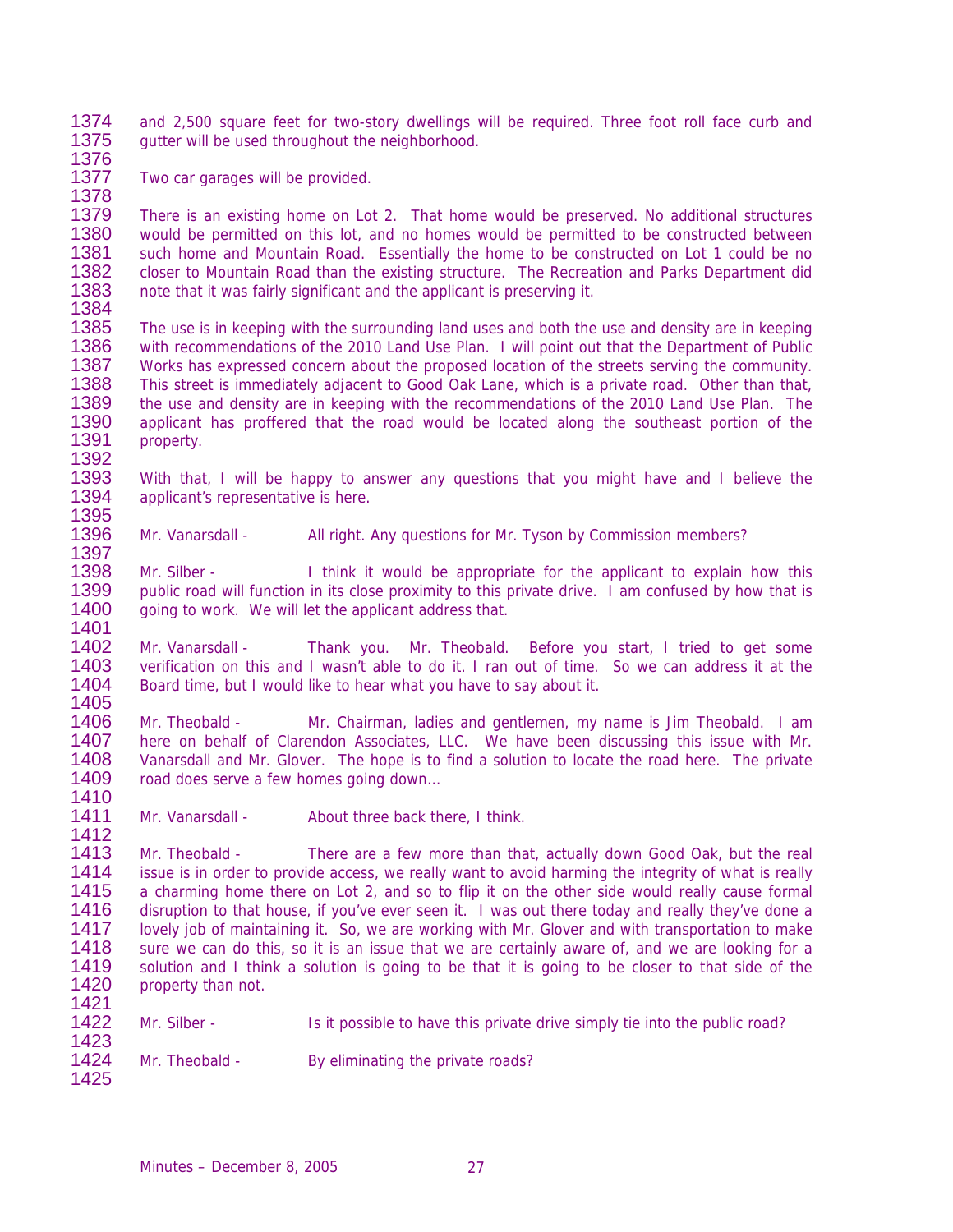- 1426 Mr. Silber I don't see the purpose of having this private road. It looks like it might<br>1427 Serve a neighborhood of six to eight houses something like that Immediately adjacent to it it 1427 serve a neighborhood of six to eight houses, something like that. Immediately adjacent to it, it 1428 looks as though there is no separation... looks as though there is no separation...
- 1429 1430 Mr. Theobald - There is actually a little separation. Apparently that dirt road is not quite 1431 contiquous with the property line. I mean, that is something we can certainly explore. contiguous with the property line. I mean, that is something we can certainly explore.
- 1432<br>1433 Mr. Vanarsdall - I think those three houses are all that wanted to use it right now.
- 1434<br>1435 1435 Mr. Theobald - Yes. There is another road that connects back in there, I think, as well, 1436 but the dirt road goes back fairly far. but the dirt road goes back fairly far.
- 1437<br>1438 Mr. Vanarsdall - It is more than three. I thought it was three.
- 1439 Mr. Silber - I think, I would guess there is a workable solution, because that private 1441 drive is having to be maintained by the property owners, and I think they would probably 1442 welcome the opportunity to be able to have access to the public road that is going to be welcome the opportunity to be able to have access to the public road that is going to be 1443 maintained by the County.
- 1444 1445 Mr. Theobald - Unless there is an effort to screen this new subdivision from the homes<br>1446 on the other side of that dirt road, which might be desirable. on the other side of that dirt road, which might be desirable.
- 1447 1448 Mr. Vanarsdall - Do you all have any questions for Mr. Theobald? OK, thank you, Jim. I<br>1449 would like to make sure that this is addressed between now and the Board meeting. Mr. would like to make sure that this is addressed between now and the Board meeting, Mr. 1450 Theobald. And I know there is a solution to it. If there are no more questions, I'd like to make a 1451 motion. motion.
- 1453 I move that we waive the time limits on Case C-64C-05.
- 1454<br>1455 Mr. Archer - Second.

1452

1459

1462

- 1456<br>1457 1457 Mr. Vanarsdall - Motion made by Mr. Vanarsdall and seconded by Mr. Archer. All in favor 1458 say ave All opposed say no The motion passes say aye. All opposed say no. The motion passes.
- 1460 Mr. Vanarsdall I move that C-64C-05 be recommended to the Board of Supervisors for 1461 approval. approval.
- 1463 Mr. Branin Second.
- 1465 Mr. Vanarsdall Motion made by Mr. Vanarsdall and seconded by Mr. Branin. All in favor 1466 sav ave. All opposed sav no. The motion passes. say aye. All opposed say no. The motion passes.
- 1467 1468 REASON: The Planning Commission voted 5-0 to recommend the Board of Supervisors **grant** the 1469 request because it is reasonable, it conforms to the recommendations of the Land Use Plan, it 1470 continues a similar level of single family residential zoning as currently exists in the area, and the 1471 proffered conditions will assure a level of quality otherwise not possible. proffered conditions will assure a level of quality otherwise not possible. 1472
- 1473 **C-83C-05 Deborah G. LaVecchia:** Request to rezone from R-2 One Family Residence District 1474 to R-2AC One Family Residence District (Conditional), Parcel 813-727-8406, containing 1.0 acre, 1475 located on the west line of Biloxi Road approximately 340 feet south of Natchez Road. The 1476 applicant proposes a single-family residential subdivision. The R-2A District allows a minimum lot 1477 size of 13.500 square feet and a maximum gross density of 3.23 units per acre. The use will be 1477 size of 13,500 square feet and a maximum gross density of 3.23 units per acre. The use will be<br>1478 controlled by zoning ordinance regulations and proffered conditions. The Land Use Plan controlled by zoning ordinance regulations and proffered conditions. The Land Use Plan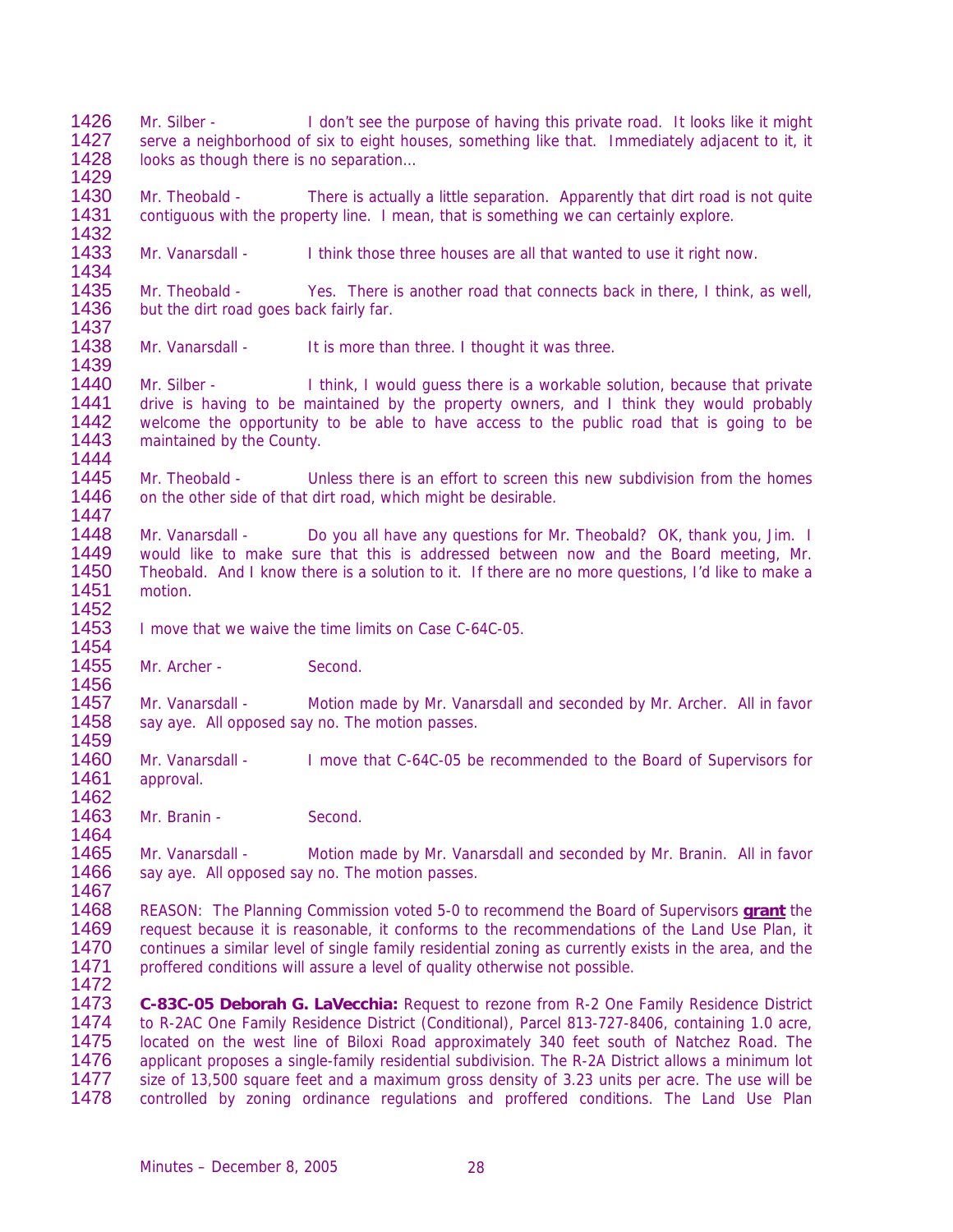- 1479 recommends Suburban Residential 2, 2.4 to 3.4 units net density per acre. The site is in the 1480 Airport Safety Overlay District Airport Safety Overlay District. 1481
- 1482 Mr. Silber This is in the Fairfield District. 1483
- 1484 Mr. Vanarsdall Is anyone in the audience in opposition to C-83C-05? No opposition. Mr. 1485 Coleman.

1486 1487 Mr. Coleman - Mr. Chairman, members of the Commission, this proposal would rezone<br>1488 one acre from R-2 to R-2AC to permit a three lot single-family subdivision. The site is designated 1488 one acre from R-2 to R-2AC to permit a three lot single-family subdivision. The site is designated 1489 SR2 on the Land Use Plan. SR2 on the Land Use Plan.

- 1490 The applicant submitted revised proffers to further regulate the development. Lots would have a 1492 minimum lot width of 90 feet, all new dwellings would have a minimum square footage of 1,400<br>1493 square feet and all homes would have a crawl space with brick foundations. square feet and all homes would have a crawl space with brick foundations.
- 1494<br>1495 The SR2 designation recommends 2.4 to 3.4 units net density per acre. With a density of 3.0 1496 units an acre, this proposal would fall within the recommended density range for the SR2 1497 designation.

1498 1499 Single family development is appropriate, and the proposed use and density are consistent with<br>1500 the Land Use Plan recommendation. The proposal would be consistent with other lot sizes and 1500 the Land Use Plan recommendation. The proposal would be consistent with other lot sizes and 1501 with development patterns in the area. The applicant also provided proffers to improve the with development patterns in the area. The applicant also provided proffers to improve the 1502 quality of the development. Staff recommends approval of this application.

1503 Mr. Vanarsdall - Any questions for Mr. Coleman?

1506 Mr. Archer - I don't have any, Mr. Chairman.

1507<br>1508 Mr. Vanarsdall - Thank you, Mr. Coleman, again. Do you need to hear from anyone?

1509<br>1510 1510 Mr. Archer - I don't believe so, Mr. Chairman. There were two items that staff was<br>1511 wanting to have addressed in order to recommend approval and it seems like the proffers might 1511 wanting to have addressed in order to recommend approval and it seems like the proffers might 1512 have done that. Do these need to have the time limits waived? They don't? OK. have done that. Do these need to have the time limits waived? They don't? OK.

1513 Mr. Vanarsdall - All right. Thank you.

1516 Mr. Archer - Mr. Chairman, I move to recommend to the Board of Supervisors 1517 approval of Case C-83C-05, Deborah G. LaVecchia.

1518 Mr. Jernigan - Second.

1505

1515

1527

1520 1521 Mr. Vanarsdall - Motion made by Mr. Archer and seconded by Mr. Jernigan. All in favor 1522 say ave All opposed say no The motion passes say aye. All opposed say no. The motion passes.

1523 1524 REASON: The Planning Commission voted to recommend the Board of Supervisors **grant** the request because it is appropriate residential zoning at this location and it would not be expected 1526 to adversely affect the pattern of zoning and land use in the area.

1528 **APPROVAL OF MINUTES:** Planning Commission November 10, 2005

1529 1530 Mr. Silber - We do have approval of the minutes from the Planning Commission's 1531 November 10, 2005 meeting. November 10, 2005 meeting.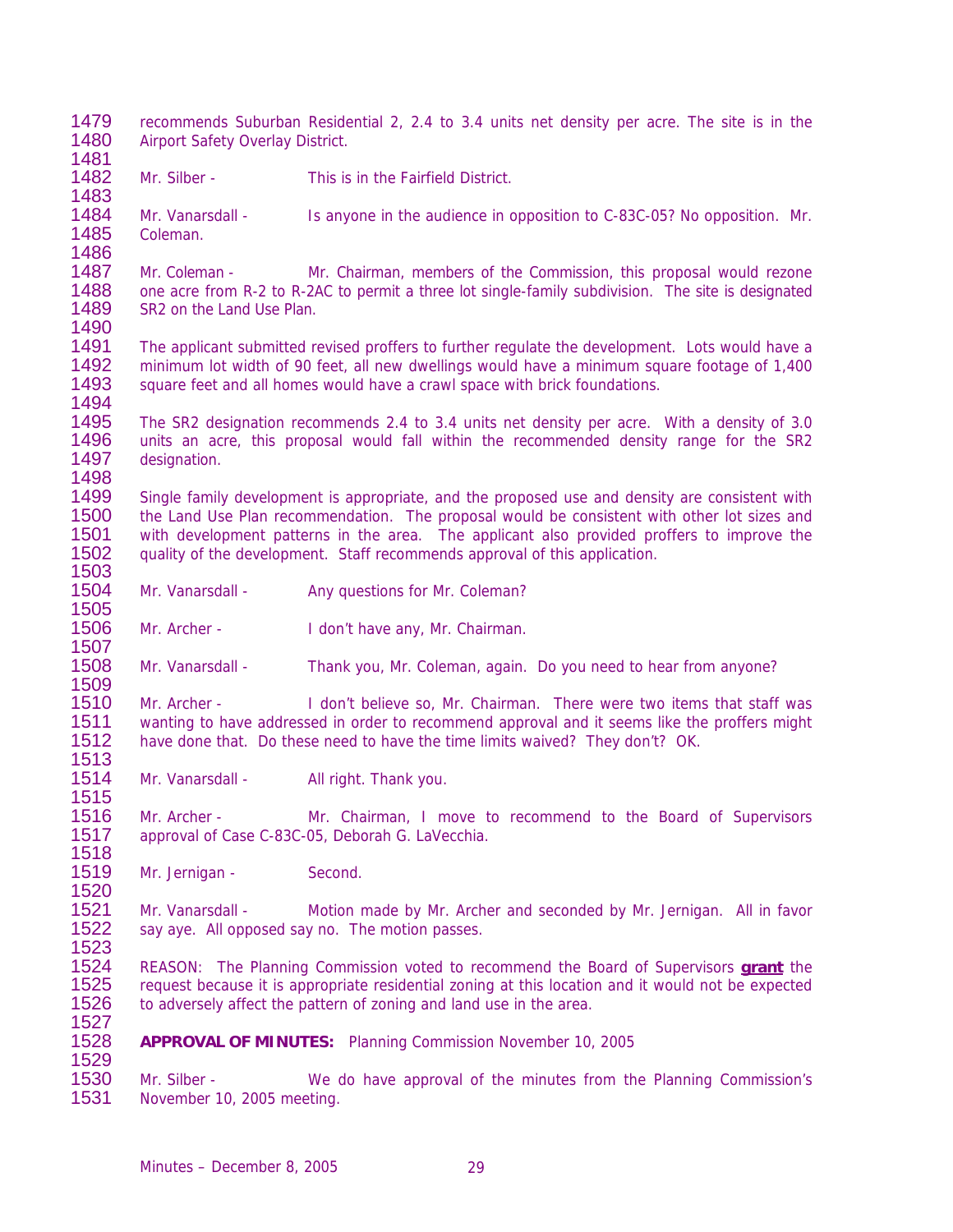| Mr. Vanarsdall -                                                      | All right. Does anybody have any changes on the minutes?                                                                                                                                                                                                                                                                                                                                                                                                                                                                                                                                                                                                                                                                                                                                                                                                                                                                                                                                                                                                                                                                                                                                                                    |
|-----------------------------------------------------------------------|-----------------------------------------------------------------------------------------------------------------------------------------------------------------------------------------------------------------------------------------------------------------------------------------------------------------------------------------------------------------------------------------------------------------------------------------------------------------------------------------------------------------------------------------------------------------------------------------------------------------------------------------------------------------------------------------------------------------------------------------------------------------------------------------------------------------------------------------------------------------------------------------------------------------------------------------------------------------------------------------------------------------------------------------------------------------------------------------------------------------------------------------------------------------------------------------------------------------------------|
| Mr. Archer -                                                          | You know I did, Mr. Chairman, but I forgot to bring them with me.                                                                                                                                                                                                                                                                                                                                                                                                                                                                                                                                                                                                                                                                                                                                                                                                                                                                                                                                                                                                                                                                                                                                                           |
| Mr. Vanarsdall -                                                      | That is good. Thank you.                                                                                                                                                                                                                                                                                                                                                                                                                                                                                                                                                                                                                                                                                                                                                                                                                                                                                                                                                                                                                                                                                                                                                                                                    |
| Mr. Silber -<br>were.                                                 | You didn't need to bring them. You can just tell us what the changes                                                                                                                                                                                                                                                                                                                                                                                                                                                                                                                                                                                                                                                                                                                                                                                                                                                                                                                                                                                                                                                                                                                                                        |
| Mr. Archer -                                                          | I don't remember what they were.                                                                                                                                                                                                                                                                                                                                                                                                                                                                                                                                                                                                                                                                                                                                                                                                                                                                                                                                                                                                                                                                                                                                                                                            |
| Mr. Vanarsdall -                                                      | Any other changes? If not, I would like to have a motion.                                                                                                                                                                                                                                                                                                                                                                                                                                                                                                                                                                                                                                                                                                                                                                                                                                                                                                                                                                                                                                                                                                                                                                   |
| Mrs. Jones -                                                          | I move approval of the Minutes of November 10, 2005 as read.                                                                                                                                                                                                                                                                                                                                                                                                                                                                                                                                                                                                                                                                                                                                                                                                                                                                                                                                                                                                                                                                                                                                                                |
| Mr. Jernigan -                                                        | Second.                                                                                                                                                                                                                                                                                                                                                                                                                                                                                                                                                                                                                                                                                                                                                                                                                                                                                                                                                                                                                                                                                                                                                                                                                     |
| Mr. Vanarsdall -                                                      | Motion made by Mrs. Jones and seconded by Mr. Jernigan. All in favor<br>say aye. All opposed say no. The motion passes. The minutes are approved.                                                                                                                                                                                                                                                                                                                                                                                                                                                                                                                                                                                                                                                                                                                                                                                                                                                                                                                                                                                                                                                                           |
|                                                                       | Deferred from the November 10, 2005 Meeting                                                                                                                                                                                                                                                                                                                                                                                                                                                                                                                                                                                                                                                                                                                                                                                                                                                                                                                                                                                                                                                                                                                                                                                 |
|                                                                       |                                                                                                                                                                                                                                                                                                                                                                                                                                                                                                                                                                                                                                                                                                                                                                                                                                                                                                                                                                                                                                                                                                                                                                                                                             |
|                                                                       |                                                                                                                                                                                                                                                                                                                                                                                                                                                                                                                                                                                                                                                                                                                                                                                                                                                                                                                                                                                                                                                                                                                                                                                                                             |
|                                                                       |                                                                                                                                                                                                                                                                                                                                                                                                                                                                                                                                                                                                                                                                                                                                                                                                                                                                                                                                                                                                                                                                                                                                                                                                                             |
|                                                                       | Any questions?                                                                                                                                                                                                                                                                                                                                                                                                                                                                                                                                                                                                                                                                                                                                                                                                                                                                                                                                                                                                                                                                                                                                                                                                              |
| Mr. Silber -<br>February 9, 2006.<br>Mr. Vanarsdall -<br>Mrs. Jones - |                                                                                                                                                                                                                                                                                                                                                                                                                                                                                                                                                                                                                                                                                                                                                                                                                                                                                                                                                                                                                                                                                                                                                                                                                             |
| Mr. Silber -                                                          | This is all internal.                                                                                                                                                                                                                                                                                                                                                                                                                                                                                                                                                                                                                                                                                                                                                                                                                                                                                                                                                                                                                                                                                                                                                                                                       |
| Mrs. Jones -                                                          | And is it paid for by the applicant, or is that just part of our service?                                                                                                                                                                                                                                                                                                                                                                                                                                                                                                                                                                                                                                                                                                                                                                                                                                                                                                                                                                                                                                                                                                                                                   |
| Mr. Silber -<br>Department.                                           | The last item on the agenda is a resolution to direct staff to prepare a<br>Land Use Plan Amendment designating the Liesfeld property, which is located between the south<br>line of West Broad Street and the north line of Three Chopt Road, at the southwest interchange<br>of I-64 and West Broad Street. The designation is proposed to go to Urban Mixed Use<br>development. We have provided you with a resolution. For your information, this precedes an<br>application for rezoning of this property that we anticipate being filed next week. We have met<br>with the applicant and the applicant 's representatives and they have made this request to<br>amend the Land Use Plan to Urban Mixed Use, which is a requirement for rezoning property to<br>Urban Mixed Use to have it designated on the Land Use Plan. So, this resolution would direct<br>staff to study this, bring this forward, and we would have an advertised public hearing for<br>I do. Just to make sure I understand. It is staff that will be doing this<br>study and assessment, it is not an outside consultant or something like that? This is all internal.<br>It is part of our service. You get many services from this Planning |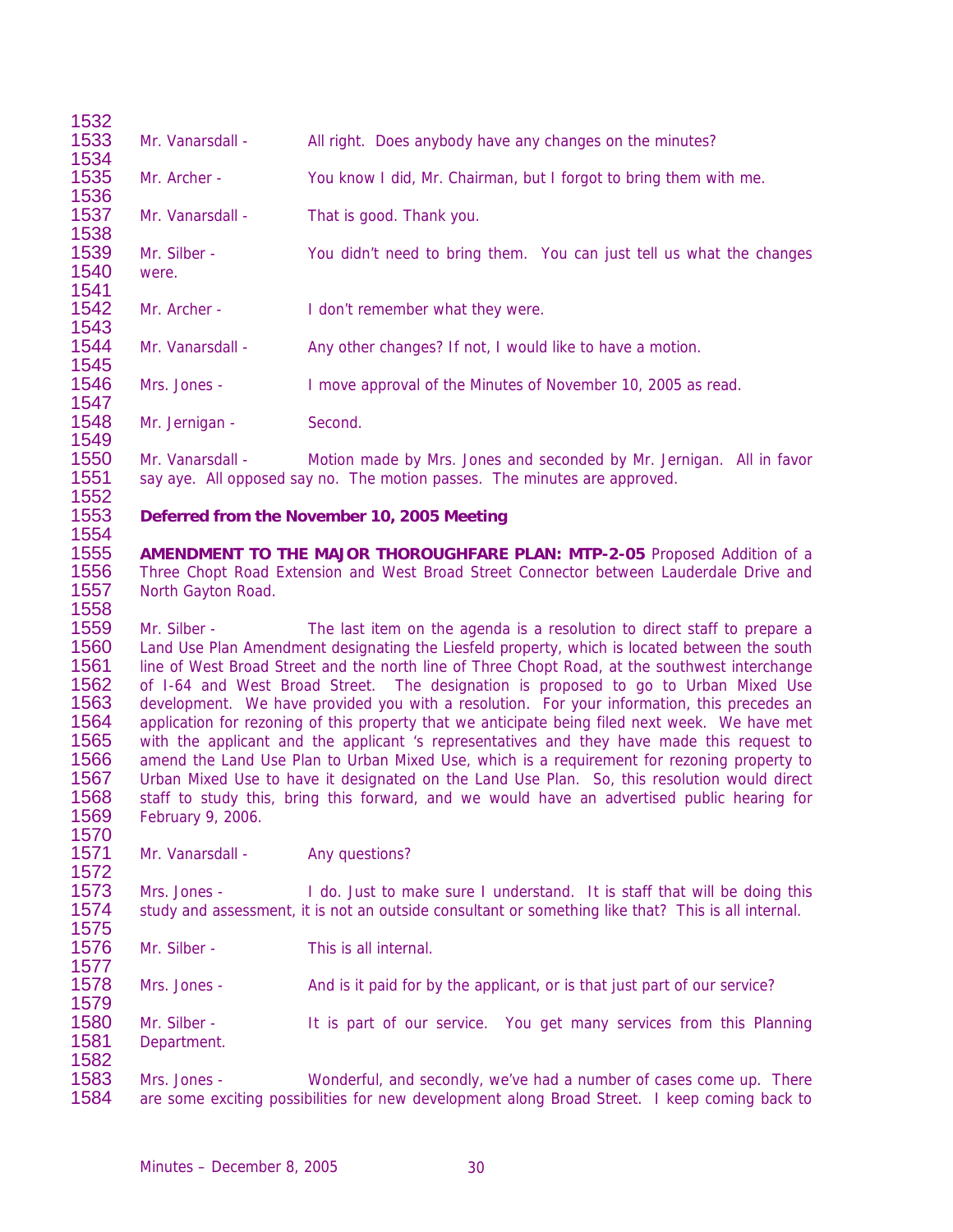1585 traffic. First, take tonight's traffic plan that wasn't quite in place, which I am sure it will be for<br>1586 presentation to the Board but under this study that we're going to do for the UMU possibility 1586 presentation to the Board, but under this study that we're going to do for the UMU possibility, 1587 how extensive will the traffic analysis be? how extensive will the traffic analysis be?

1588 1589 Mr. Silber - That is a good question. As part of the Land Use Plan Amendment, we<br>1590 will be looking at traffic as we look at all aspects of the impact of the land use change. But, in 1590 will be looking at traffic as we look at all aspects of the impact of the land use change. But, in 1591 addition to our evaluation of the Land Use Plan or the transportation aspect associated with this 1591 addition to our evaluation of the Land Use Plan or the transportation aspect associated with this<br>1592 amendment, when they file the rezoning request, they also have to submit a very detailed traffic 1592 amendment, when they file the rezoning request, they also have to submit a very detailed traffic<br>1593 impact analysis. That really is where the more difficult questions will be asked as to whether the 1593 impact analysis. That really is where the more difficult questions will be asked as to whether the 1594 road network can support this type of development. The Land Use Plan Amendment, more or 1594 road network can support this type of development. The Land Use Plan Amendment, more or<br>1595 less, would look at the acceptability of having an Urban Mixed Use form of development in this 1595 less, would look at the acceptability of having an Urban Mixed Use form of development in this<br>1596 vicinity. We will be looking at transportation network, but the real detail will happen when they 1596 vicinity. We will be looking at transportation network, but the real detail will happen when they<br>1597 file for zoning, and they have to hire the traffic experts to do that analysis and it will be file for zoning, and they have to hire the traffic experts to do that analysis and it will be 1598 extremely detailed and thick, and look at all the turning movements and all of the access to and 1599 from the property and then our traffic engineer reviews that in great detail. from the property and then our traffic engineer reviews that in great detail.

1600<br>1601 Mrs. Jones - I just wanted to underscore my concern with that because we can have 1602 beautiful developments that need the mix, and I would love to be able to think it could.

1603 1604 Mr. Silber - I think your point is well taken. I think if this property were developed<br>1605 today as a UMU, or construction started today, I would have some real serious concerns, because 1605 today as a UMU, or construction started today, I would have some real serious concerns, because<br>1606 vou don't have John Rolfe Parkway in, you don't have some improvements that we are planning 1606 you don't have John Rolfe Parkway in, you don't have some improvements that we are planning<br>1607 at 64 and Broad Street Pouncy Tract Road, which is just off this map will have another bridge at 64 and Broad Street. Pouncy Tract Road, which is just off this map, will have another bridge 1608 crossing over 64 and widening their plans to have a crossing a little bit further out at North 1609 Gayton Road over at 64. So, there are some planning improvements out here that really help 1610 further development along Broad Street. further development along Broad Street.

1611<br>1612 Mr. Branin - As a matter of fact, Bonnie-Leigh, if you look at just west of the red line 1613 on your screen, that parcel there, next month you will have some of it in front of you, a POD for<br>1614 actually a part of the road of that project that will tie into Three Chopt, which will then allow the 1614 actually a part of the road of that project that will tie into Three Chopt, which will then allow the 1615 County access to get into there and begin John Rolfe, so before this UMU study is put into action 1615 County access to get into there and begin John Rolfe, so before this UMU study is put into action<br>1616 and the UMU is developed, we will be looking at John Rolfe underway and many of the other. 1616 and the UMU is developed, we will be looking at John Rolfe underway and many of the other, 1617 Three Chopt and so forth being in place to help with that traffic concern Three Chopt and so forth, being in place to help with that traffic concern.

1618<br>1619 1619 Mrs. Jones - Well, we have talked about this a little before. I know you are as tuned<br>1620 in as can be to it, and I just wanted to emphasize the fact that we have great opportunities in 1620 in as can be to it, and I just wanted to emphasize the fact that we have great opportunities in 1621 these areas. These are exciting concepts that we need to be ever mindful of how it is in reality if 1621 these areas. These are exciting concepts that we need to be ever mindful of how it is in reality if 1622 vou live around the area. That is fine. I look forward to the projects. you live around the area. That is fine. I look forward to the projects.

1623 1624 Mr. Branin - Mr. Chairman, I would like to move for the adoption of the resolution to<br>1625 initiate the study of the Land Use Plan Amendment for the Urban Mixed Use development of the 1625 initiate the study of the Land Use Plan Amendment for the Urban Mixed Use development of the 1626 Liesfeld property located on West Broad Street. Liesfeld property located on West Broad Street.

1627<br>1628 Mrs. Jones - Second.

1629<br>1630 1630 Mr. Vanarsdall - Motion made by Mr. Branin and seconded by Mrs. Jones. All in favor say 1631 ave. All opposed say no. The motion passes. aye. All opposed say no. The motion passes.

1632<br>1633 Thank you for your patience, Mr. Condlin.

1634<br>1635 Mr. Branin - And Mr. Condlin, I have to admit that is a very nice bow tie you have. 1636